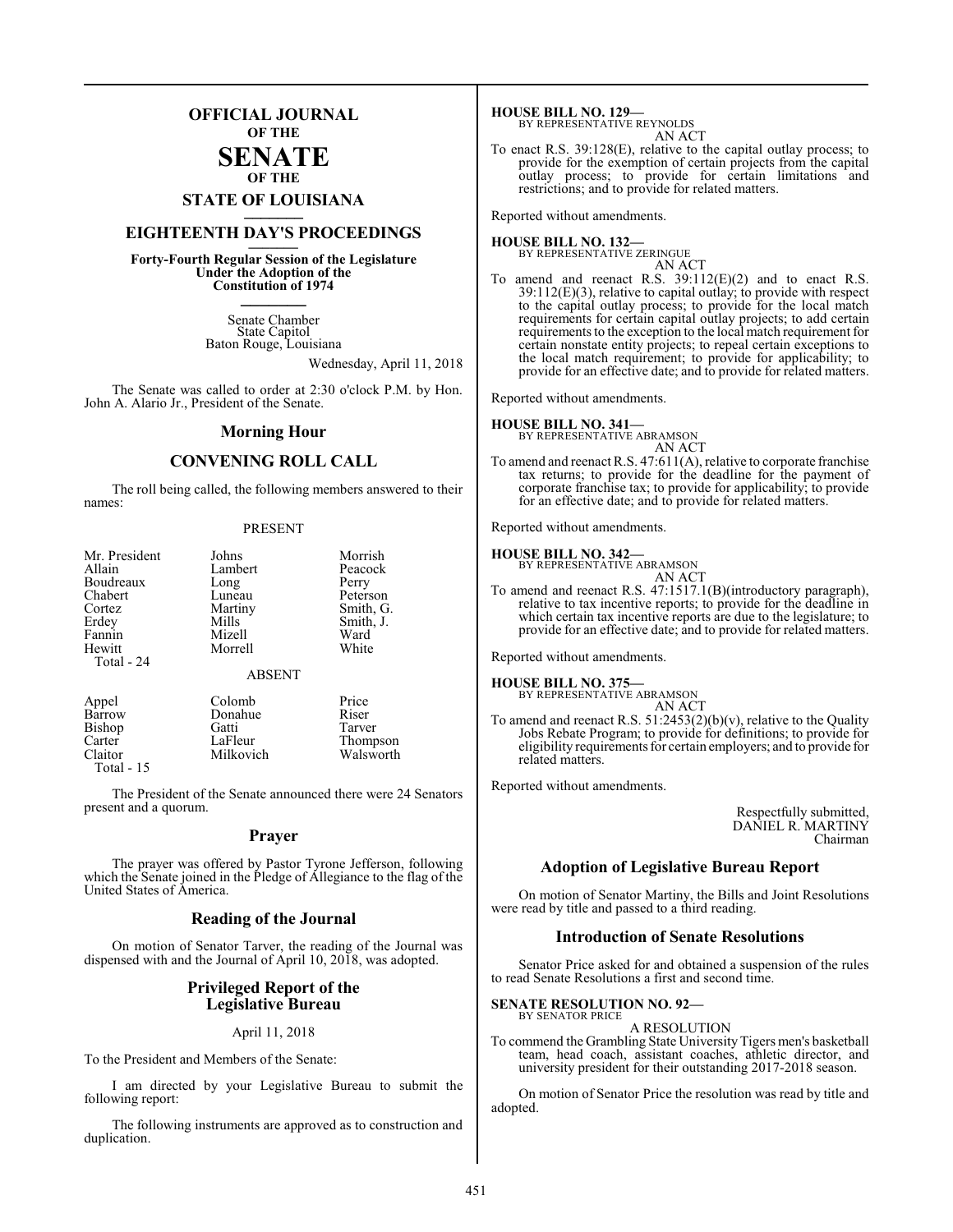#### **SENATE RESOLUTION NO. 93—**

BY SENATOR JOHNS A RESOLUTION

To declare Thursday, May 3, 2018, as Rotary Peace Day.

The resolution was read by title and placed on the Calendar for a second reading.

#### **Senate Concurrent Resolutions on Second Reading**

#### **SENATE CONCURRENT RESOLUTION NO. 65—** BY SENATOR FANNIN

A CONCURRENT RESOLUTION

To urge and request the Department of Wildlife and Fisheries to update the Caney Creek Reservoir waterbody management plan on an annual basis.

The resolution was read by title and referred by the President to the Committee on Natural Resources.

#### **SENATE CONCURRENT RESOLUTION NO. 66—** BY SENATOR LONG

A CONCURRENT RESOLUTION

To commend the Louisiana State University at Alexandria men's basketball team on its historic season, as they advanced to the NAIA Division I Men's Basketball National Championship game for the first time in program history.

The concurrent resolution was read by title. Senator Long moved to adopt the Senate Concurrent Resolution.

#### **ROLL CALL**

The roll was called with the following result:

#### YEAS

| Mr. President<br>Allain<br>Boudreaux<br>Carter<br>Chabert<br>Claitor<br>Cortez<br>Donahue<br>Erdey<br>Fannin<br>Total - 30 | Hewitt<br>Johns<br>Lambert<br>Long<br>Luneau<br>Martiny<br>Mills<br>Mizell<br>Morrell<br>Morrish | Peacock<br>Perry<br>Peterson<br>Price<br>Riser<br>Smith, G.<br>Smith, J.<br>Tarver<br>Ward<br>White |
|----------------------------------------------------------------------------------------------------------------------------|--------------------------------------------------------------------------------------------------|-----------------------------------------------------------------------------------------------------|
|                                                                                                                            | <b>NAYS</b>                                                                                      |                                                                                                     |
| Total - 0                                                                                                                  | ABSENT                                                                                           |                                                                                                     |

| Appel<br>Barrow<br><b>Bishop</b><br>Total $-9$ | Colomb<br>Gatti<br>LaFleur | Milkovich<br>Thompson<br>Walsworth |
|------------------------------------------------|----------------------------|------------------------------------|
|------------------------------------------------|----------------------------|------------------------------------|

The Chair declared the Senate adopted the Senate Concurrent Resolution and ordered it sent to the House.

**SENATE CONCURRENT RESOLUTION NO. 67—** BY SENATORS BARROW, COLOMB, HEWITT, MIZELL AND PETERSON<br>AND REPRESENTATIVES AMEDEE, CARPENTER, DAVIS, EMERSON,<br>HILFERTY, HILL, HODGES, HORTON, JACKSON, NANCY LANDRY,<br>MARCELLE, NORTON, SMITH, STOKES, THOMAS AND WHITE A CONCURRENT RESOLUTION

To commend Tayler Brishaune Pierre upon her receipt of a 2018 Women of Excellence Award from the Louisiana Legislative Women's Caucus Foundation in the category of College Women of Excellence and upon being a recipient of a Louisiana Legislative Women's Caucus Foundation Scholarship.

## **Page 2 SENATE 18th DAY'S PROCEEDINGS**

The concurrent resolution was read by title. Senator Mills moved to adopt the Senate Concurrent Resolution.

#### **ROLL CALL**

The roll was called with the following result:

#### YEAS

| Mr. President<br>Allain<br>Barrow<br>Boudreaux<br>Carter<br>Chabert<br>Claitor<br>Donahue<br>Erdey<br>Fannin<br>Total - 29 | Hewitt<br>Johns<br>Lambert<br>Long<br>Luneau<br>Martiny<br>Mills<br>Mizell<br>Morrell<br>Peacock<br><b>NAYS</b> | Perry<br>Peterson<br>Price<br>Riser<br>Smith, G.<br>Smith, J.<br>Tarver<br>Thompson<br>White |
|----------------------------------------------------------------------------------------------------------------------------|-----------------------------------------------------------------------------------------------------------------|----------------------------------------------------------------------------------------------|
| Total - 0                                                                                                                  | <b>ABSENT</b>                                                                                                   |                                                                                              |
| Appel<br>Bishop<br>Colomb                                                                                                  | Gatti<br>LaFleur<br>Milkovich                                                                                   | Walsworth<br>Ward                                                                            |

Cortez Morrish Total - 10

The Chair declared the Senate adopted the Senate Concurrent Resolution and ordered it sent to the House.

**SENATE CONCURRENT RESOLUTION NO. 68—**<br>BY SENATORS WALSWORTH, FANNIN, RISER AND THOMPSON AND<br>REPRESENTATIVES ANDERS, CHANEY, HOFFMANN, HUNTER,<br>JACKSON, MCFARLAND, JAY MORRIS AND SHADOIN A CONCURRENT RESOLUTION

To commend and congratulate Glen F. Post III upon his retirement from CenturyLink, Inc.

The concurrent resolution was read by title. Senator Peacock moved to adopt the Senate Concurrent Resolution.

#### **ROLL CALL**

The roll was called with the following result:

#### YEAS

| Mr. President<br>Allain<br>Barrow | Hewitt<br>Johns<br>Lambert    | Perry<br>Price<br>Riser |
|-----------------------------------|-------------------------------|-------------------------|
| Boudreaux<br>Carter               | Long<br>Luneau                | Smith, G.<br>Smith, J.  |
| Chabert                           | Martiny                       | Tarver                  |
| Claitor                           | Mills                         | Thompson                |
| Cortez                            | Mizell                        | Ward                    |
| Donahue                           | Morrell                       | White                   |
| Erdey                             | Morrish                       |                         |
| Fannin                            | Peacock                       |                         |
| Total - 31                        |                               |                         |
|                                   | <b>NAYS</b>                   |                         |
| Total $-0$                        |                               |                         |
|                                   | <b>ABSENT</b>                 |                         |
| Appel<br>Bishop<br>Colomb         | Gatti<br>LaFleur<br>Milkovich | Peterson<br>Walsworth   |

The Chair declared the Senate adopted the Senate Concurrent Resolution and ordered it sent to the House.

Total - 8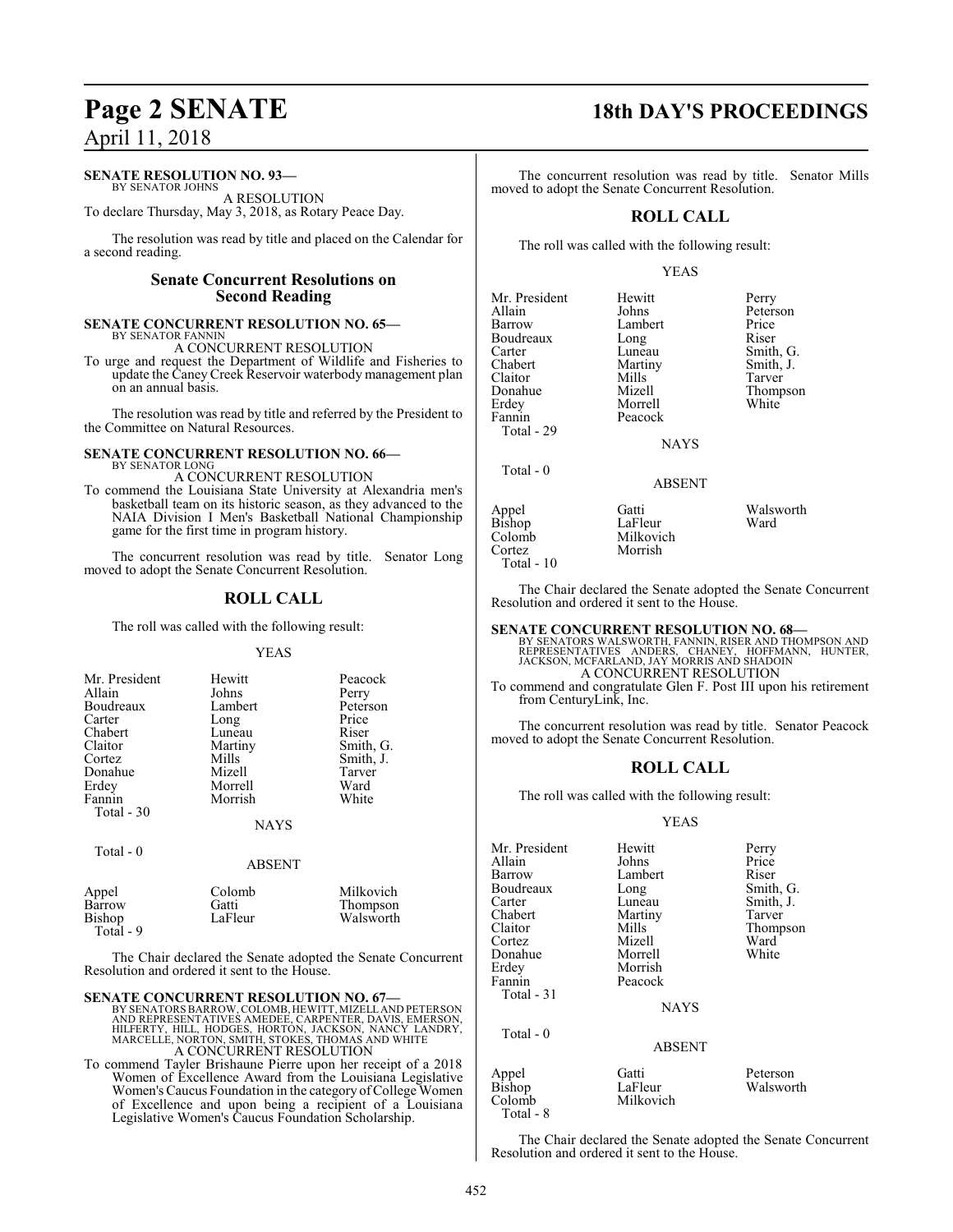## **18th DAY'S PROCEEDINGS Page 3 SENATE**

**SENATE CONCURRENT RESOLUTION NO. 69—**

#### BY SENATORS BARROW, COLOMB, HEWITT, MIZELL AND PETERSON<br>AND REPRESENTATIVES AMEDEE, CARPENTER, DAVIS, EMERSON,<br>HILFERTY, HILL, HODGES, HORTON, JACKSON, NANCY LANDRY,<br>MARCELLE, NORTON, SMITH, STOKES, THOMAS AND WHITE A CONCURRENT RESOLUTION To commend Sarah Michelle Procopio upon her receipt of a 2018 Women of Excellence Award from the Louisiana Legislative Women's Caucus Foundation in the category of College Women of Excellence and upon being a recipient of a Louisiana Legislative Women's Caucus Foundation Scholarship. The concurrent resolution was read by title. Senator Barrow moved to adopt the Senate Concurrent Resolution. **ROLL CALL** The roll was called with the following result: YEAS Mr. President Hewitt Peterson<br>Allain Johns Price Allain Johns Price Barrow Lambert Riser<br>Boudreaux Long Smith, G. Boudreaux Long<br>
Carter Luneau Carter Luneau Smith, J.<br>Chabert Martiny Tarver Chabert Martiny<br>Claitor Mills Mills Thompson<br>Mizell Ward Cortez Mizell Ward<br>
Donahue Morrish White Donahue<br>Erdev Peacock<br>Perry Fannin Total - 31 NAYS Total - 0 ABSENT Total - 0 Colomb Milkovich Total - 7 BY SENATOR PEACOCI

|                 | Gatti     | Morrell   |
|-----------------|-----------|-----------|
| Appel<br>Bishop | LaFleur   | Walsworth |
| Colomb          | Milkovich |           |
| Total - 8       |           |           |

The Chair declared the Senate adopted the Senate Concurrent Resolution and ordered it sent to the House.

#### **SENATE CONCURRENT RESOLUTION NO. 70—**

BY SENATORS BARROW, COLOMB, HEWITT, MIZELL AND PETERSON<br>AND REPRESENTATIVES AMEDEE, CARPENTER, DAVIS, EMERSON,<br>HILFERTY, HILL, HODGES, HORTON, JACKSON, NANCY LANDRY,<br>MARCELLE, NORTON, SMITH, STOKES, THOMAS AND WHITE A CONCURRENT RESOLUTION

To commend Rachel Margaret Lautigar upon her receipt of a 2018 Women of Excellence Award from the Louisiana Legislative Women's Caucus Foundation in the category of College Women of Excellence and upon being a recipient of a Louisiana Legislative Women's Caucus Foundation Scholarship.

The concurrent resolution was read by title. Senator Barrow moved to adopt the Senate Concurrent Resolution.

#### **ROLL CALL**

The roll was called with the following result:

#### YEAS

| Mr. President | Hewitt  | Perry     |
|---------------|---------|-----------|
| Allain        | Johns   | Peterson  |
| Barrow        | Lambert | Price     |
| Boudreaux     | Long    | Riser     |
| Carter        | Luneau  | Smith, G. |
| Chabert       | Martiny | Smith, J. |
| Claitor       | Mills   | Tarver    |
| Cortez        | Mizell  | Thompson  |
| Donahue       | Morrell | Ward      |

# April 11, 2018

| Erdey<br>Fannin<br>Total $-32$      | Morrish<br>Peacock<br><b>NAYS</b> | White     |
|-------------------------------------|-----------------------------------|-----------|
| Total - 0                           | <b>ABSENT</b>                     |           |
| Appel<br>Bishop<br>$C_2$ and $\sim$ | Gatti<br>LaFleur<br>M:11          | Walsworth |

The Chair declared the Senate adopted the Senate Concurrent Resolution and ordered it sent to the House.

#### **SENATE CONCURRENT RESOLUTION NO. 71—**

#### A CONCURRENT RESOLUTION

To express the sincere condolences of the Legislature of Louisiana upon the passing of Willie Aubrey Salard of Broussard, Louisiana, to commend his lifelong interest in quarter horse racing, and to note his many contributions to the breeding of champion racehorses.

The concurrent resolution was read by title. Senator Peacock moved to adopt the Senate Concurrent Resolution.

#### **ROLL CALL**

The roll was called with the following result:

#### YEAS

| Mr. President<br>Allain<br>Barrow<br>Boudreaux<br>Carter<br>Chabert<br>Cortez<br>Donahue<br>Fannin<br>Gatti<br>Hewitt<br>Total $-31$ | Johns<br>Lambert<br>Long<br>Luneau<br>Martiny<br>Mills<br>Mizell<br>Morrell<br>Morrish<br>Peacock<br>Perry | Peterson<br>Price<br>Riser<br>Smith, G.<br>Smith, J.<br>Tarver<br>Thompson<br>Ward<br>White |
|--------------------------------------------------------------------------------------------------------------------------------------|------------------------------------------------------------------------------------------------------------|---------------------------------------------------------------------------------------------|
|                                                                                                                                      | <b>NAYS</b>                                                                                                |                                                                                             |
| Total - 0                                                                                                                            | <b>ABSENT</b>                                                                                              |                                                                                             |
| Appel<br><b>Bishop</b><br>Claitor<br>Total - 8                                                                                       | Colomb<br>Erdey<br>LaFleur                                                                                 | Milkovich<br>Walsworth                                                                      |

The Chair declared the Senate adopted the Senate Concurrent Resolution and ordered it sent to the House.

SENATE CONCURRENT RESOLUTION NO. 72—BY SENATORS BARROW, COLOMB, HEWITT, MIZELL AND PETERSON AND REPRESENTATIVES AMEDEE, CARPENTER, DAVIS, EMERSON, HILFERTY, HILL, HODGES, HORTON, JACKSON, NANCY LANDRY, MARCELLE, NORTON, SM

To commend Margaret Elizabeth Britton upon her receipt of a 2018 Women of Excellence Award from the Louisiana Legislative Women's Caucus Foundation in the category of High School Women of Excellence and upon being a recipient of a Louisiana Legislative Women's Caucus Foundation Scholarship.

The concurrent resolution was read by title. Senator Barrow moved to adopt the Senate Concurrent Resolution.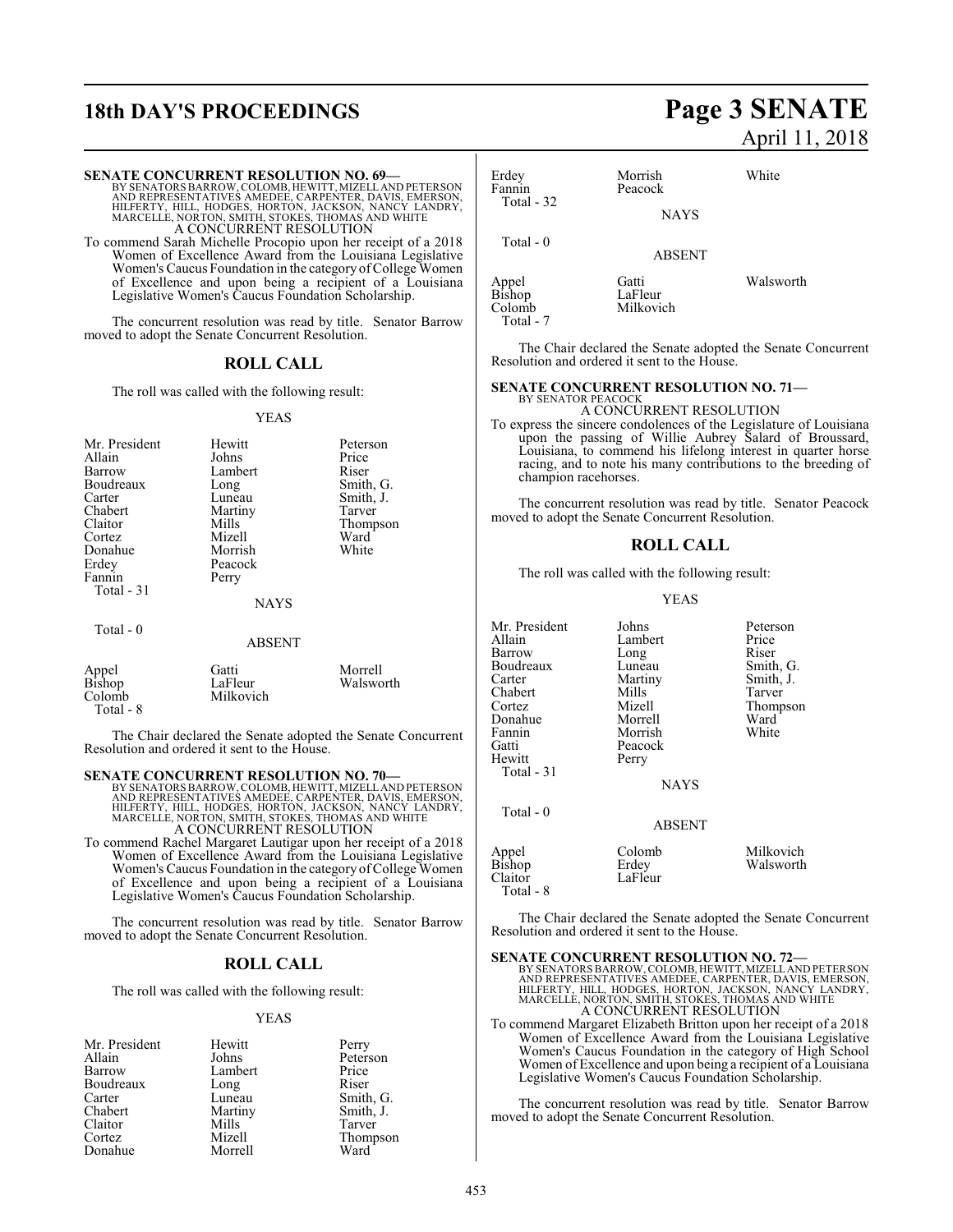### **ROLL CALL**

The roll was called with the following result:

| Mr. President<br>Allain<br>Barrow<br>Boudreaux<br>Carter<br>Chabert<br>Claitor<br>Cortez<br>Donahue<br>Erdey<br>Fannin<br>Total - 33<br>Total - 0 | Gatti<br>Hewitt<br>Johns<br>Lambert<br>Long<br>Luneau<br>Martiny<br>Mills<br>Mizell<br>Morrell<br>Morrish<br><b>NAYS</b><br>ABSENT | Peacock<br>Perry<br>Peterson<br>Price<br>Riser<br>Smith, G.<br>Smith, J.<br>Tarver<br>Thompson<br>Ward<br>White |
|---------------------------------------------------------------------------------------------------------------------------------------------------|------------------------------------------------------------------------------------------------------------------------------------|-----------------------------------------------------------------------------------------------------------------|
| Appel<br>Bishop<br>Total - 6                                                                                                                      | Colomb<br>LaFleur                                                                                                                  | Milkovich<br>Walsworth                                                                                          |

The Chair declared the Senate adopted the Senate Concurrent Resolution and ordered it sent to the House.

# **SENATE CONCURRENT RESOLUTION NO. 73—BY SENATORS BARROW, COLOMB, HEWITT, MIZELL AND FETERSON AND REPRESON HOLD AND RESOLUTION NO. 74 (FACT) HILFERY, HILL, HODGES, HORTON, JACKSON, NANCY LANDRY, MARCELLE, NORTON, SMITH, STO** A CONCURRENT RESOLUTION

To commend Olivia Maria Adams upon her receipt of a 2018 Women of Excellence Award from the Louisiana Legislative Women's Caucus Foundation in the category of High School Women of Excellence and upon being a recipient of a Louisiana Legislative Women's Caucus Foundation Scholarship.

The concurrent resolution was read by title. Senator Barrow moved to adopt the Senate Concurrent Resolution.

### **ROLL CALL**

The roll was called with the following result:

#### YEAS

| Mr. President<br>Allain<br>Barrow<br>Boudreaux<br>Carter<br>Chabert<br>Claitor<br>Cortez<br>Donahue<br>Erdey<br>Fannin<br>Total - 33 | Gatti<br>Hewitt<br>Johns<br>Lambert<br>Long<br>Lunēau<br>Martiny<br>Mills<br>Mizell<br>Morrell<br>Morrish<br><b>NAYS</b> | Peacock<br>Perry<br>Peterson<br>Price<br>Riser<br>Smith, G.<br>Smith, J.<br>Tarver<br>Thompson<br>Ward<br>White |
|--------------------------------------------------------------------------------------------------------------------------------------|--------------------------------------------------------------------------------------------------------------------------|-----------------------------------------------------------------------------------------------------------------|
| Total $-0$                                                                                                                           | <b>ABSENT</b>                                                                                                            |                                                                                                                 |

| Appel<br>Bishop | Colomb  | Milkovich |
|-----------------|---------|-----------|
|                 | LaFleur | Walsworth |
| Total - 6       |         |           |

The Chair declared the Senate adopted the Senate Concurrent Resolution and ordered it sent to the House.

SENATE CONCURRENT RESOLUTION NO. 74<br>BY SENATORS BARROW, COLOMB, HEWITT, MIZELL AND REPRESENTATIVES AMEDEE, CARPENTER, DAVIS, EMERSON, HILFERTY, HILL, HODGES, HORTON, JACKSON, NANCY LANDRY,<br>MARCELLE, NORTON, SMITH, STOKES,

To commend Emily Ames Otken upon her receipt of a 2018 Women of Excellence Award from the Louisiana Legislative Women's Caucus Foundation in the category of High School Women of

## **Page 4 SENATE 18th DAY'S PROCEEDINGS**

Excellence and upon being a recipient of a Louisiana Legislative Women's Caucus Foundation Scholarship.

The concurrent resolution was read by title. Senator Barrow moved to adopt the Senate Concurrent Resolution.

### **ROLL CALL**

The roll was called with the following result:

YEAS

| Mr. President   | Gatti         | Peacock   |
|-----------------|---------------|-----------|
| Allain          | Hewitt        | Perry     |
| Barrow          | Johns         | Peterson  |
| Boudreaux       | Lambert       | Price     |
| Carter          | Long          | Riser     |
| Chabert         | Luneau        | Smith, G. |
| Claitor         | Martiny       | Smith, J. |
| Cortez          | Mills         | Tarver    |
| Donahue         | Mizell        | Thompson  |
| Erdey           | Morrell       | Ward      |
| Fannin          | Morrish       | White     |
| Total - 33      |               |           |
|                 | <b>NAYS</b>   |           |
| $Total - 0$     |               |           |
|                 | <b>ABSENT</b> |           |
| Appel<br>Bishop | Colomb        | Milkovich |
|                 | LaFleur       | Walsworth |
| Total - 6       |               |           |

The Chair declared the Senate adopted the Senate Concurrent Resolution and ordered it sent to the House.

#### **Message from the House**

#### **ASKING CONCURRENCE IN HOUSE BILLS AND JOINT RESOLUTIONS**

#### April 11, 2018

To the Honorable President and Members of the Senate:

I am directed to inform your honorable body that the House of Representatives has finally passed and asks your concurrence in the following House Bills and Joint Resolutions:

| HB No. 189       | HB No. 372 | HB No. 79        |
|------------------|------------|------------------|
| HB No. 111       | HB No. 212 | HB No. 351       |
| HB No. 387       | HB No. 472 | HB No. 653       |
| HB No. 662       | HB No. 700 | HB No. 713       |
| HB No. 719       | HB No. 731 | <b>HB</b> No. 35 |
| <b>HB</b> No. 54 | HB No. 240 | HB No. 261       |
| HB No. 273       | HB No. 287 |                  |

Respectfully submitted, ALFRED W. SPEER

Clerk of the House of Representatives

#### **House Bills and Joint Resolutions on First Reading**

## **HOUSE BILL NO. 35—**<br>BY REPRESENTATIVE DEVILLIER

AN ACT<br>To amend and reenact R.S. 30:2531.1(D)(1) and (2), relative to littering; to provide for penalties for gross littering; and to<br>provide for related matters.

The bill was read by title and placed on the Calendar for a second reading.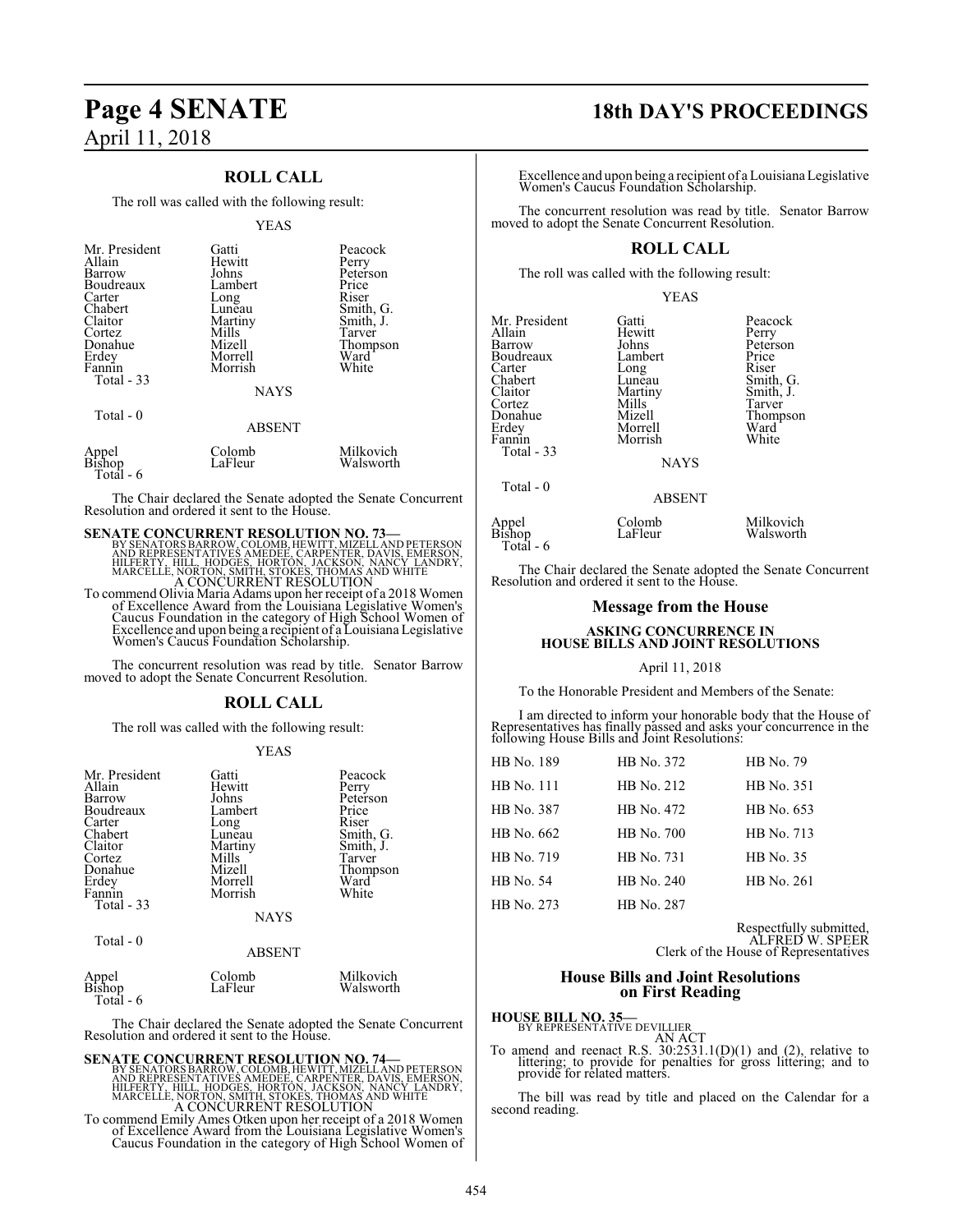# **18th DAY'S PROCEEDINGS Page 5 SENATE**

# April 11, 2018

# **HOUSE BILL NO. 54—**<br>BY REPRESENTATIVE HOLLIS<br>AN ACT

To amend and reenact R.S. 18:1300.2(B) and to enact R.S. 18:1300.6, relative to recall elections; to provide for the number ofsignatures required to call a recall election; to provide for the content of a recall petition; and to provide for related matters.

The bill was read by title and placed on the Calendar for a second reading.

**HOUSE BILL NO. 79.**<br>
BY REPRESENTATIVES MACK, AMEDEE, BACALA, BAGLEY, BRASS, CHAD BROWN, TERRY BROWN, CARPENTER, COX, CREWS, EDMONDS, FOIL, GISCLAIR, LANCE BROWN, THARRIS, LANCE HARRIS, HORTON, HUNTER, JACKSON, LYONS, MAR

To enact R.S. 14:283.3, relative to abuse of persons with infirmities; to create the crime of abuse of persons with infirmities through electronic means; to provide for exceptions; to provide for penalties; to provide for definitions; and to provide for related matters.

The bill was read by title and placed on the Calendar for a second reading.

**HOUSE BILL NO. 111—**<br>BY REPRESENTATIVES MACK, BAGNERIS, CARPENTER, CREWS,<br>DWIGHT, HAZEL, HODGES, HOWARD, MARCELLE, MARINO,<br>MUSCARELLO, NORTON, AND PYLANT

AN ACT<br>
To amend and reenact Section 3 of Act No. 260 of the 2017 Regular<br>
Session of the Legislature and Code of Criminal Procedure<br>
Article 875.1, relative to restitution; to provide relative to<br>
payment of restitution t designated as restitution; to delay the effective date of Act No. 260 of the 2017 Regular Session of the Legislature which provided relative to the payment of fines, fees, costs, restitution, and other monetary obligations related to an offender's conviction; and to provide for related matters.

The bill was read by title and placed on the Calendar for a second reading.

## **HOUSE BILL NO. 189–**<br>BY REPRESENTATIVE WRIGHT

AN ACT<br>To amend and reenact R.S. 49:953(C) and 968(K) and (L), relative to administrative procedure; to provide for processes to review agency rules; to require agencies to conduct periodic hearings to have public comment on rules; and to require reports to the appropriate committees of the legislature regarding such comment; and to provide for related matters.

The bill was read by title and placed on the Calendar for a second reading.

**HOUSE BILL NO. 212—**<br>BY REPRESENTATIVES JACKSON AND DWIGHT

AN ACT<br>To enact R.S. 14:67.1 and 67.2, relative to theft; to create the crimes<br>of theft of livestock and theft of timber; to provide for<br>definitions; to provide for criminal penalties; to provide for<br>duties of enforcement related matters.

The bill was read by title and placed on the Calendar for a second reading.

## **HOUSE BILL NO. 240—** BY REPRESENTATIVES STAGNI AND MARINO

AN ACT<br>To amend and reenact R.S. 14:95.1.1(B), relative to the crime of illegally supplying a felon with a firearm; to add the possibility of hard labor to the criminal sentence; and to provide for related matters.

The bill was read by title and placed on the Calendar for a second reading.

## **HOUSE BILL NO. 261-**<br>BY REPRESENTATIVE MARINO

AN ACT<br>To amend and reenact R.S. 14:285(A)(1), (2), (4), and (5) and (B)<br>and to enact R.S. 14:285(E), relative to unlawful telephone and telecommunications device communications; to prohibit the use of any telecommunications device to send certain types of communications; to provide for definitions; and to provide for related matters.

The bill was read by title and placed on the Calendar for a second reading.

**HOUSE BILL NO. 273—** BY REPRESENTATIVES HOFFMANN, BAGLEY, CHANEY, COX, HENSGENS, HORTON, JACKSON, JOHNSON, LEBAS, POPE, STAGNI, AND STOKES

AN ACT<br>To amend and reenact R.S. 40:1061.25(A), relative to regulation of<br>abortion; to provide relative to the requirement for post-abortion interment or cremation of human remains; to provide for an exception to such requirement; and to provide for related matters

The bill was read by title and placed on the Calendar for a second reading.

**HOUSE BILL NO. 287—** BY REPRESENTATIVES EDMONDS, CHANEY, COX, HENSGENS, HOFFMANN, JACKSON, JOHNSON, LEBAS, POPE, STAGNI, AND STOKES

AN ACT<br>To enact R.S. 40:1061.1.2(C)(3), relative to the prohibition on<br>abortion based on genetic abormality; to provide relative to<br>information to be conveyed to a woman prior to an abortion; to<br>provide relative to violat of such information; to limit the assessment of penalties in connection with such law; and to provide for related matters.

The bill was read by title and placed on the Calendar for a second reading.

## **HOUSE BILL NO. 351-**<br>BY REPRESENTATIVE JENKINS

AN ACT<br>fo amend and reenact R.S. 18:1333(A), (B), (C)(2), and (D), relative<br>to the nursing home early voting program; to provide relative to<br>the requirements for eligibility to participate in the program; to<br>provide relati

The bill was read by title and placed on the Calendar for a second reading.

## **HOUSE BILL NO. 372-**<br>BY REPRESENTATIVE CONNICK

AN ACT<br>
AN ACT<br>
To enact Chapter 1-D of Title 37 of the Louisiana Revised Statutes<br>
of 1950, to be comprised of R.S. 37:41 through 46, relative to<br>
creating the Occupational Board Compliance Act; to provide<br>
definitions; t provide active supervision of occupational licensing boards; to provide for inapplicability to occupational licensing boards not controlled by active market participants; and to provide for related matters.

The bill was read by title and placed on the Calendar for a second reading.

# **HOUSE BILL NO. 387—**<br>BY REPRESENTATIVE EDMONDS

AN ACT<br>
To amend and reenact R.S. 17:406.9(B)(introductory paragraph) and<br>
(2)(introductory paragraph) and (a) and to enact R.S.<br>
17:406.9(B)(2)(e) through (h) and (10) through (13) and<br>
3996(B)(45), relative to the right

The bill was read by title and placed on the Calendar for a second reading.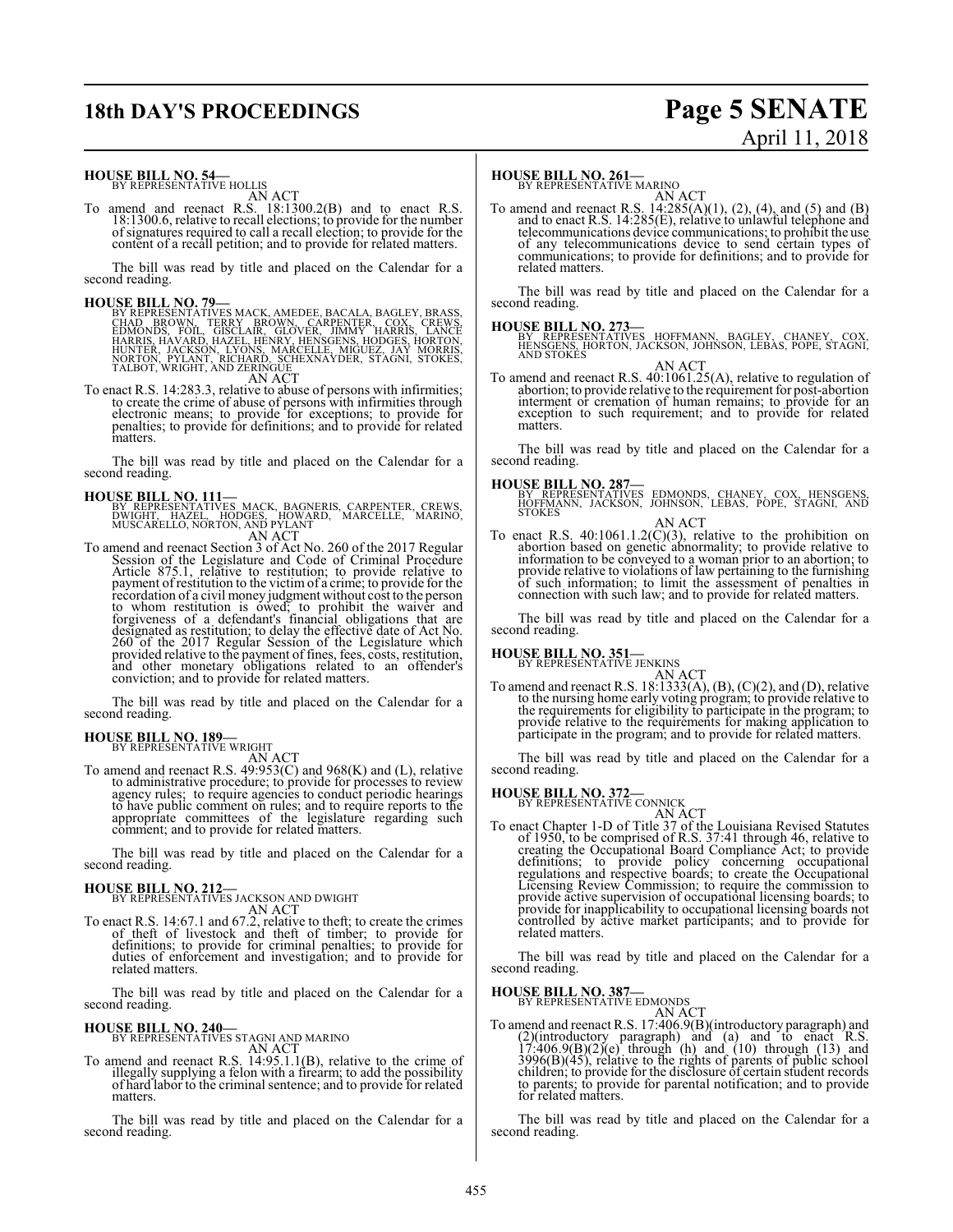## **Page 6 SENATE 18th DAY'S PROCEEDINGS**

## **HOUSE BILL NO. 472—**<br>BY REPRESENTATIVE THIBAUT

AN ACT

To enact Part I of Chapter 19 of Title 22 of the Louisiana Revised<br>Statutes of 1950, to be comprised of R.S. 22:2461 through 2471,<br>and to repeal R.S. 22:1641(1)(j), relative to a state reinsurance<br>program; to create the Lo and Stabilization Program; to establish the Louisiana Health Reinsurance Association; to provide for membership; to provide for fee assessments under the authority of the commissioner; to provide for licensure and registration of certain regulated entities; to provide for an effective date; and to provide for related matters.

The bill was read by title and placed on the Calendar for a second reading.

## **HOUSE BILL NO. 653-**<br>BY REPRESENTATIVE SIMON

AN ACT<br>
To amend and reenact R.S. 40:1646(A) through (C),<br>
1664.3(introductory paragraph), (4), and (37), 1664.5,<br>
1664.9(A), (C)(introductory paragraph), and (D) through (J),<br>
1664.11(A)(introductory paragraph), (1)(a), to local governing authorities; to provide for effectiveness; and to provide for related matters.

The bill was read by title and placed on the Calendar for a second reading.

## **HOUSE BILL NO. 662—**<br>BY REPRESENTATIVE LANCE HARRIS

AN ACT

To enact R.S. 51:422.1(F); relative to the calculation of costs for retail sales of motor fuel; to provide relative to discounts and financial savings; to provide relative to passthrough values of renewable identification numbers; and to provide for related matters.

The bill was read by title and placed on the Calendar for a second reading.

## **HOUSE BILL NO. 700—**<br>BY REPRESENTATIVE MCFARLAND

AN ACT<br>To amend and reenact R.S. 32:295.1(E), relative to the requirement to wear safety belts while operating a motor vehicle; to provide for the introduction of evidence of the failure to wear a safety belt under certain circumstances; to provide for exceptions; and to provide for related matters.

The bill was read by title and placed on the Calendar for a second reading.

**HOUSE BILL NO. 713**<br>BY REPRESENTATIVE PUGH

AN ACT<br>reenact R.S.

To amend and reenact R.S. 40:1231.1(A)(10) and 1237.1(A)(9)(a)(ii)(introductory paragraph), relative to medical malpractice; to include licensed athletic trainers within the definitions of state health care provider and health care provider; and to provide for related matters.

The bill was read by title and placed on the Calendar for a second reading.

## **HOUSE BILL NO. 719—**<br>BY REPRESENTATIVE FOIL

AN ACT

To amend and reenact R.S.  $13:5106(B)(3)(c)$ , relative to limitations on damages assessed in suits against the state, state agencies, or political subdivisions; to provide for the payment of future medical care and related benefits payable by the state or a state agency; and to provide for related matters.

The bill was read by title and placed on the Calendar for a second reading.

**HOUSE BILL NO. 731-**<br>BY REPRESENTATIVE HUNTER

AN ACT<br>To amend and reenact R.S. 13:4163(D), relative to legislative<br>continuances; to provide for an exemption from the payment of<br>court costs; and to provide for related matters.

The bill was read by title and placed on the Calendar for a second reading.

### **Message from the House**

# **ASKING CONCURRENCE IN HOUSE CONCURRENT RESOLUTIONS**

April 11, 2018

To the Honorable President and Members of the Senate:

I am directed to inform your honorable body that the House of Representatives has finally passed and asks your concurrence in the following House Concurrent Resolutions:

HCR No. 38

Respectfully submitted, ALFRED W. SPEER Clerk of the House of Representatives

#### **House Concurrent Resolutions on First Reading**

**HOUSE CONCURRENT RESOLUTION NO. 38-**

A CONCURRENT RESOLUTION

To commend the members of the United States Army War College team participating in the Eisenhower Series College Program and to welcome them to Louisiana in April of 2018.

The resolution was read by title and placed on the Calendar for a second reading.

#### **House Bills and Joint Resolutions on Second Reading**

**HOUSE BILL NO. 561-**<br>BY REPRESENTATIVE EMERSON

AN ACT<br>
To amend and reenact R.S. 3:3801(A)(introductory paragraph) and<br>
(5) and (C)(2), 3805, 3806(E) through (H), and 3808(I) through<br>
(P), to enact R.S. 3:3804(B)(3), 3806(I), and 3808(Q), and to<br>
repeal R.S. 3:3801(A) the members representing retail florists and wholesale florists; to remove the regulation, examination, and licensing of retail and wholesale florists; to establish the occupation of and requirements for floral dealers; to provide for rules and regulations of the Department of Agriculture and Forestry; and to provide for related matters.

The bill was read by title and referred by the President to the Committee on Agriculture, Forestry, Aquaculture, and Rural Development.

## **HOUSE BILL NO. 660-**<br>BY REPRESENTATIVE MAGEE

AN ACT

To enact R.S. 46:2305, relative to the Governor's Office of Indian<br>Affairs; to provide for the creation of the Native American<br>Commission within the Governor's Office of Indian Affairs; to<br>provide for the membership, dutie and powers of the commission; and to provide for related matters.

The bill was read by title and referred by the President to the Committee on Senate and Governmental Affairs.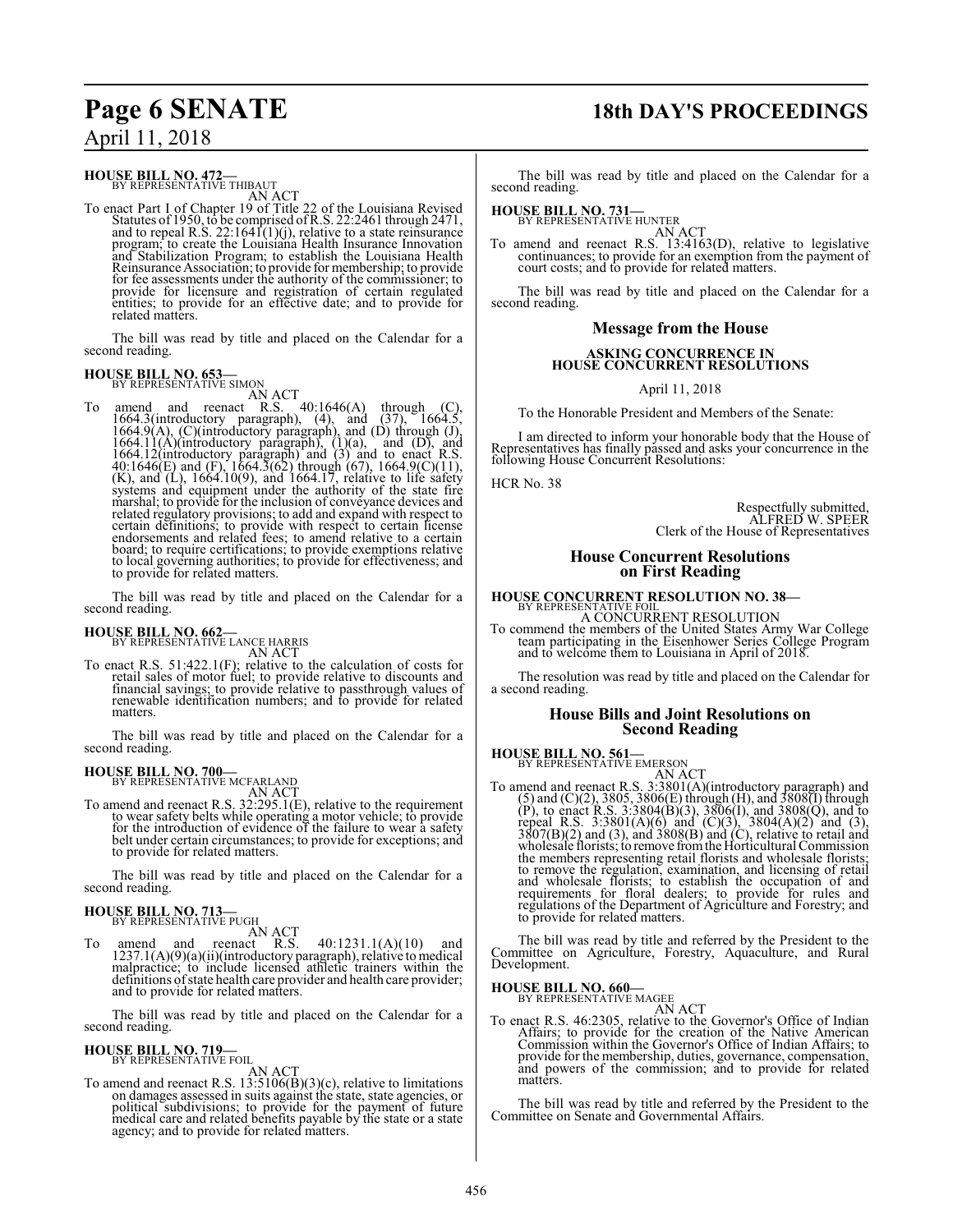**HOUSE BILL NO. 663—**

BY REPRESENTATIVE WHITE AND SENATOR MIZELL AN ACT

To enact R.S. 17:1381, relative to the consolidation of school systems; to create a commission to study the feasibility of consolidating the Bogalusa City and Washington Parish school systems; to provide for the membership, meetings, and duties and responsibilities of the commission; to provide for reporting; to provide for a public hearing; to provide for termination of the commission; and to provide for related matters.

The bill was read by title and referred by the President to the Committee on Education.

#### **HOUSE BILL NO. 712—** BY REPRESENTATIVE JIM MORRIS

AN ACT

To enact R.S. 13:5554(G)(7), relative to sheriffs; to provide relative to retiree health benefits; to provide for the payments of group insurance premiums for retired sheriffs and sheriff deputies of Caddo Parish; and to provide for related matters.

The bill was read by title and referred by the President to the Committee on Judiciary B.

#### **HOUSE BILL NO. 748— (Substitute for House Bill No. 562 by Representative Emerson)** BY REPRESENTATIVE EMERSON

AN ACT

To enact Chapter 1-D of Title 37 of the Louisiana Revised Statutes of 1950, to be comprised of R.S. 37:41 through 45, relative to creating the Occupational Licensing Review Act; to provide with respect to occupational regulations; to establish state policy for the regulation of occupations; to provide for definitions; to provide for the review of occupational regulations; to provide for certain reporting relative to applicants with criminal records; to provide an effective date; and to provide for related matters

The bill was read by title and referred by the President to the Committee on Commerce, Consumer Protection, and International Affairs.

## **HOUSE BILL NO. 753— (Substitute for House Bill No. 584 by Representative Stokes)** BY REPRESENTATIVE STOKES

AN ACT

To enact Part VIII of Chapter 15 of Title 37 of the Louisiana Revised Statutes of 1950, to be comprised of R.S. 37:1360.101 through 1360.111, relative to health professions; to provide relative to the profession of genetic counseling; to require state licensure of genetic counselors; to provide for licensure of genetic counselors by the Louisiana State Board of Medical Examiners; to authorize the Louisiana State Board of Medical Examiners to assess certain fees; to establish qualifications for licensure as a genetic counselor; to provide for unprofessional conduct and unlawful practice; to create and provide for duties of the Louisiana Genetic Counselor Advisory Committee; to provide for limitations of liability; to provide for administrative rulemaking; and to provide for related matters.

The bill was read by title and referred by the President to the Committee on Health and Welfare.

## **House Concurrent Resolutions on Second Reading**

### **HOUSE CONCURRENT RESOLUTION NO. 33—** BY REPRESENTATIVES BRASS AND CHAD BROWN AND SENATOR PRICE

#### A CONCURRENT RESOLUTION

To commend the White Castle High School boys' basketball team upon winning the 2018 Louisiana High School Athletic Association Class 1A state championship.

## **18th DAY'S PROCEEDINGS Page 7 SENATE** April 11, 2018

The resolution was read by title. Senator Ward moved to concur in the House Concurrent Resolution.

### **ROLL CALL**

The roll was called with the following result:

#### YEAS

| Mr. President | Johns         | Peterson  |
|---------------|---------------|-----------|
| Allain        | Lambert       | Price     |
| Barrow        | Long          | Riser     |
| Boudreaux     | Luneau        | Smith, G. |
| Carter        | Martiny       | Smith, J. |
| Chabert       | Milkovich     | Tarver    |
| Cortez        | Mills         | Thompson  |
| Donahue       | Mizell        | Walsworth |
| Erdey         | Morrish       | Ward      |
| Fannin        | Peacock       |           |
| Hewitt        | Perry         |           |
| Total - 31    |               |           |
|               | <b>NAYS</b>   |           |
| Total $-0$    |               |           |
|               | <b>ABSENT</b> |           |
| Appel         | Colomb        | Morrell   |
| <b>Bishop</b> | Gatti         | White     |
| Claitor       | LaFleur       |           |

Total - 8

The Chair declared the Senate concurred in the House Concurrent Resolution and ordered it returned to the House.

## **HOUSE CONCURRENT RESOLUTION NO. 34—** BY REPRESENTATIVES SMITH AND JACKSON

A CONCURRENT RESOLUTION

To designate Tuesday, April 24, 2018, as AKA Day at the state capitol and to commend the members of Alpha Kappa Alpha Sorority, Incorporated.

#### **Floor Amendments**

Senator Martiny sent up floor amendments.

#### **SENATE FLOOR AMENDMENTS**

Amendments proposed by Senator Martiny to Original House Concurrent Resolution No. 34 by Representative Smith

AMENDMENT NO. 1

On page 2, line 18, delete "House of Representatives of the"

On motion of Senator Barrow, the amendments were adopted.

The amended resolution was read by title. Senator Barrow moved to concur in the House Concurrent Resolution.

### **ROLL CALL**

The roll was called with the following result:

YEAS

Mr. President Hewitt Perry<br>Allain Johns Peters Allain Johns Peterson Boudreaux Long<br>Carter Luneau Carter Luneau Smith, G.<br>
Chabert Martiny Smith, J. Chabert Martiny Smith, J.<br>Claitor Milkovich Tarver Claitor Milkovich<br>Cortez Mills

Lambert Price<br>
Long Riser Thompson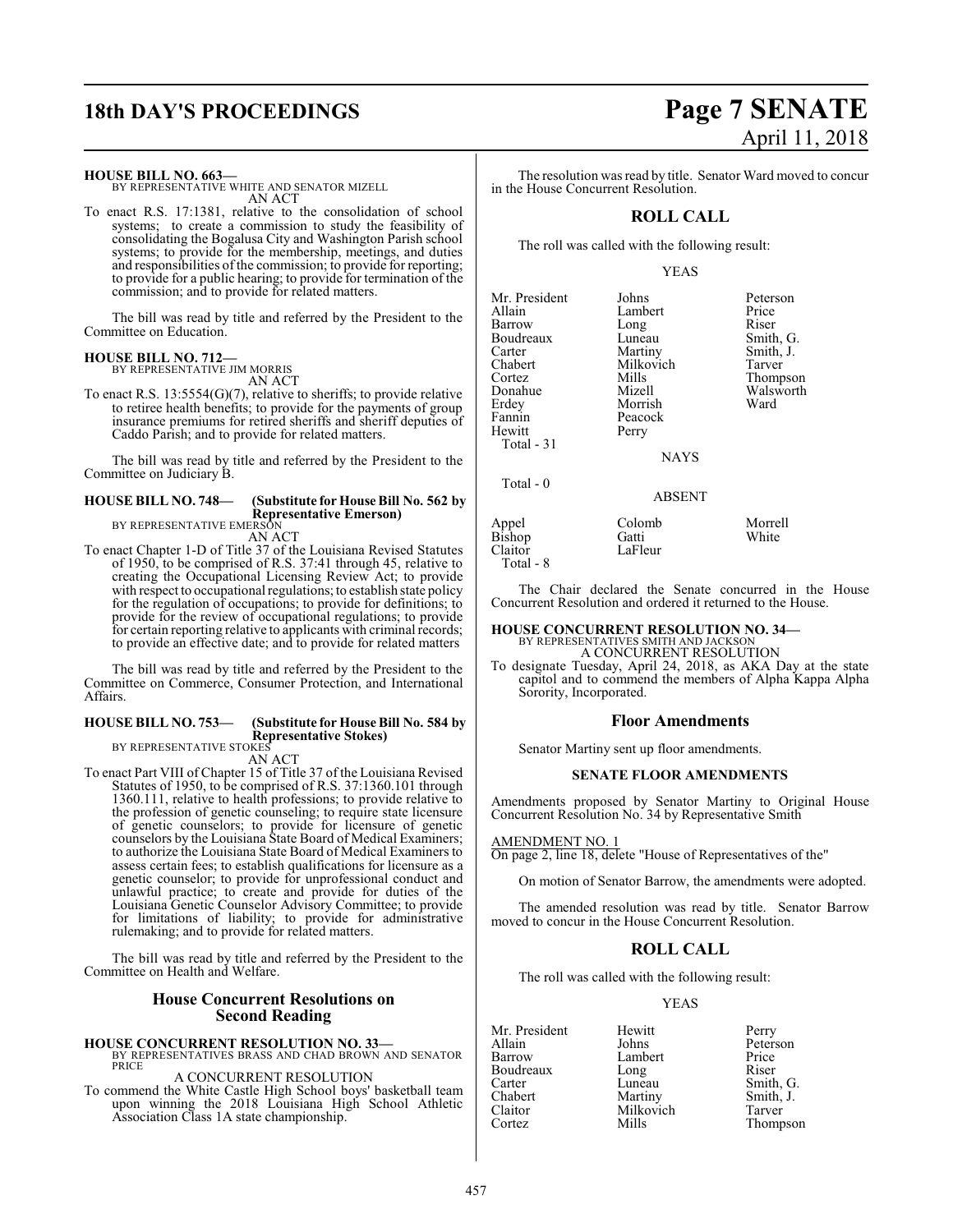| Donahue<br>Erdey<br>Fannin<br>Total - 33 | Mizell<br>Morrish<br>Peacock<br><b>NAYS</b> | Walsworth<br>Ward<br>White |
|------------------------------------------|---------------------------------------------|----------------------------|
| Total $-0$                               | <b>ABSENT</b>                               |                            |
| Appel<br>Bishop                          | Colomb<br>Gatti                             | LaFleur<br>Morrell         |

Total - 6

The Chair declared the Senate concurred in the amended House Concurrent Resolution and ordered it returned to the House.

## **HOUSE CONCURRENT RESOLUTION NO. 37—** BY REPRESENTATIVE POPE AND SENATOR ERDEY

A CONCURRENT RESOLUTION

To commend the Walker High School boys' basketball team upon winning the 2018 Allstate Sugar Bowl Louisiana High School Athletic Association Class 5A state championship.

The resolution was read by title. Senator Erdey moved to concur in the House Concurrent Resolution.

### **ROLL CALL**

The roll was called with the following result:

#### YEAS

| Mr. President | Hewitt    | Perry  |
|---------------|-----------|--------|
| Allain        | Johns     | Peters |
| Barrow        | Lambert   | Price  |
| Boudreaux     | Long      | Riser  |
| Carter        | Luneau    | Smith  |
| Chabert       | Martiny   | Smith  |
| Claitor       | Milkovich | Tarver |
| Cortez        | Mills     | Thom   |
| Donahue       | Mizell    | Walsy  |
| Erdey         | Morrell   | Ward   |
| Fannin        | Morrish   | White  |
| Gatti         | Peacock   |        |
| Total - 35    |           |        |
|               |           |        |

hns Peterson<br>
mbert Price neau Smith, G.<br>
artiny Smith, J. Smith, J. ilkovich Tarver<br>
ills Thomp Cortez Mills Thompson izell Walsworth<br>
orrell Ward

Total - 0

NAYS

#### ABSENT

Appel Colomb<br>Bishop LaFleur LaFleur Total - 4

The Chair declared the Senate concurred in the House Concurrent Resolution and ordered it returned to the House.

#### **Reports of Committees**

The following reports of committees were received and read:

#### **REPORT OF COMMITTEE ON**

#### **COMMERCE, CONSUMER PROTECTION AND INTERNATIONAL AFFAIRS**

Senator Daniel R. Martiny, Chairman on behalf of the Committee on Commerce, Consumer Protection and International Affairs, submitted the following report:

#### April 11, 2018

To the President and Members of the Senate:

## **Page 8 SENATE 18th DAY'S PROCEEDINGS**

I am directed by your Committee on Commerce, Consumer Protection and International Affairs to submit the following report:

#### **SENATE RESOLUTION NO. 73—** BY SENATOR RISER

A RESOLUTION

To urge and request the Department of Economic Development to encourage further economic ties between the state of Louisiana and the Republic of China, also known as Taiwan.

Reported favorably.

#### **SENATE BILL NO. 204—** BY SENATOR GARY SMITH

AN ACT

To amend and reenact the heading of Chapter 19-C of Title 51 of the Louisiana Revised Statues of 1950, R.S. 51:1741.1, 1741.2, 1741.4(A), and 1741.5 and to enact R.S. 51:1741.4(B)(5), relative to caller ID spoofing; to provide for definitions; to provide for unlawful acts; to provide for exceptions; to provide injunctive relief, penalties, and damages; to provide for certain terms, procedures, and conditions; and to provide for related matters.

Reported with amendments.

#### **SENATE BILL NO. 293—** BY SENATOR BARROW

AN ACT

To enact R.S. 37:2153(E)(6), relative to the powers and duties of the State Licensing Board for Contractors; to provide for a quarterly report to be submitted to the legislature; to provide for procedures; and to provide for related matters.

Reported with amendments.

**SENATE BILL NO. 540—** BY SENATOR RISER

AN ACT

To amend and reenact R.S. 8:454, the introductory paragraph of R.S.  $8:456(A)(1)$ ,  $456(B)$ , and  $457(B)$ , relative to the Louisiana Cemetery Board; to provide for the creation of a master trust fund; to provide for requirements of a master trust fund; to provide for reporting requirements; to provide for certain terms and conditions; and to provide for related matters.

Reported with amendments.

Respectfully submitted, DANIEL R. MARTINY Chairman

#### **REPORT OF COMMITTEE ON**

#### **HEALTH AND WELFARE**

Senator Fred H. Mills Jr., Chairman on behalf of the Committee on Health and Welfare, submitted the following report:

#### April 11, 2018

To the President and Members of the Senate:

I am directed by your Committee on Health and Welfare to submit the following report:

**SENATE BILL NO. 29—** BY SENATOR MILLS

- 
- AN ACT To amend and reenact R.S.  $22:1006.1(A)(4)$  and  $(B)$  and R.S. 46:460.33 and to enact R.S. 22:1006.1(C), (D), and (E), relative to a single uniform prescription drug prior authorization form; to provide for applicability to health insurance issuers and Medicaid managed care organizations; to provide for promulgation of the form by the Louisiana Board of Pharmacy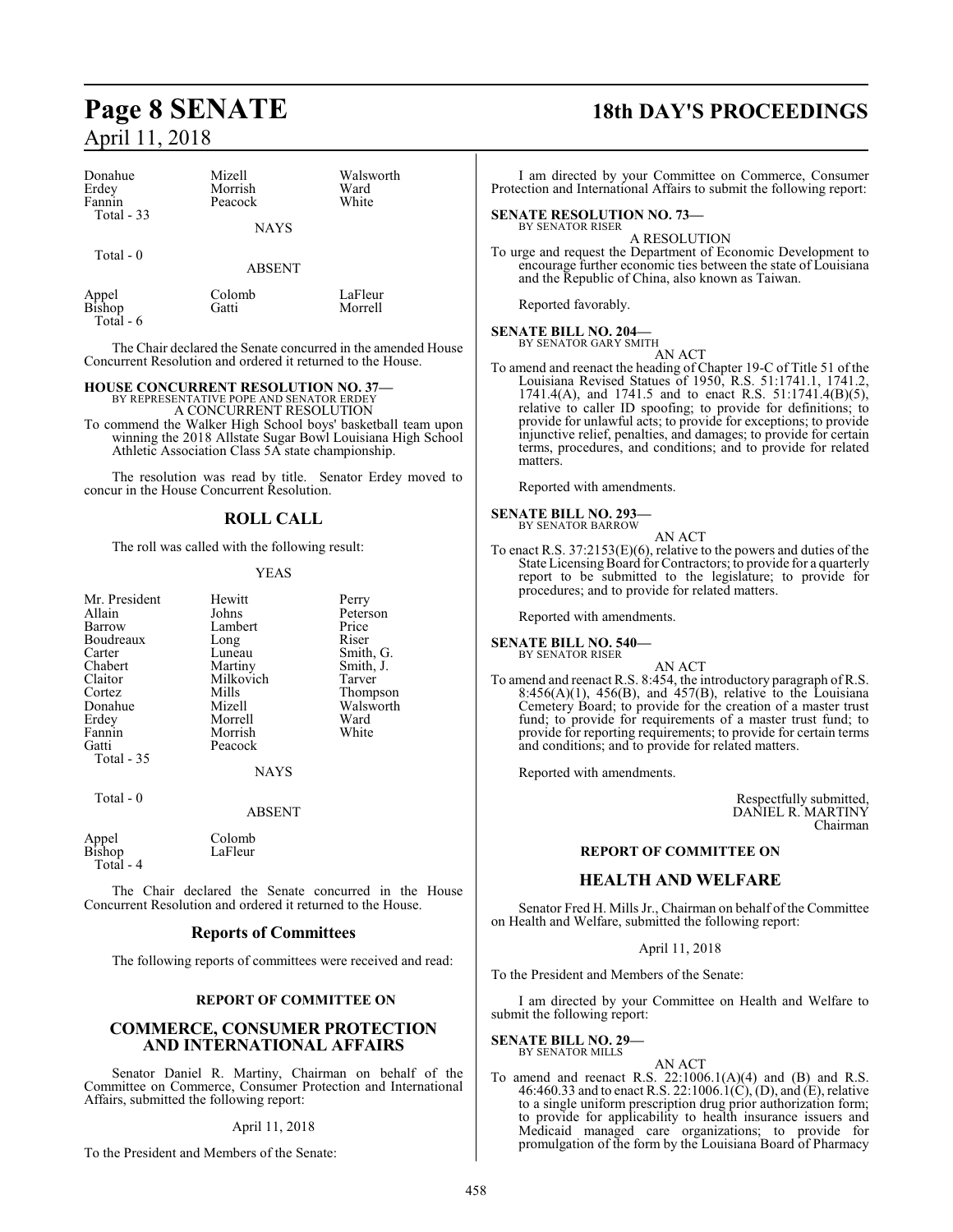and the Louisiana State Board of Medical Examiners; to provide for the authority to impose sanctions pursuant to current regulatory and contract authority; to provide for an effective date; and to provide for related matters.

Reported with amendments.

## **SENATE BILL NO. 40—**

BY SENATOR MILLS AN ACT

To amend and reenact R.S. 36:259, 801.1(A), the introductory paragraph of 802, and 803(A)(1), R.S. 37:753(B), (C)(4) and (J),  $832(\overline{B})(2)$ ,  $914(B)(1)$  and  $(\overline{C})(6)$ ,  $915$ ,  $916(B)$ ,  $962(B)$  and  $(\overline{C})$ , 1042, 1104(A), (B)(1) and (2)(a), and (C), 1174(B), 1263(B) and (C),  $1515(A)(2)$  and (3), and (B),  $2102$ ,  $2353(A)(1)$ , (2) and (3),  $2403(B)$ ,  $2455(B)(1)$ ,  $(3)$ ,  $(4)$  and  $(5)$ ,  $2503(A)(1)$ ,  $(2)$  and  $(3)$ , 2654(A), the introductory paragraph of 2704(A), (A)(5), (B), (C) and (G), 2802, 3061(A)(1) and (2), 3084, 3201, 3389, 3444(A), (B) and (C), 3463(A), (B) and (E), 3554(A) and (B), and 3703(B), (C) and (D), to enact R.S. 37:753(C)(5), 914(B)(3) and 962(D), and to repeal R.S. 37:3061(A)(3) and (4) and R.S.  $40:5.11(C)$ , (D), (E) and (F), relative to the health profession licensing boards created within the Louisiana Department of Health; to provide for consumer membership on each of the boards; to provide for consumer member qualifications; to provide for the rights of the consumer member; to provide for board member nominations; to provide for notice by the boards to their licensees; to provide for technical corrections; and to provide for related matters.

Reported with amendments.

#### **SENATE BILL NO. 130—** BY SENATOR MILLS

AN ACT

To enact Subpart L of Part III of Chapter 17 of Subtitle III of Title 39 of the Louisiana Revised Statutes of 1950, to be comprised of R.S. 39:1648, relative to Medicaid payments for pharmacy benefit manager services; to provide for managed care contracts; to provide for Medicaid managed care subcontracts; and to provide for related matters.

Reported with amendments.

#### **SENATE BILL NO. 285—** BY SENATOR GARY SMITH

AN ACT

To enact R.S. 22:1060.7, relative to prescriptions for chronic pain; to prohibit the denial of coverage for a nonopioid prescription in favor of an opioid prescription; to provide with respect to opioid prescriptions deemed medically necessary and prescribed by a licensed physician; and to provide for related matters.

Reported with amendments.

#### **SENATE BILL NO. 507—** BY SENATOR MILLS

AN ACT

To enact R.S. 46:460.72, relative to Medicaid managed care organizations; to provide for plan payment accountability; to provide for payment to providers; to provide for obligations by the managed care organizations; to provide for reimbursement to the state; to provide for authority of the attorney general; to provide for deposits into the Medical Assistance Programs Fraud Detection Fund; and to provide for related matters.

Reported with amendments.

#### **SENATE BILL NO. 528—** BY SENATOR LAFLEUR

AN ACT

To amend and reenact R.S. 37:1360.23(G) and 1360.31(C)(2), relative to physician assistants; to provide for supervising physician capacity; to provide for prescriptive authority eligibility; to provide for clinical hour requirements; to prohibit

## **18th DAY'S PROCEEDINGS Page 9 SENATE** April 11, 2018

certain actions by the Louisiana State Board of Medical Examiners; and to provide for related matters.

Reported with amendments.

Respectfully submitted, FRED H. MILLS JR. Chairman

#### **REPORT OF COMMITTEE ON**

#### **INSURANCE**

Senator John Smith, Chairman on behalf of the Committee on Insurance, submitted the following report:

April 11, 2018

To the President and Members of the Senate:

I am directed by your Committee on Insurance to submit the following report:

## **HOUSE BILL NO. 206—** BY REPRESENTATIVE ANDERS

AN ACT

To amend and reenact R.S. 22:1554(A)(18), relative to the licensing of insurance producers; to provide for the consent of or waiver granted by the commissioner of insurance to the employment of a convicted felon in the business ofinsurance; and to provide for related matters.

Reported favorably.

**HOUSE BILL NO. 227—** BY REPRESENTATIVE ANDERS

AN ACT To amend and reenact R.S. 22:1554(E)(1), relative to applications for a producer license subsequent to revocation; to authorize a licensee whose license has been revoked to file another application for a license after one year from the date of the final court order or decree affirming the revocation; to make technical changes; to provide for an effective date; and to provide for related matters.

Reported favorably.

**HOUSE BILL NO. 246—** BY REPRESENTATIVE THIBAUT

AN ACT

To enact Part I of Chapter 19 of Title 22 of the Louisiana Revised Statutes of 1950, to be comprised of R.S. 22:2461, relative to a state reinsurance program; to authorize the commissioner of insurance to apply for a state innovation waiver to establish and implement a state reinsurance program; to authorize the commissioner of insurance to establish and implement a state reinsurance program; to prohibit the creation of a state reinsurance program prior to federal approval; to provide for an effective date; and to provide for related matters.

Reported favorably.

#### **HOUSE BILL NO. 247—**

BY REPRESENTATIVE HUVAL AN ACT

To amend and reenact R.S. 22:46(introductory paragraph), (17) and (17.1), 433(A), 438(A)(3), 446, 1542(introductory paragraph) and (18), and 1547(I), relative to surplus lines insurance; to define surplus lines insurance, surplus lines insurer, and surplus lines broker; to require the filing of forms and rates of surplus lines insurers in certain circumstances; to provide surplus lines broker licensure requirements; to provide for an effective date; and to provide for related matters.

Reported favorably.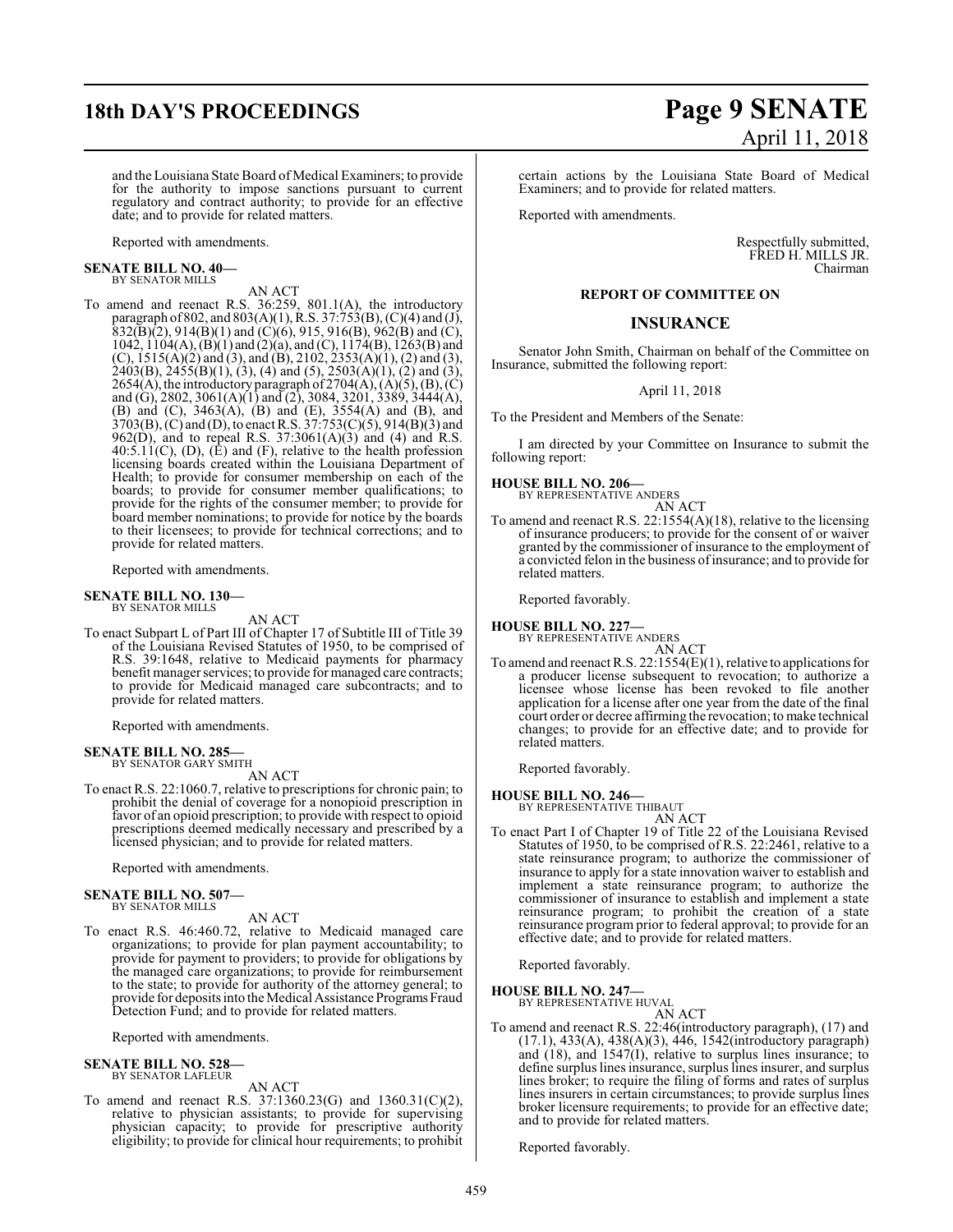## **Page 10 SENATE 18th DAY'S PROCEEDINGS**

#### **HOUSE BILL NO. 267—**

BY REPRESENTATIVE ANDERS AN ACT

To amend and reenact R.S. 22:1562(A)(2) and (3) and to enact R.S.  $22:1562(A)(4)$ , relative to prohibited acts for insurers and insurance producers; to provide exceptions to prohibited payments by insurers and insurance producers for distributions of profits to certain owners; to make technical changes; and to provide for related matters.

Reported favorably.

**HOUSE BILL NO. 330—** BY REPRESENTATIVE JORDAN

AN ACT

To amend and reenact R.S. 22:1571(E)(1), relative to insurance producers prelicensing programs; to exempt bail bond producer prelicensing programs fromcertain requirements; and to provide for related matters.

Reported favorably.

#### **HOUSE BILL NO. 363—** BY REPRESENTATIVE HUVAL

AN ACT

To amend and reenact R.S. 22:1546(B)(1)(a)(i), relative to insurance producer licenses; to require the registration of certain controlling persons of a producer business entity; and to provide for related matters.

Reported favorably.

## **HOUSE BILL NO. 366—** BY REPRESENTATIVE JORDAN

AN ACT

To amend and reenact R.S. 22:200(A) and 213(B), relative to nonprofit funeral service associations; to provide for the qualifications of the board of directors; to authorize rehabilitation of an association; to make technical changes; to provide for an effective date; and to provide for related matters.

Reported favorably.

## **HOUSE BILL NO. 551—** BY REPRESENTATIVE HUVAL

AN ACT To amend and reenact R.S. 22:2082, 2083(A)(1), (2)(introductory paragraph) and (b), and  $(5)$ ,  $(B)(1)$  and  $(2)$ (introductory paragraph), (a), (h)(introductory paragraph), (ii), and (iii), and  $(i)$ , and  $(C)(1)$ , 2084(5), (8)(introductory paragraph), (11.1), and  $(12)$ ,  $2085(A)$ (introductory paragraph) and  $(4)$  and  $(B)$ , 2086(A)(introductory paragraph), (1), and (7), 2087(A)(introductory paragraph) and (1), (B)(introductory paragraph) and  $(1)$ ,  $(C)$ ,  $(F)$ ,  $(L)$ ,  $(M)(1)$ ,  $(4)$ , and  $(5)$ ,  $(N)$ , and  $(Q)$ (introductory paragraph), 2088 $(C)$ ,  $(E)(1)(a)$  and  $(b)$ ,  $(F)$ through  $(H)$ , and  $(I)(5)$ , 2090 $(A)(introductiony$  paragraph) and  $(2)$ ,  $(B)$ ,  $(C)$ , and  $(D)$ ,  $2091(A)$ (introductory paragraph),  $(1)(a)$ (iii) and (b), and (3), (B), and (C), 2093(C), (D), and (E)(1) through (3), 2098(A), (B), and (C)(introductory paragraph) and (2), and 2099, to enact R.S. 22:2083(B)(3) and  $(F)$ ,  $\overline{2084(8)(i)}$ , and 2085(C)(3)(h), and to repeal R.S. 22:2084(8)(a) and  $2091(E)$  and  $(G)$ , relative to the Louisiana Life and Health Insurance Guaranty Association; to provide for purpose, scope, and applicability; to define key terms; to add health maintenance organizations as member insurers; to provide for the assessment of member insurers relative to long-term care policies and contracts; to provide for the reissuance of policies or contracts by the association; and to provide for related matters.

Reported with amendments.

#### **HOUSE BILL NO. 641—**

BY REPRESENTATIVE PIERRE AN ACT

To amend and reenact R.S. 22:1547(A)(2) and (3) and to enact R.S. 22:1547(L), relative to insurance producer licenses; to provide for standardization oflines of authority for producers; to provide for inactivation of a license for failure to designate a licensed individual responsible for compliance; to provide for written notice; to provide for reactivation; and to provide for related matters.

Reported favorably.

## **HOUSE BILL NO. 642—** BY REPRESENTATIVE PIERRE

AN ACT

To amend and reenact R.S. 22:1574(A)(3)(introductory paragraph) and to enact R.S. 22:1574(A)(5) and (6) and (D)(3), relative to the Bail Bond Apprentice Program; to require notice of any changes in registration information or termination of participation; to provide for a mandatory period for completion of the program; to make technical changes; and to provide for related matters.

Reported favorably.

#### **HOUSE BILL NO. 644—**

BY REPRESENTATIVE PIERRE

- AN ACT
- To amend and reenact R.S. 22:1654(A)(introductory paragraph) and (1) and (B)(introductory paragraph) and to enact R.S.  $22:1654(B)(8)$ , relative to third party administrator licenses; to authorize the denial of an application for licensure; to authorize the revocation of a license or denial of an application for licensure for providing false information; to make technical changes; and to provide for related matters.

Reported favorably.

Respectfully submitted, JOHN SMITH Chairman

#### **Senate Bills and Joint Resolutions on Second Reading Reported by Committees**

**SENATE BILL NO. 38—** BY SENATORS BISHOP, BARROW AND CARTER AN ACT

To enact Title V-A of the Code of Criminal Procedure, to be comprised of Articles 251 through 253, relative to eyewitness identifications; to provide procedures relative to law enforcement investigative procedures relating to eyewitness identifications of criminal suspects; to provide definitions; to provide relative to legislative intent; and to provide for related matters.

Reported with amendments by the Committee on Judiciary C.

#### **SENATE COMMITTEE AMENDMENTS**

Amendments proposed by Senate Committee on Judiciary C to Original Senate Bill No. 38 by Senator Bishop

AMENDMENT NO. 1 On page 1, line 17, after "**B.**" delete the remainder of the line

AMENDMENT NO. 2 On page 2, delete lines 1 through 7

AMENDMENT NO. 3 On page 2, delete "**C.**"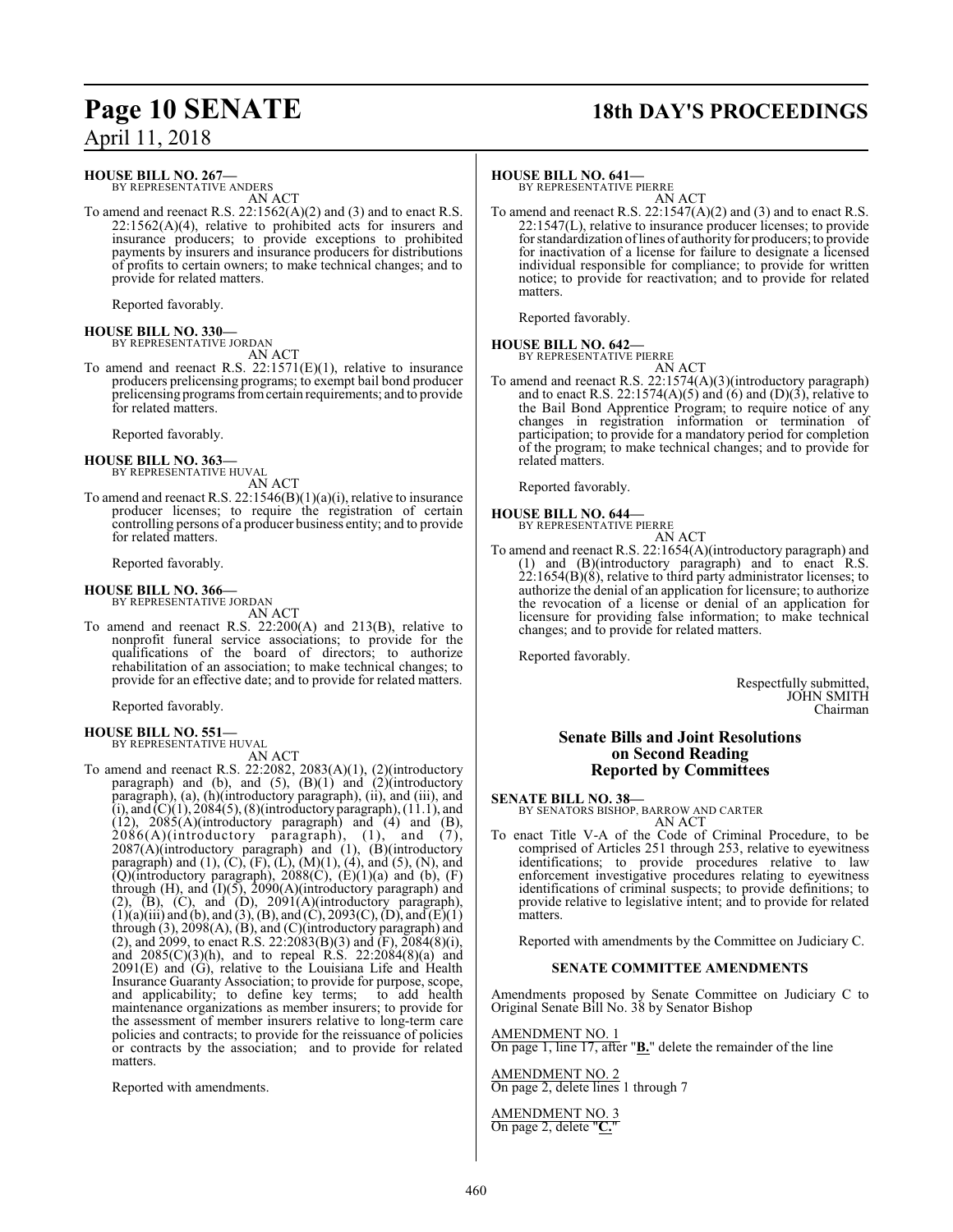## **18th DAY'S PROCEEDINGS Page 11 SENATE**

# April 11, 2018

#### AMENDMENT NO. 4

On page 2, line 10, delete "**International Association of Chiefs of Police (IACP)**" and insert "**Louisiana Sheriff's Executive Management Institute ("LSEMI")**"

AMENDMENT NO. 5 On page 3, line 3, after "**means a**" insert "**blinded**"

AMENDMENT NO. 6

On page 3, line 18, after "**(10) "Suspect" means**" change "**the**" to "**a**"

AMENDMENT NO. 7 On page 3, at the end of line 19, change "**the crime**" to "**an offense**"

AMENDMENT NO. 8 On page 3, delete lines 20 through 22

AMENDMENT NO. 9 On page 3, line 24, after "**January**" change "**1**" to "**30**"

AMENDMENT NO. 10 On page 3, line 25, after "**identifications**" delete the remainder of the line and insert "**either shall adopt the LSEMI model policy or draft**"

AMENDMENT NO. 11 On page 3, delete line 26

AMENDMENT NO. 12 On page 3, line 28, change "**Title**" to "**Section**"

AMENDMENT NO. 13 On page 4, at the end of line 1, delete "**attorney general**" and insert "**LouisianaCommissiononLaw Enforcement andAdministration of Criminal Justice**"

AMENDMENT NO. 14 On page 4, delete line 2 and insert "**no later than March**"

AMENDMENT NO. 15

On page 4, line 5, after "**policies shall**" delete the remainder of the line and insert a colon "**:**"

AMENDMENT NO. 16 On page 4, delete lines 6 through 29 and insert the following: "**(1) Be based on all of the following:**

**(a) Credible field, academic, or laboratory research on eyewitness memory.**

**(b) Relevant policies, guidelines, and best practices designed to reduce erroneous eyewitness identifications and to enhance the reliability and objectivity of eyewitness identifications.**

**(c) Other relevant information as appropriate.**

**(2) Include the following information regarding evidence-based practices:**

**(a) Procedures for selecting photograph and live lineup filler photographs or participants to ensure that the photographs or participant:**

**(i) Are consistent in appearance with the description of the alleged perpetrator.**

**(ii) Do not make the suspect noticeably stand out.**

**(b) Instructions given to a witness before conducting a photograph or live lineup identification procedure shall include a statement that the person who committed the offense may or may not be present in the procedure.**

**(c) Procedures for documenting and preserving the results of a photograph or live lineup identification procedure, including**

**the documentation of witness statements, regardless of the outcome of the procedure.**

**(d) Procedures for administering a photograph or live lineup identification procedure to an illiterate person or a person with limited English language proficiency.**

**(e) For a live lineup identification procedure, if practicable, procedures for assigning an administrator who is unaware of which member of the live lineup is the suspect in the case or alternative procedures designed to prevent opportunities to influence the witness.**

**(f) For a photograph identification procedure, procedures for assigning an administrator who is capable of administering a photograph array in a blind manner or in a blinded manner consistent with other proven or supportedbest practices designed to prevent opportunities to influence the witness.**

**(g) Any other procedures or best practices supported by credible research or commonly accepted as a means to reduce erroneous eyewitness identifications and to enhance the objectivity and reliability of eyewitness identifications.**

**(3) Provide that a witness who makes an identification based on a photograph or live lineup identification procedure be asked immediately after the procedure to state, in the witness's own words, how confident the witness is in making the identification. A law enforcement agency shall document in accordance with Subsubparagraph (B)(2)(c) of this Article any statement made under this Subparagraph.**

**C. Not later than December thirty-first of each odd-numbered year, the institute shall review the model policy and training materials adopted under this article and shall modify the policy and materials as appropriate while maintaining the requirements outlined in Paragraph B of this Article.**

**D. Not later than December thirty-first of each even-numbered year, each law enforcement agency shall review its policy adopted under this Article and shall modify that policy as appropriate while maintaining the requirements outlined in Paragraph B of this Article.**

**E. Failure to conduct a photograph or live lineup identification procedure in substantial compliance with the model policy or any other policy adopted under this Article shall not bar the admission of eyewitness identification testimony.**"

AMENDMENT NO. 17

On page 5, delete lines 1 through 12

AMENDMENT NO. 18 On page 5, at the beginning of line 13, change "**C.**" to "**F.**"

AMEND<u>MENT NO. 19</u> On page 5, at the end of line 17, after "**lineup**" insert "**in accordance with Subsubparagraph (B)(2)(c) of this Article**"

AMENDMENT NO. 20 On page 5, at the beginning of line 18, change "**D.**" to "**G.**"

AMENDMENT NO. 21 On page 5, at the beginning of line 20, change "**E.**" to "**H.**"

AMENDMENT NO. 22 On page 5, at the beginning of line 22, after "**(1)**" change "**Shall**" to "**May**"

AMENDMENT NO. 23 On page 5, at the beginning of line 24, after "**(2)**" change "**Shall**" to "**May**"

AMENDMENT NO. 24 On page 5, delete lines 26 through 29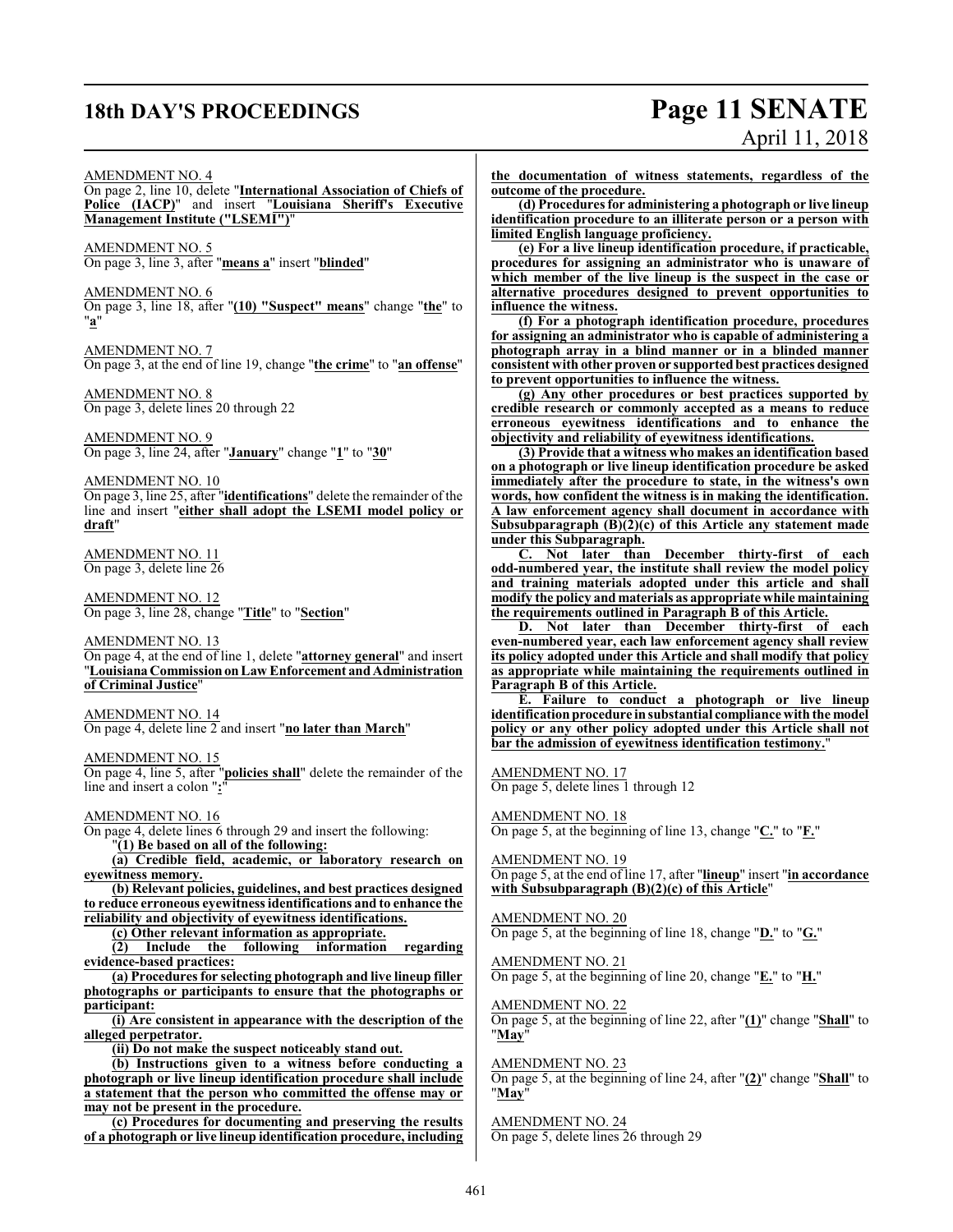## **Page 12 SENATE 18th DAY'S PROCEEDINGS**

#### AMENDMENT NO. 25 On page 6, delete lines 1 through 3

On motion of Senator Claitor, the committee amendment was adopted. The amended bill was read by title, ordered engrossed and passed to a third reading.

#### **SENATE BILL NO. 51—** BY SENATOR MORRELL

AN ACT

To amend and reenact R.S. 14:30(C), 42(D), and 113(C), relative to offenses punishable by death; to eliminate the death penalty as punishment for the crimes of first degree murder, first degree rape, and treason; to provide for the penalty of life imprisonment for the crime of treason; and to provide for related matters.

Reported favorably by the Committee on Judiciary C. The bill was read by title, ordered engrossed and passed to a third reading.

## **SENATE BILL NO. 73—** BY SENATOR GATTI

AN ACT

To enact R.S. 14:87.3(F) and (G), relative to the sale and transport of fetal organs; to provide relative to prosecutions of the unlawful sale and transport of fetal organs; to create and provide relative to the Fetal Organ Whistleblower Fund; and to provide for related matters.

Reported with amendments by the Committee on Judiciary C.

#### **SENATE COMMITTEE AMENDMENTS**

Amendments proposed by Senate Committee on Judiciary C to Original Senate Bill No. 73 by Senator Gatti

#### AMENDMENT NO. 1

On page 1, at the beginning of line 2, after "To" delete the remainder of the line and insert "amend and reenact R.S. 40:1061.29 and to enact R.S. 14:87.3(F) and (G), relative to abortion; to provide relative to the sale and transport of fetal organs; to provide"

#### AMENDMENT NO. 2

On page 1, line 4, after "Fund;" insert "to provide relative to the jurisdiction of the attorney general;"

#### AMENDMENT NO. 3

On page 2, between lines 15 and 16, insert the following:

"Section 2. R.S. 40:1061.29 is hereby amended and reenacted to read as follows:

#### §1061.29. Penalties**; jurisdiction**

**A.** Whoever violates the provisions ofthis Chapter shall be fined not more than one thousand dollars per incidence or occurrence, or imprisoned for not more than two years, or both. In addition to whatever remedies are otherwise available under the law of this state, failure to comply with the provisions of this Chapter shall:

(1) Provide a basis for a civil malpractice action. Such an action may be brought by the woman upon whom the abortion was performed. Any intentional violation of this Chapter shall be admissible in a civil suit as prima facie evidence of a failure to comply with the requirements of this Chapter. When requested, the court shall allow a woman to proceed using solely her initials or a pseudonym and may close any proceedings in the case and enter other protective orders to preserve the privacy of the woman upon whom the abortion was performed.

(2) Provide a basis for professional disciplinary action under R.S. 37:1261 et seq.

(3) Provide a basis for recovery for the woman for the death of her unborn child under Louisiana Civil Code Article 2315.2, whether or not the unborn child was viable at the time the abortion was performed, or was born alive.

**B. The attorney general shall have jurisdiction throughout the state, separate from each district attorney within his respective jurisdiction, to commence an action for a violation of any provision of this Chapter, or for a violation of any state** **statute or regulation regarding abortion or the use of public funds for an abortion if the district attorney declines a prosecution under this Chapter.**

**C. The attorney general, and each district attorney within his respective jurisdiction, may seek injunctive or other relief against any person or entity that is in violation of any provision of this Chapter, misuses public funds for an abortion, or violates any state statute or regulation regarding abortion.**"

#### AMENDMENT NO. 4

On page 2, at the beginning of line 16, change "Section 2." to "Section 3."

On motion of Senator Claitor, the committee amendment was adopted. The amended bill was read by title, ordered engrossed and passed to a third reading.

#### **SENATE BILL NO. 139—**

BY SENATOR LUNEAU

AN ACT To enact R.S. 22:1269(B)(1)(g), relative to civil actions against insurers; to authorize direct action against the insurer alone under certain circumstances; to authorize direct actions involving certain small businesses; to provide for terms, conditions, and procedures; and to provide for related matters.

Reported favorably by the Committee on Judiciary A. The bill was read by title, ordered engrossed and passed to a third reading.

#### **SENATE BILL NO. 208—** BY SENATOR HEWITT

AN ACT

To amend and reenact Code of Criminal Procedure Art. 312(G), relative to bail; to provide relative to right to bail after conviction; to provide with respect to right to bail after conviction of a sex offense against a minor; and to provide for related matters.

Reported with amendments by the Committee on Judiciary C.

#### **SENATE COMMITTEE AMENDMENTS**

Amendments proposed by Senate Committee on Judiciary C to Original Senate Bill No. 208 by Senator Hewitt

#### AMENDMENT NO. 1

On page 1, at the beginning of line 3, after "relative to" delete the remainder of the line and insert "the right to bail after conviction of an offense that is both a sex offense and a crime of violence; to provide definitions; and to provide for related matters."

#### AMENDMENT NO. 2

On page 1, delete line 4

#### AMENDMENT NO. 3

On page 1, delete lines 10 and 11 and insert the following:

"G.**(1)** After conviction of a capital offense, a defendant shall not be allowed bail.

**(2)(a) After conviction of any crime punishable by imprisonment for twenty-five years or more that is both a sex offense and a crime of violence, there shall be a conclusive presumption that the release of the person convicted will pose a danger to another person or the community and that there is a substantial risk that the person convicted might flee.**

**(b) For purposes of this Paragraph:**

**(i) "Sex offense" means any offense that requires registration and notification pursuant to R.S. 15:540 et seq.**

**(ii) "Crime of violence" means any offense defined or enumerated as a crime of violence in R.S. 14:2(B).**"

On motion of Senator Claitor, the committee amendment was adopted. The amended bill was read by title, ordered engrossed and passed to a third reading.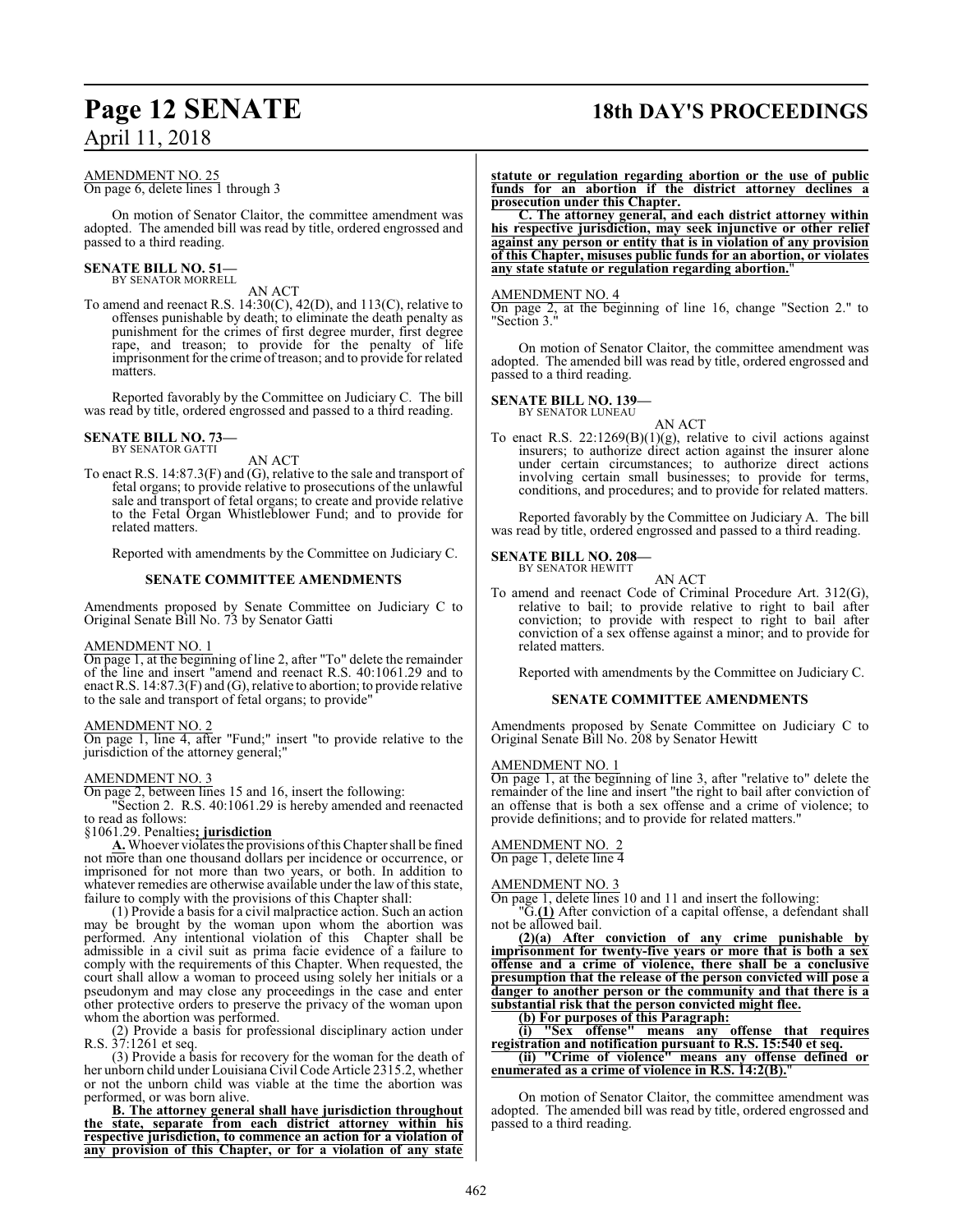## **18th DAY'S PROCEEDINGS Page 13 SENATE**

#### **SENATE BILL NO. 248—** BY SENATOR JOHNS

AN ACT

To amend and reenact Children's Code Art. 804(1), relative to children; to provide certain definitions; to provide certain terms, conditions and procedures; and to provide for related matters.

Reported with amendments by the Committee on Judiciary A.

#### **SENATE COMMITTEE AMENDMENTS**

Amendments proposed by Senate Committee on Judiciary A to Original Senate Bill No. 248 by Senator Johns

#### AMENDMENT NO. 1

On page 1, delete line 17 and on page 2, delete lines 1 through 5, and insert

"(e)(i) After June 30, 2020, "child" means any person under the of twenty-one, including an emancipated minor, who commits a delinquent act on or after July 1, 2020, and before the person attains eighteen years of age. **After March 1, 2019, "child" means any person under the age of twenty-one, including an emancipated minor, who commits a delinquent act on or after March 1, 2019, when the act is not a crime of violence as defined in R.S. 14:2 and occurs before the person obtains eighteen years of age, provided that the office of juvenile justice certifies on or before January 1, 2019, that there is adequate funding and resources available to accommodate the projected increase in caseload.**"

On motion of Senator Ward, the committee amendment was adopted. The amended bill was read by title, ordered engrossed and passed to a third reading.

## **SENATE BILL NO. 273—**<br>BY SENATOR MILKOVICH

AN ACT

To enact Code of Civil Procedure Art. 2164.1, relative to appeals; to provide relative to appellate procedure; to provide relative to selection ofjudicial panels; to provide for randomselection; and to provide for related matters.

Reported with amendments by the Committee on Judiciary A.

#### **SENATE COMMITTEE AMENDMENTS**

Amendments proposed by Senate Committee on Judiciary A to Original Senate Bill No. 273 by Senator Milkovich

AMENDMENT NO. 1

On page 1, line 2, after "To" insert "amend and reenact R.S. 13:319 and to"

#### AMENDMENT NO. 2

On page 1, line 3, after "relative to" delete the remainder of the line and line 4 and insert "assignment of appellate panels; to provide certain terms and conditions; and to provide for related matters."

#### AMENDMENT NO. 3

On page 1, between lines 5 and 6, insert

"Section 1. R.S. 13:319 is hereby amended and reenacted to read as follows:

§319. Assignment and allotment of cases

Each civil and criminal proceeding **appeal** and each application for writs shall be randomly assigned by the clerk, subject to the direct supervision of the court.

#### AMENDMENT NO. 4

On page 1, line 6, change "Section 1." to "Section 2."

#### AMENDMENT NO. 5

On page 1, line 7, change "**Selection**" to "**Assignment**"

#### AMENDMENT NO. 6

On page 1, delete lines 8 through 17 and delete page 2 and insert "**The provisions of R.S. 13:319 shall be applicable to assignment of appellate panels.**"

April 11, 2018

On motion of Senator Ward, the committee amendment was adopted. The amended bill was read by title, ordered engrossed and passed to a third reading.

## **SENATE BILL NO. 396—**<br>BY SENATOR GARY SMITH

AN ACT

To amend and reenact R.S. 9:2718, 2718.1(1) and (3), 2720(C) and (D),  $2720.2(A)(3)$ , the introductory paragraph of  $(B)$ , and  $(B)(4)$ , and 2720.3(A) and the introductory paragraph of  $(B)$  and R.S. 40:34.1(B), 34.2(2)(d), 34.5(C) and 34.6, and to repeal R.S. 9:2720.3(B)(4) and (5) and R.S. 40:46.10, relative to gestational carrier contracts; to provide for gestational carrier contract requirements; to provide for enforceability of gestational carrier contracts; to provide for a proceeding to approve a gestational carrier contract; to provide for the required content of birth certificates; to provide for legislative intent; to provide for definitions; and to provide for related matters.

Reported favorably by the Committee on Judiciary A. The bill was read by title, ordered engrossed and passed to a third reading.

#### **SENATE BILL NO. 434—**

BY SENATOR MIZELL

AN ACT To enact R.S. 3:4108(G), relative to the sale of milk and milk products and disruptive trade practices; to authorize the sale of any milk and milk products by a retailer at less than cost; to prohibit the Dairy Stabilization Board and the commissioner from requiring a price markup on the sale of any milk and milk products by a retailer; and to provide for related matters.

Reported by substitute by the Committee on Agriculture, Forestry, Aquaculture, and Rural Development. The bill was read by title; the committee substitute bill was read.

#### **SENATE BILL NO. —(Substitute of Senate Bill No. 434 by Senator Mizell)** BY SENATOR MIZELL

### AN ACT

To enact Part III of Chapter 2 of Title 24 of the Louisiana Revised Statutes of 1950, to be comprised of R.S. 24:121, relative to the dairy industry; to create the Dairy Stabilization Study Commission; to provide for the membership of the commission; to provide for the duties of the commission; to provide relative to meetings and per diem; to authorize public hearings; to provide relative to public entity records, data, and information; to require a committee report; to provide for termination of the commission; and to provide for related matters.

Be it enacted by the Legislature of Louisiana:

Section 1. Part III of Chapter 2 of Title 24 of the Louisiana Revised Statutes of 1950, comprised of R.S. 24:121, is hereby enacted to read as follows:

**PART III. DAIRY STABILIZATION STUDY COMMISSION §121. Dairy Stabilization Study Commission; creation; purpose; membership; duties; reporting; termination**

**A.(1) The legislature finds that the decline of the dairy industry in Louisiana has reached a tragic level, which is a matter of great importance to the state's health and welfare.**

**(2) The legislature further finds that the dairy industry is an essential agricultural activity in Louisiana and dairy farmers, processors, distributors, retailers, and consumers are an integral component of the state's economy.**

**(3) The legislature further finds that consumers should be protected against inadequate supplies of milk and dairy products and against excessive prices for milk and dairy products.**

**(4) The legislature further finds that it is in the best interest of the state's dairy industry and the dairy consumers in the state to create a commission to study and review the Dairy Stabilization Law (R.S. 3:4101 et seq.).**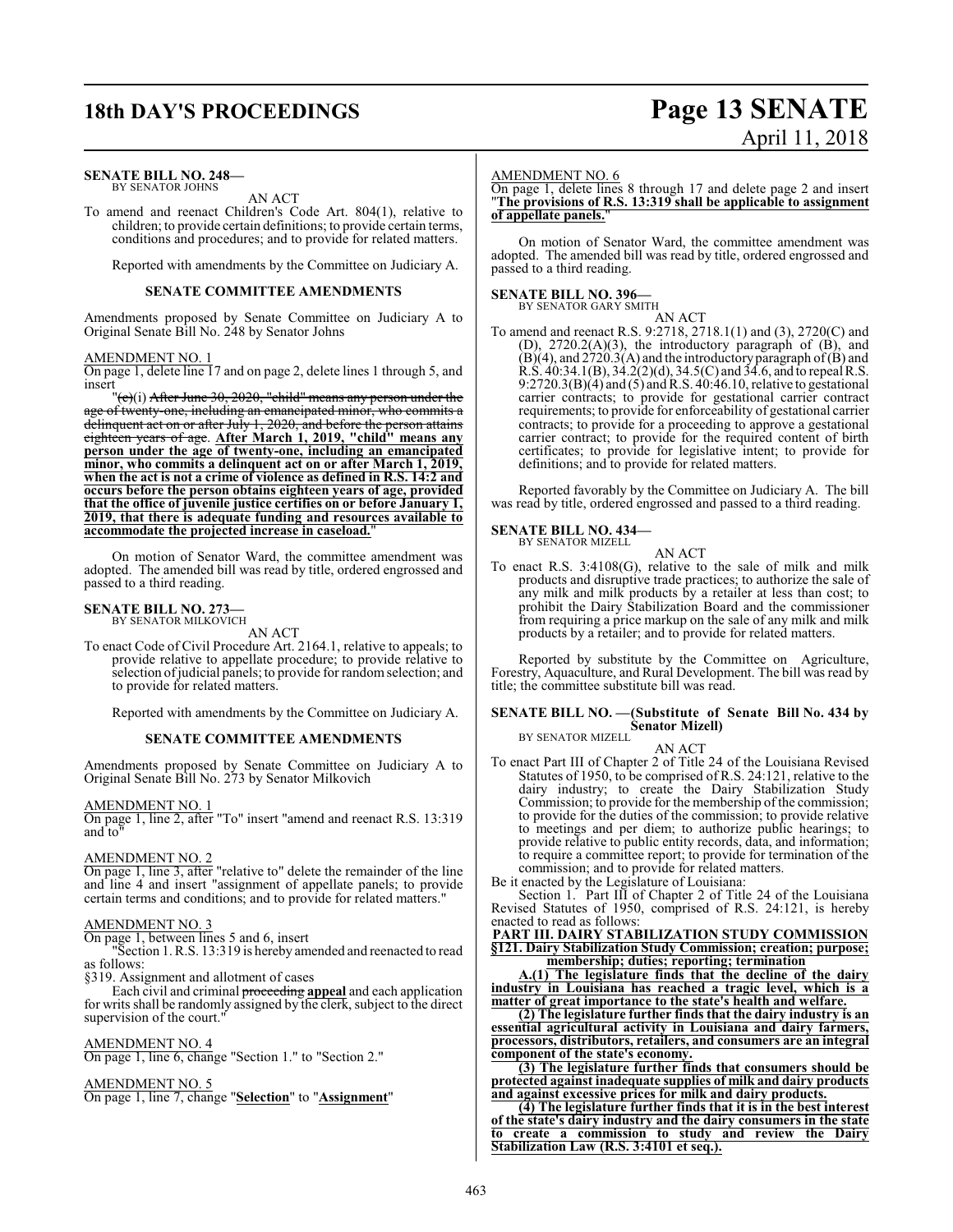## **Page 14 SENATE 18th DAY'S PROCEEDINGS**

April 11, 2018

**B. There is hereby created the Dairy Stabilization Study Commission, referred to in this Part as the "commission", for the purposes of studying and reviewing milk pricing in Louisiana, recommending best practices and strategies to best assist the dairy industry, and recommending any necessary statutory and regulatory changes to the legislature and the Department of Agriculture and Forestry related to the study.**

**C. The membership of the commission shall be comprised of twenty-one members as follows:**

**(1) The commissioner of agriculture or his designee.**

**(2) Three dairy farmers appointed by the Louisiana Farm Bureau Federation, Inc.**

**(3) A dairy processor appointed by the Louisiana Dairy Products Association.**

**(4) A dairy distributor appointed by the Louisiana Retailers Association.**

**(5) The president of the Senate or his designee.**

**(6) The speaker of the House of Representatives or his designee.**

**(7) The chairman of the House Committee on Agriculture, Forestry, Aquaculture and Rural Development or his designee.**

**(8) The chairman of the Senate Committee on Agriculture, Forestry, Aquaculture and Rural Development or his designee.**

**(9) Two economists from a public postsecondary four-year**

**institution appointed by the commissioner of higher education. (10) An agriculture economist appointed by the chancellor**

**of the Louisiana State University Agricultural Center. (11) An agriculture economist appointed by the chancellor**

**of the Southern University Agricultural Research and Extension Center.**

**(12) A consumer advocate appointed by the president of the Senate.**

**(13) A consumer advocate appointed by the speaker of the House of Representatives.**

**(14) One member appointed by the Public Affairs Research Council of Louisiana.**

**(15) One member appointed by the Louisiana Association of Business and Industry.**

**(16) One member appointed by the Louisiana chapter of the National Federation of Independent Business.**

**(17) An independent dairy processor appointed by the commissioner of agriculture.**

**(18) The United States Department of Agriculture Milk Market Administrator representing the Southeast Marketing Area Federal Order No. 7 or his designee.**

**C. Legislative members of the commission shall receive the same per diem and travel allowance for attending meetings of the commission as is normally provided for meetings of legislative committees. Other members of the commission shall serve without compensation.**

**D. The legislature shall provide the facilities needed by the commission to accomplish its tasks and shall designate staff from the Senate Committee on Agriculture, Forestry, Aquaculture and Rural Development and the House Committee on Agriculture, Forestry, Aquaculture and Rural Development to assist the commission in performing its duties and responsibilities.**

**E. The chairman of the Senate Committee on Agriculture, Forestry, Aquaculture and Rural Development and the chairman of the House Committee on Agriculture, Forestry, Aquaculture and Rural Development shall serve as cochairmen of the commission and shall convene the commission for its first meeting by September 1, 2018. The commission shall meet upon the call of the cochairmen as often as deemed necessary to carry out its duties. The cochairmen shall establish a meeting schedule with a minimum of three meetings and time line for completion of the commission's duties.**

**F. The commission may hold public hearings as part of its evaluation process, and may appoint advisory groups to conduct studies, research, or analyses, and make reports and recommendations with respect to a matter within the jurisdiction of the commission. At least one member of the commission shall serve on each advisory group.**

**G. The names of the persons who are to serve on the commission shall be submitted to the president of the Senate and** **the speaker of the House of Representatives on or before August 15, 2018.**

**H. The commission shall study and make recommendations on at least the following:**

**(1) The retail price of milk and milk products in Louisiana, including an analysis of how cost markups of milk and milk products at the retail level affect the prices paid to milk processors, milk distributors, and dairy farmers.**

**(2) A comparison of other state programs which set minimum prices paid to milk processors, milk distributors, and dairy farmers.**

**(3) A comparison of other state programs which regulate or establish wholesale or retail prices of milk and milk products.**

**(4) An analysis on the effectiveness of the disruptive trade practices provisions of the Dairy Stabilization Law (R.S. 3:4108) and rules adopted pursuant thereto.**

**(5) An analysis of whether supply and demand forces influenced by federal and state dairy programs determine the price dairy farmers receive for raw milk.**

**I. Except as provided in R.S. 3:4110, the commission shall be authorized to request and receive such records, data, and information produced by any public entity and such entity shall respond to the request in a timely manner.**

**J. The commission shall submit a written report of its findings and recommendations to the president of the Senate, the speaker of the House of Representatives, the Senate Committee on Agriculture, Forestry, Aquaculture and Rural Development and the House Committee on Agriculture, Forestry, Aquaculture and Rural Development not later than sixty days prior to the convening of the 2019 Regular Session of the Legislature of Louisiana. Such report also shall include recommendations for any changes to laws, rules, regulations, or guidelines that the commission deems necessary in order to strengthen the dairy industry in Louisiana and protect consumers against excessive prices for milk and dairy products.**

**K. The commission shall terminate on June 30, 2019.**

On motion of Senator Thompson, the committee substitute bill was adopted and becomes Senate Bill No. 560 by Senator Mizell, substitute for Senate Bill No. 434 by Senator Mizell.

#### **SENATE BILL NO. 560— (Substitute of Senate Bill No. 434 by Senator Mizell)** BY SENATOR MIZELL

AN ACT

To enact Part III of Chapter 2 of Title 24 of the Louisiana Revised Statutes of 1950, to be comprised of R.S. 24:121, relative to the dairy industry; to create the Dairy Stabilization Study Commission; to provide for the membership of the commission; to provide for the duties of the commission; to provide relative to meetings and per diem; to authorize public hearings; to provide relative to public entity records, data, and information; to require a committee report; to provide for termination of the commission; and to provide for related matters.

The bill was read by title and placed on the Calendar for a second reading.

## **SENATE BILL NO. 463**<br>BY SENATOR PETERSON

AN ACT To amend and reenact Civil Code Arts. 86, 87, 369, and 2318 and Children's Code Arts. 502(2) and 1113(A), and to repeal Civil Code Arts. 367 and 2333, Children's Code Arts. 1543 through 1550, and R.S.  $9:225(A)(2)$ , relative to marriage; to provide a minimum age for marriage; to provide definitions; to repeal certain provisions relative to emancipation by marriage; and to provide for related matters.

Reported favorably by the Committee on Judiciary A. The bill was read by title, ordered engrossed and passed to a third reading.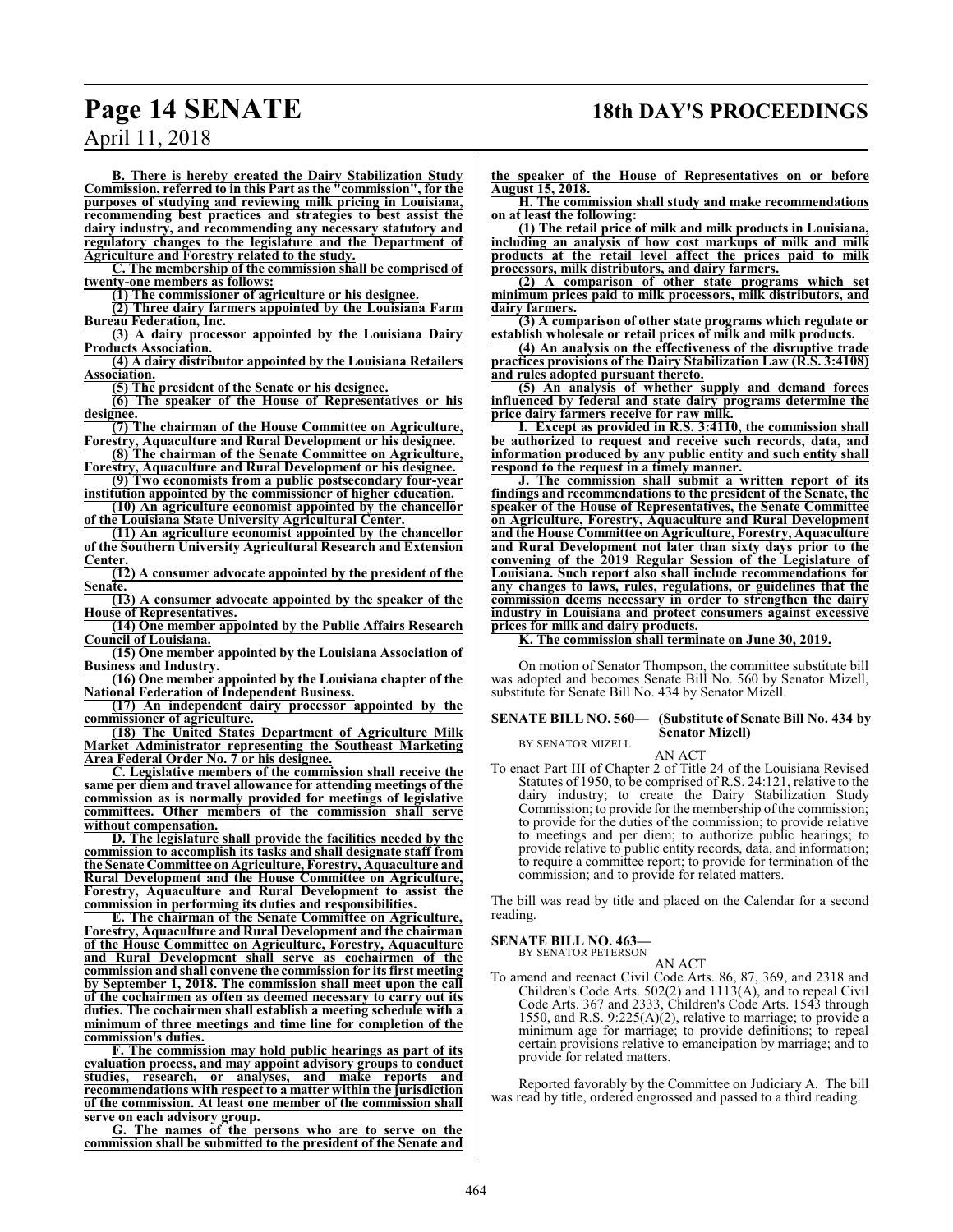#### **SENATE BILL NO. 466—** BY SENATOR PRICE

AN ACT

To amend and reenact Part IV of Chapter 1 of Title IX of Title 9 of the Revised Statutes of 1950, to be comprised of R.S. 9:3251 through 3254, relative to residential leases; to provide for the return of a security deposit; to provide for the right of retention; to provide time periods for the return of a security deposit; to provide for venue; to provide for damages and attorney fees; to provide with respect to the waiver of rights; and to provide for related matters.

Reported with amendments by the Committee on Judiciary A.

#### **SENATE COMMITTEE AMENDMENTS**

Amendments proposed by Senate Committee on Judiciary A to Original Senate Bill No. 466 by Senator Price

#### AMENDMENT NO. 1

On page 1, delete lines 2 through 7 and insert

"To amend and reenact R.S. 9:3252, relative to residential leases; to provide for the return of a security deposit; to provide relative to recovery of certain amounts for failure to comply; to provide for certain actions; and to provide for related matters.

#### AMENDMENT NO. 2

On page 1, line 9, after "Section 1." delete the remainder of the line and lines 10 through 17 and insert " R.S. 9:3252 is hereby amended and reenacted to read as follows:"

AMENDMENT NO. 3 On page 2, delete lines 1 through 29

AMENDMENT NO. 4 On page 3, delete lines 1 through 13

#### AMENDMENT NO. 5

On page 3, line 14, after "Damages; venue" delete the remainder of the line and insert "**Failure of lessor to comply; recover of amounts by lessee; venue**"

#### AMENDMENT NO. 6

On page 3, delete lines 15 through 29 and insert

A. The willful failure to comply with 9:3251 shall give the tenant or lessee the right to recover actual damages or two hundred dollars **any portion of the security deposit wrongfully retained and three hundred dollars or amount of portion of the security deposit wrongfully retained**, whichever is greater from the landlord or lessor, or from the lessor's successor in interest. Failure to remit within thirty days after written demand for a refund shall constitute willful failure.

B. An action for recovery of such damages may be brought in the parish of the lessor's domicile or in the parish where the property is situated."

#### AMENDMENT NO. 7

On page 4, delete lines 1 through 17

On motion of Senator Ward, the committee amendment was adopted. The amended bill was read by title, ordered engrossed and passed to a third reading.

#### **SENATE BILL NO. 491—** BY SENATOR CARTER

AN ACT

To enact Part III of Chapter 9 of Title 40, to be comprised of R.S. 40:1801 and 1802, relative to the regulation of weapons; to prohibit the importation, manufacture, sale, purchase, possession, or transfer of a rapid-fire device; to provide for criminal penalties; to provide definitions; and to provide for related matters.

Reported with amendments by the Committee on Judiciary B.

## **18th DAY'S PROCEEDINGS Page 15 SENATE** April 11, 2018

#### **SENATE COMMITTEE AMENDMENTS**

Amendments proposed by Senate Committee on Judiciary B to Original Senate Bill No. 491 by Senator Carter

#### AMENDMENT NO. 1

On page 2, after line 12, insert "Section 2. This Act shall become effective on January 1, 2019."

On motion of Senator Gary Smith, the committee amendment was adopted. The amended bill was read by title, ordered engrossed and passed to a third reading.

#### **SENATE BILL NO. 495—** BY SENATOR MARTINY

AN ACT

To amend and reenact the introductory paragraph of R.S. 15:574.4(H) and 574.9(D)(1), relative to parole; to provide for parole eligibility; to provide for revocation of parole; to provide for requirements; to provide for an effective date; and to provide for related matters.

Reported favorably by the Committee on Judiciary B. The bill was read by title, ordered engrossed and passed to a third reading.

#### **SENATE BILL NO. 497—**

BY SENATOR CORTEZ AN ACT

To amend and reenact R.S. 19:139(A) and (D), relative to the city of Lafayette and parish of Lafayette; to provide for the expropriation of certain property; and to provide for related matters.

Reported favorably by the Committee on Judiciary A. The bill was read by title, ordered engrossed and passed to a third reading.

## **SENATE BILL NO. 500—** BY SENATOR MILLS

AN ACT

To amend and reenact R.S.  $13:783(F)(7)$ , relative to clerks of court; to provide for the payment of premium costs for retirees from certain clerk of court offices; to provide for requirements; to provide for applicability; and to provide for related matters.

Reported with amendments by the Committee on Judiciary B.

#### **SENATE COMMITTEE AMENDMENTS**

Amendments proposed by Senate Committee on Judiciary B to Original Senate Bill No. 500 by Senator Mills

AMENDMENT NO. 1

On page 1, delete line 12 and insert "Franklin, Grant, **Iberia, Lafayette,** LaSalle, **Orleans,** Ouachita, **Pointe Coupee, St. Martin,** Terrebonne,"

#### AMENDMENT NO. 2

On page 2, line 3, after "**the Iberia Parish clerk of court's office,**" insert "**the Lafayette Parish clerk of court's office,**"

#### AMENDMENT NO. 3

On page 2, line 4, after "LaSalle Parish clerk of court's office," insert "**Orleans Parish clerk of court's office,**"

#### AMENDMENT NO. 4

On page 2, delete line 12 and insert "Parish, **Iberia Parish, Lafayette Parish,** LaSalle Parish, **Orleans Parish,** Ouachita Parish, **Pointe Coupee Parish, St.**"

On motion of Senator Gary Smith, the committee amendment was adopted. The amended bill was read by title, ordered engrossed and passed to a third reading.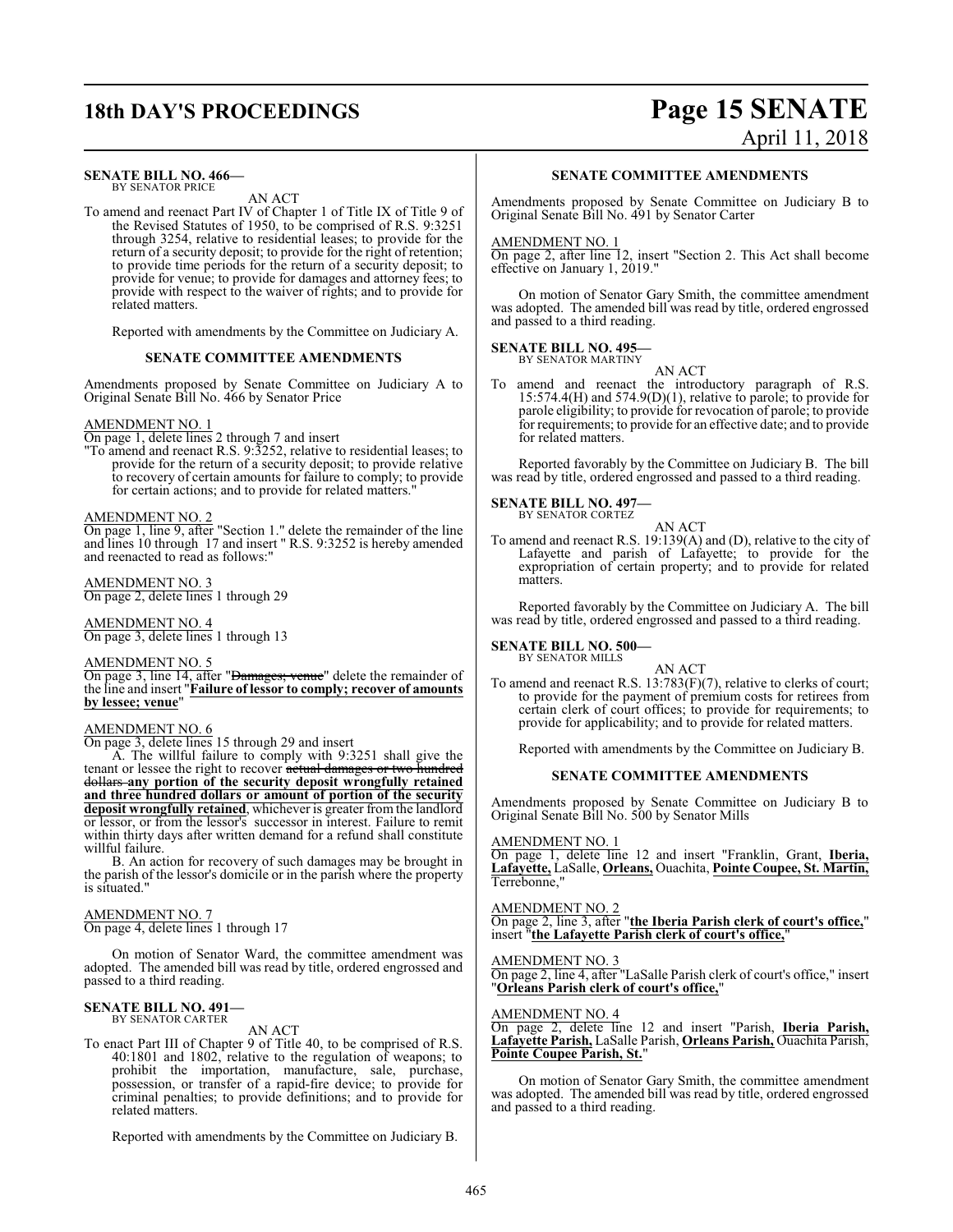## **Page 16 SENATE 18th DAY'S PROCEEDINGS**

## **SENATE BILL NO. 508—**

BY SENATOR MORRELL

AN ACT

To amend and reenact R.S. 26:85(6) and 359(B)(1)(c) and (f), relative to alcoholic beverages; to provide for the direct shipment of certain alcoholic beverages to consumers; to provide for the amount of wine that may be shipped directly to consumers; to provide for requirements for the receipt of shipments of certain alcoholic beverages; to provide for proof of age; and to provide for related matters.

Reported with amendments by the Committee on Judiciary B.

#### **SENATE COMMITTEE AMENDMENTS**

Amendments proposed by Senate Committee on Judiciary B to Original Senate Bill No. 508 by Senator Morrell

AMENDMENT NO. 1 On page 1, line 2, after  $"({\rm B})(1)"$  delete  $"({\rm c})$  and"

AMENDMENT NO. 2 On page 1, lines 4 and 5, delete "to provide for the amount of wine that may be shipped directly to consumers;"

AMENDMENT NO. 3 On page 1, line 8, after  $"({\rm B})(1)"$  delete  $"({\rm c})$  and"

#### AMENDMENT NO. 4

On page 2, delete lines 5 and 6 and insert "to any single household address in seven hundred fifty milliliter bottles, not to exceed one hundred forty-four bottles per adult person per household"

AMENDMENT NO. 5 On page 2, delete lines 21 through 24

On motion of Senator Gary Smith, the committee amendment was adopted. The amended bill was read by title, ordered engrossed and passed to a third reading.

#### **SENATE BILL NO. 525—** BY SENATOR LAFLEUR

AN ACT

To enact R.S. 4:147.1(D), relative to horse racing; to provide for the duties and powers of the Louisiana State Racing Commission; to provide relative to purse monies for horse races; to provide relative to net slot machine proceeds received for purses; to provide relative to thoroughbred horse racing; to provide relative to eligible facilities; to provide relative to the transfer of slot machine proceeds from one eligible facility to another; and to provide for related matters.

Reported with amendments by the Committee on Judiciary B.

### **SENATE COMMITTEE AMENDMENTS**

Amendments proposed by Senate Committee on Judiciary B to Original Senate Bill No. 525 by Senator LaFleur

AMENDMENT NO. 1 On page 1, line 9, before "147.1(D)" insert "4:"

AMENDMENT NO. 2

On page 1, line 13, after "**contrary**" insert "**and upon agreement of the Horsemen's Benevolent and Protective Association and the involved licensed eligible facilities**"

#### AMENDMENT NO. 3

On page 1, line 16 after "**meet.**" delete the remainder of the line and delete line 17

#### AMENDMENT NO. 4

On page 2, delete line 1 and insert "**Funds transferred pursuant to this Paragraph shall be**"

On motion of Senator Gary Smith, the committee amendment was adopted. The amended bill was read by title, ordered engrossed and passed to a third reading.

#### **SENATE BILL NO. 543—** BY SENATOR LAMBERT

AN ACT

To amend and reenact Code of Civil Procedure Art. 3422, relative to small successions; to provide relative to court costs; and to provide for related matters.

Reported favorably by the Committee on Judiciary A. The bill was read by title, ordered engrossed and passed to a third reading.

#### **SENATE BILL NO. 548—**

BY SENATOR BOUDREAUX

AN ACT

To enact R.S. 15:244, relative to criminal procedure; to provide for a diversion program for current members and veterans of the military; to provide for an effective date; and to provide for related matters.

Reported with amendments by the Committee on Judiciary B.

### **SENATE COMMITTEE AMENDMENTS**

Amendments proposed by Senate Committee on Judiciary B to Original Senate Bill No. 548 by Senator Boudreaux

AMENDMENT NO. 1

On page 1, line 2, after "a" and before "diversion" insert "pretrial"

AMENDMENT NO. 2 On page 1, line 7, after "**Military**" insert "**pretrial**"

AMENDMENT NO. 3 On page 1, line 9, change "**shall**" to "**may**"

AMENDMENT NO. 4 On page 1, line 10 after "**a**" and before "**diversion**" insert "**pretrial**"

AMENDMENT NO. 5 On page 1, at the end of line 10, delete "**nonviolent**" and after "**felony**" insert "**that is not a crime of violence as defined in R.S. 14:2(B)**"

AMENDMENT NO. 6

On page 1, line 11, before "**misdemeanor**" insert "**a**" and delete "**meeting**" and insert "**that also meets**"

AMENDMENT NO. 7

On page 1, line 17, change "**Post Traumatic Stress**" to "**post traumatic stress**"

#### AMENDMENT NO. 8

On page 2, delete line 1 and insert "**disorder as a result of military service and provides documentation of the diagnosis to the court.**"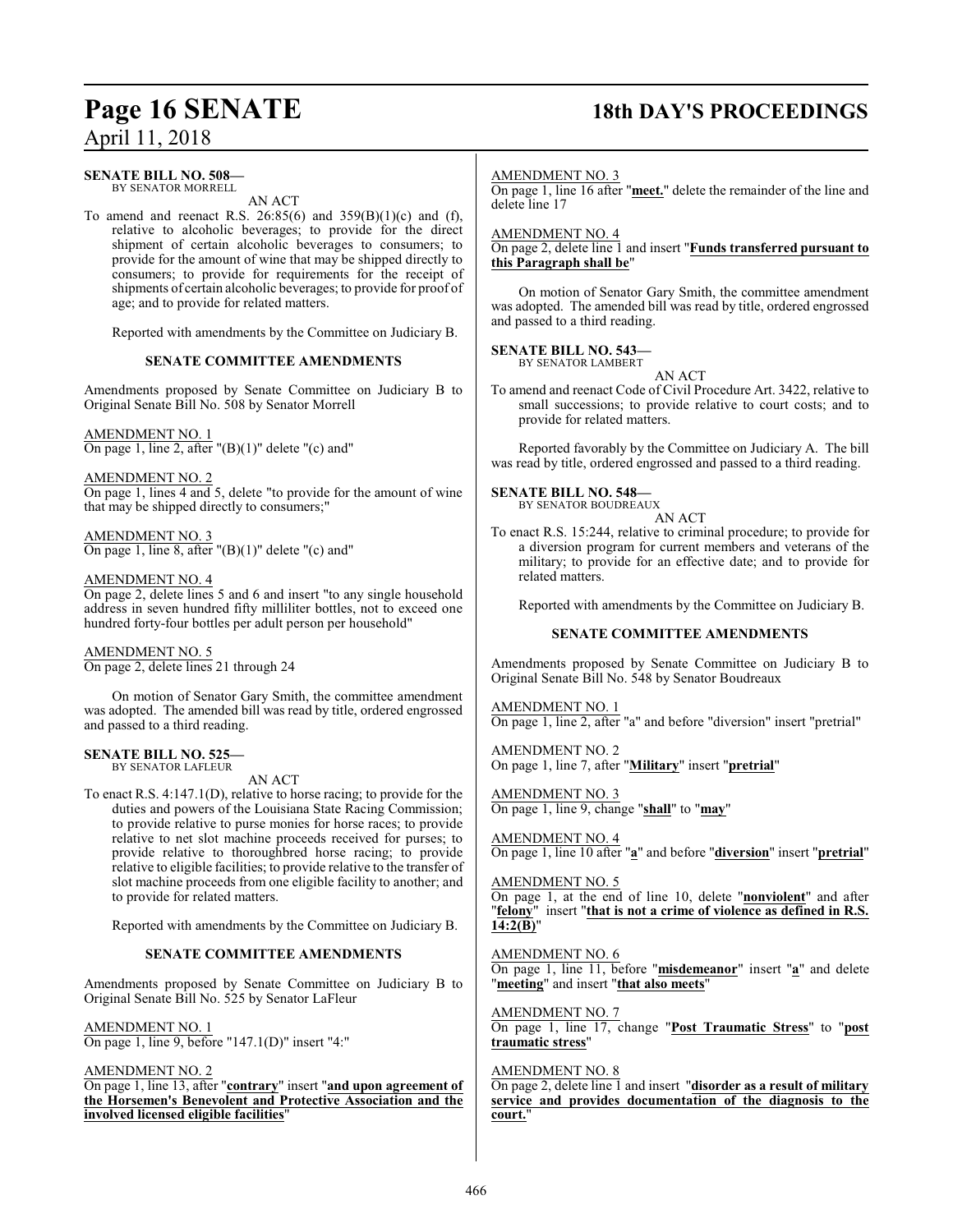## **18th DAY'S PROCEEDINGS Page 17 SENATE**

# April 11, 2018

#### AMENDMENT NO. 9

#### On page 2, line 6, delete "**defendants**" and insert "**veterans that have been diagnosed with post traumatic stress disorder**"

On motion of Senator Gary Smith, the committee amendment was adopted. The amended bill was read by title, ordered engrossed and passed to a third reading.

#### **Reconsideration**

#### **SENATE BILL NO. 274—**

BY SENATORS CARTER, BARROW, BISHOP AND COLOMB AN ACT

To amend and reenact R.S. 14:91, relative to unlawful sales of weapons to minors; to provide relative to sales of assault weapons to persons under the age of twenty-one; to provide with respect to fines and penalties; to provide for definitions; and to provide for related matters.

On motion of Senator Carter, the bill was read by title and returned to the Calendar, subject to call.

#### **Reconsideration**

The vote by which Senate Bill No. 559 failed to pass on Tuesday, April 10, 2018, was reconsidered.

## **SENATE BILL NO. 559— (Substitute of Senate Bill No. 468 by Senator Morrish)** BY SENATORS MORRISH AND JOHNS

AN ACT

To amend and reenact R.S. 4:707(D) and (F)(3) and to enact R.S.  $4:707(E)(6)$ , relative to charitable raffles, bingo, and keno; to provide for licensure; to provide for a license to conduct raffles; to authorize public institutions of higher education to conduct raffles under certain circumstances; and to provide for related matters.

The bill was read by title. Senator Morrish moved the final passage of the bill.

#### **ROLL CALL**

The roll was called with the following result:

#### YEAS

| Allain<br>Boudreaux<br>Carter<br>Claitor<br>Cortez<br>Hewitt<br>Johns<br>Total - 21 | Lambert<br>Luneau<br>Martiny<br>Milkovich<br>Mills<br>Morrell<br>Morrish<br><b>NAYS</b> | Peacock<br>Perry<br>Price<br>Smith, G.<br>Smith, J.<br>Tarver<br>Thompson |
|-------------------------------------------------------------------------------------|-----------------------------------------------------------------------------------------|---------------------------------------------------------------------------|
| Mr. President<br>Barrow<br>Chabert<br>Donahue<br>Erdey<br>Total - 13                | Fannin<br>Gatti<br>Long<br>Mizell<br>Riser<br><b>ABSENT</b>                             | Walsworth<br>Ward<br>White                                                |
| Appel<br>Bishop<br>Total - 5                                                        | Colomb<br>LaFleur                                                                       | Peterson                                                                  |

The Chair declared the bill was passed and ordered it sent to the House. Senator Morrish moved to reconsider the vote by which the bill was passed and laid the motion on the table.

#### **Senate Concurrent Resolutions on Third Reading and Final Passage**

#### **SENATE CONCURRENT RESOLUTION NO. 43—** BY SENATOR WALSWORTH

A CONCURRENT RESOLUTION

To create and provide for the Louisiana Historical Archives Task Force to study the conditions, issues, needs, and problems relative to the preservation of the state's historical archives and records and to recommend any action or legislation the task force deems necessary or appropriate.

The concurrent resolution was read by title. Senator Walsworth moved to adopt the Senate Concurrent Resolution.

## **ROLL CALL**

The roll was called with the following result:

#### YEAS

Mr. President Hewitt Perry<br>Allain Johns Peters Allain Johns Peterson<br>Barrow Lambert Price Lambert Price<br>
Long Riser Boudreaux Long<br>Carter Luneau Carter Luneau Smith, G.<br>
Chabert Martiny Smith, J. Chabert Martiny Smith, J.<br>Claitor Milkovich Tarver Claitor Milkovich<br>Cortez Mills Cortez Mills Thompson Donahue Mizell Walsworth Morrell Ward<br>
Morrish White Fannin Morrish<br>Gatti Peacock Peacock Total - 35 **NAYS** 

Total - 0

ABSENT

Appel Colomb<br>Bishop LaFleur LaFleur Total - 4

The Chair declared the Senate adopted the Senate Concurrent Resolution and ordered it sent to the House.

#### **Senate Bills and Joint Resolutions on Third Reading and Final Passage**

#### **SENATE BILL NO. 89—**

BY SENATOR BISHOP

AN ACT To amend and reenact R.S. 17:3991(A)(1)(c)(iii), and to enact R.S.  $17:3991(A)(1)(c)(iv)$ , relative to the membership of a charter school governing or management board; to provide relative to the composition of such board; and to provide for related matters.

On motion of Senator Boudreaux, the bill was read by title and returned to the Calendar, subject to call.

**SENATE BILL NO. 129—** BY SENATORS GATTI, BARROW, BOUDREAUX, CARTER, CHABERT, CLAITOR, COLOMB, ERDEY, LUNEAU, MILLS AND PRICE AN ACT

To enact R.S. 46:286.24, relative to foster care; to provide relative to education; to provide that a child may remain in foster care until he graduates from high school under certain circumstances; to provide for benefits and services relative to the foster care program; to provide terms, conditions, and requirements; to provide for the effective date; and to provide for related matters.

The bill was read by title. Senator Gatti moved the final passage of the bill.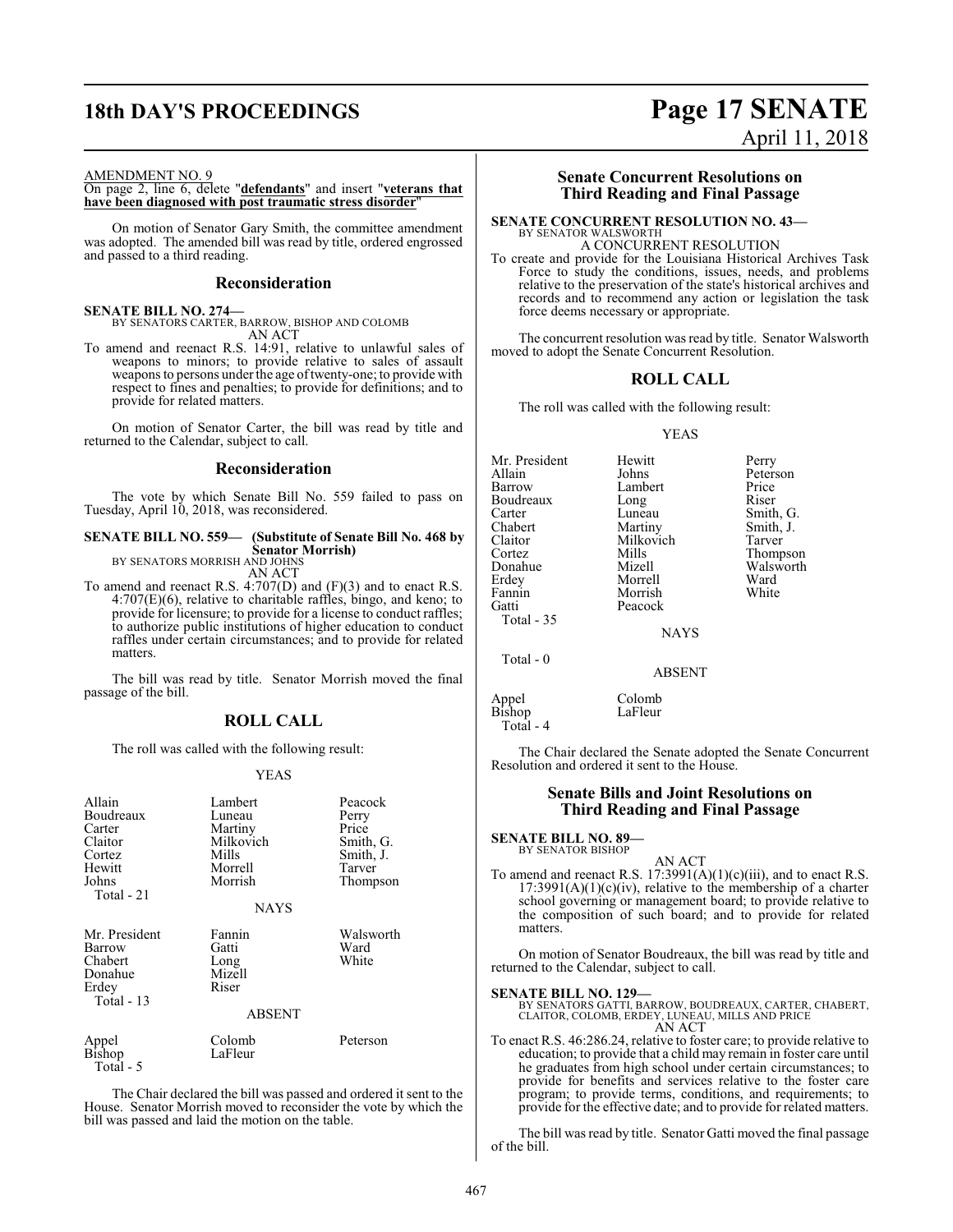## **ROLL CALL**

The roll was called with the following result:

#### YEAS

| Mr. President<br>Allain<br>Barrow<br>Boudreaux<br>Carter<br>Chabert<br>Claitor<br>Cortez<br>Donahue<br>Erdey<br>Fannin<br>Gatti<br>Total - 34 | Hewitt<br>Johns<br>Lambert<br>Long<br>Luneau<br>Martiny<br>Milkovich<br>Mills<br>Mizell<br>Morrish<br>Peacock<br>Perry<br><b>NAYS</b> | Peterson<br>Price<br>Riser<br>Smith, G.<br>Smith, J.<br>Tarver<br>Thompson<br>Walsworth<br>Ward<br>White |
|-----------------------------------------------------------------------------------------------------------------------------------------------|---------------------------------------------------------------------------------------------------------------------------------------|----------------------------------------------------------------------------------------------------------|
| Total $-0$                                                                                                                                    | <b>ABSENT</b>                                                                                                                         |                                                                                                          |
| Appel                                                                                                                                         | Colomb                                                                                                                                | Morrell                                                                                                  |

The Chair declared the bill was passed and ordered it sent to the House. Senator Gatti moved to reconsider the vote by which the bill was passed and laid the motion on the table.

#### **SENATE BILL NO. 143—** BY SENATOR ALLAIN

Bishop LaFleur

Total - 5

AN ACT

To provide for the transfer of certain monies from funds established by law or the Constitution of Louisiana to the state general fund in accordance with the provisions of Article VII, Section  $10(F)(2)(b)$  of the Constitution of Louisiana; to provide for an effective date; and to provide for related matters.

On motion of Senator Allain, the bill was read by title and returned to the Calendar, subject to call.

#### **SENATE BILL NO. 224—**

BY SENATOR BARROW

AN ACT

To amend and reenact R.S. 17:262(A), relative to public schools; to require instruction on the patriotic customs of the United States, including the national motto; to require each public school governing authority to display the national motto in each building it uses and in each school under its jurisdiction; and to provide for related matters.

#### **Floor Amendments**

Senator Barrow proposed the following amendments.

#### **SENATE FLOOR AMENDMENTS**

Amendments proposed by Senator Barrow to Reengrossed Senate Bill No. 224 by Senator Barrow

AMENDMENT NO. 1

On page 1, line 9, delete "Not later than the 2000-2001 school year, a" and insert "**A**"

On motion of Senator Barrow, the amendments were adopted.

The bill was read by title. Senator Barrow moved the final passage of the amended bill.

## **Page 18 SENATE 18th DAY'S PROCEEDINGS**

### **ROLL CALL**

The roll was called with the following result:

#### YEAS

| Mr. President | Gatti         | Peacock   |
|---------------|---------------|-----------|
| Allain        | Hewitt        | Perry     |
| Barrow        | Johns         | Price     |
| Boudreaux     | Lambert       | Riser     |
|               |               |           |
| Carter        | Long          | Smith, G. |
| Chabert       | Luneau        | Smith, J. |
| Claitor       | Martiny       | Tarver    |
| Cortez        | Milkovich     | Thompson  |
| Donahue       | Mills         | Walsworth |
| Erdey         | Mizell        | Ward      |
| Fannin        | Morrish       | White     |
| Total - 33    |               |           |
|               | <b>NAYS</b>   |           |
|               |               |           |
|               |               |           |
| Total - 0     |               |           |
|               | <b>ABSENT</b> |           |
|               |               |           |
| Appel         | Colomb        | Morrell   |
| Bishop        | LaFleur       | Peterson  |
| Total - 6     |               |           |

The Chair declared the amended bill was passed, ordered rereengrossed and sent to the House. Senator Barrow moved to reconsider the vote by which the bill was passed and laid the motion on the table.

#### **SENATE BILL NO. 310—**

BY SENATOR CLAITOR AN ACT

To enact R.S. 17:3911(B)(4)(f), relative to the collection and reporting of certain data relative to students with an exceptionality; to provide relative to the failure of the Department of Education to comply with certain data collection and reporting requirements; and to provide for related matters.

#### **Floor Amendments**

Senator Martiny proposed the following amendments.

#### **SENATE FLOOR AMENDMENTS**

Amendments proposed by Senator Martiny on behalf of the Legislative Bureau to Engrossed Senate Bill No. 310 by Senator Claitor

AMENDMENT NO. 1

On page 2, line 5, delete "**such time as**"

On motion of Senator Martiny, the amendments were adopted.

On motion of Senator Claitor, the amended bill was read by title and returned to the Calendar, subject to call.

#### **SENATE BILL NO. 364—** BY SENATOR WARD

AN ACT

To enact Part XIV of Chapter 26 of Title 17 of the Louisiana Revised Statutes of 1950, to be comprised of R.S. 17:3399.31 through 3399.37, relative to free expression on college campuses; to provide for the authority of the management boards of public postsecondaryeducation institutions; to provide forthe adoption of policies on free expression; to provide for definitions; and to provide for related matters.

#### **Floor Amendments**

Senator Martiny proposed the following amendments.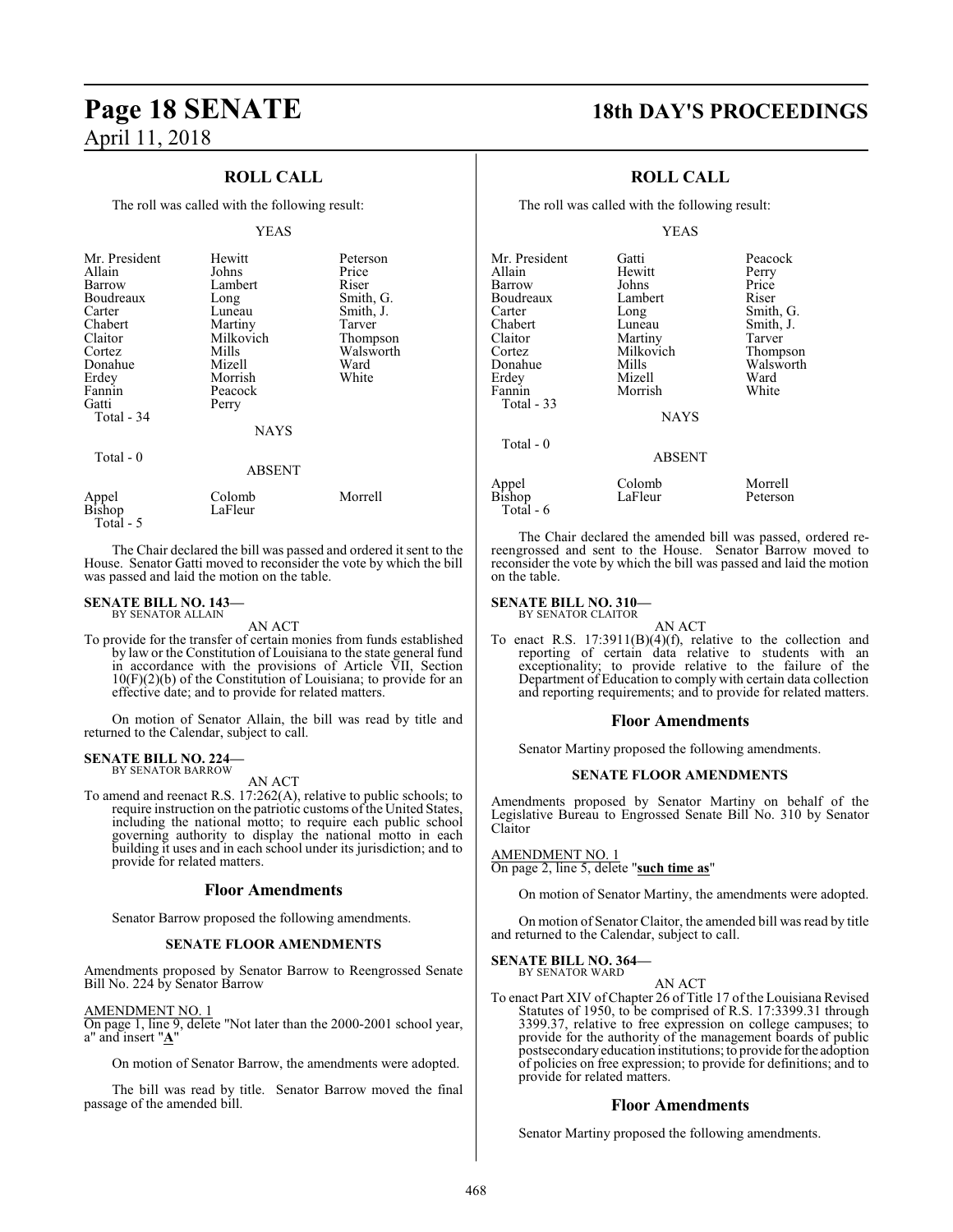#### **SENATE FLOOR AMENDMENTS**

Amendments proposed by Senator Martiny on behalf of the Legislative Bureau to Engrossed Senate Bill No. 364 by Senator Ward

AMENDMENT NO. 1

On page 2, line 25, change "**spontaneously and contemporaneously**" to "**spontaneous and contemporaneous**"

AMENDMENT NO. 2 On page 2, line 27, following "**Amendment**" insert "**of the Constitution of the United States of America**"

AMENDMENT NO. 3 On page 5, line 14, change "**First Amendment**" to "**a right guaranteed by the First Amendment of the Constitution of the United States of America**"

AMENDMENT NO. 4 On page 5, line 15, delete "**rights**"

On motion of Senator Martiny, the amendments were adopted.

The bill was read by title. Senator Ward moved the final passage of the amended bill.

### **ROLL CALL**

The roll was called with the following result:

#### YEAS

| Mr. President     | Gatti       | Morrish   |
|-------------------|-------------|-----------|
| Allain            | Hewitt      | Peacock   |
| Barrow            | Johns       | Perry     |
| Boudreaux         | Lambert     | Price     |
| Carter            | Long        | Riser     |
| Chabert           | Luneau      | Smith, G. |
| Claitor           | Martiny     | Smith, J. |
| Cortez            | Milkovich   | Thompson  |
| Donahue           | Mills       | Walsworth |
| Erdey             | Mizell      | Ward      |
| Fannin            | Morrell     | White     |
| <b>Total - 33</b> |             |           |
|                   | <b>NAYS</b> |           |
| $Total - 0$       |             |           |

ABSENT

Bishop Total - 6

Appel Colomb Peterson<br>
Bishop I a Fleur Tarver

The Chair declared the amended bill was passed, ordered reengrossed and sent to the House. Senator Ward moved to reconsider the vote by which the bill was passed and laid the motion on the table.

#### **SENATE BILL NO. 427—** BY SENATOR CHABERT

AN ACT

To amend and reenact R.S. 36:4(Z), 41:1706(A)(2) and (4), and 1709(A), to enact Subpart D of Part II of Chapter 2 of Title 49 of the Louisiana Revised Statutes of 1950, to be comprised of R.S. 49:214.51 through 214.60, and to repeal Chapter 17 of Subtitle 1 of Title 30 of the Louisiana Revised Statutes of 1950, comprised of R.S. 30:2000.1 through 2000.12, and R.S.

## **18th DAY'S PROCEEDINGS Page 19 SENATE** April 11, 2018

36:359(J), relative to the transfer of the Atchafalaya Basin Research and Promotion Board and the Atchafalaya Basin Program from the Department of Natural Resources to the Coastal Protection and Restoration Authority; to provide for the effect of such transfer on previously executed partnerships, memoranda of understanding, and cooperative endeavors; to provide for the transfer of all property; to provide for the effect of the transfer on employees, legal proceedings, and contractual obligations; and to provide for related matters.

## **Floor Amendments**

Senator Martiny proposed the following amendments.

#### **SENATE FLOOR AMENDMENTS**

Amendments proposed by Senator Martiny on behalf of the Legislative Bureau to Engrossed Senate Bill No. 427 by Senator Chabert

AMENDMENT NO. 1 On page 4, line 3, change "**U.S.**" to "**United States**"

AMENDMENT NO. 2 On page 4, lines 22-23, change "**Feasibility Study**" to "**feasibility study**"

AMENDMENT NO. 3 On page 10, line 17, change "**Louisiana Police Jury Association**" to "**Police Jury Association of Louisiana**"

AMENDMENT NO. 4 On page 10, line 21, change "**Louisiana Police Jury Association**" to "**Police Jury Association of Louisiana**"

AMENDMENT NO. 5 On page 11, line 4, change "**Louisiana Police Jury Association**" to "**Police Jury Association of Louisiana**"

AMENDMENT NO. 6

On page 11, line 6 change "**Louisiana Police Jury Association**" to "**Police Jury Association of Louisiana**"

AMENDMENT NO. 7 On page 11, lines 7-8, change "**Louisiana Police Jury Association**" to "**Police Jury Association of Louisiana**"

AMENDMENT NO. 8 On page 11, line 28, change "**such**" to "**these**"

AMENDMENT NO. 9 On page 12, line 1, change "**such**" to "**these**"

AMENDMENT NO. 10 On page 12, line 7, delete "**such**"

AMENDMENT NO. 11 On page 14, line 16, change "**U.S.**" to "**United States**"

AMENDMENT NO. 12 On page 14, line 17, change "**U.S.**" to "**United States**"

AMENDMENT NO. 13 On page 14, line 18, change "**U.S.**" to "**United States**"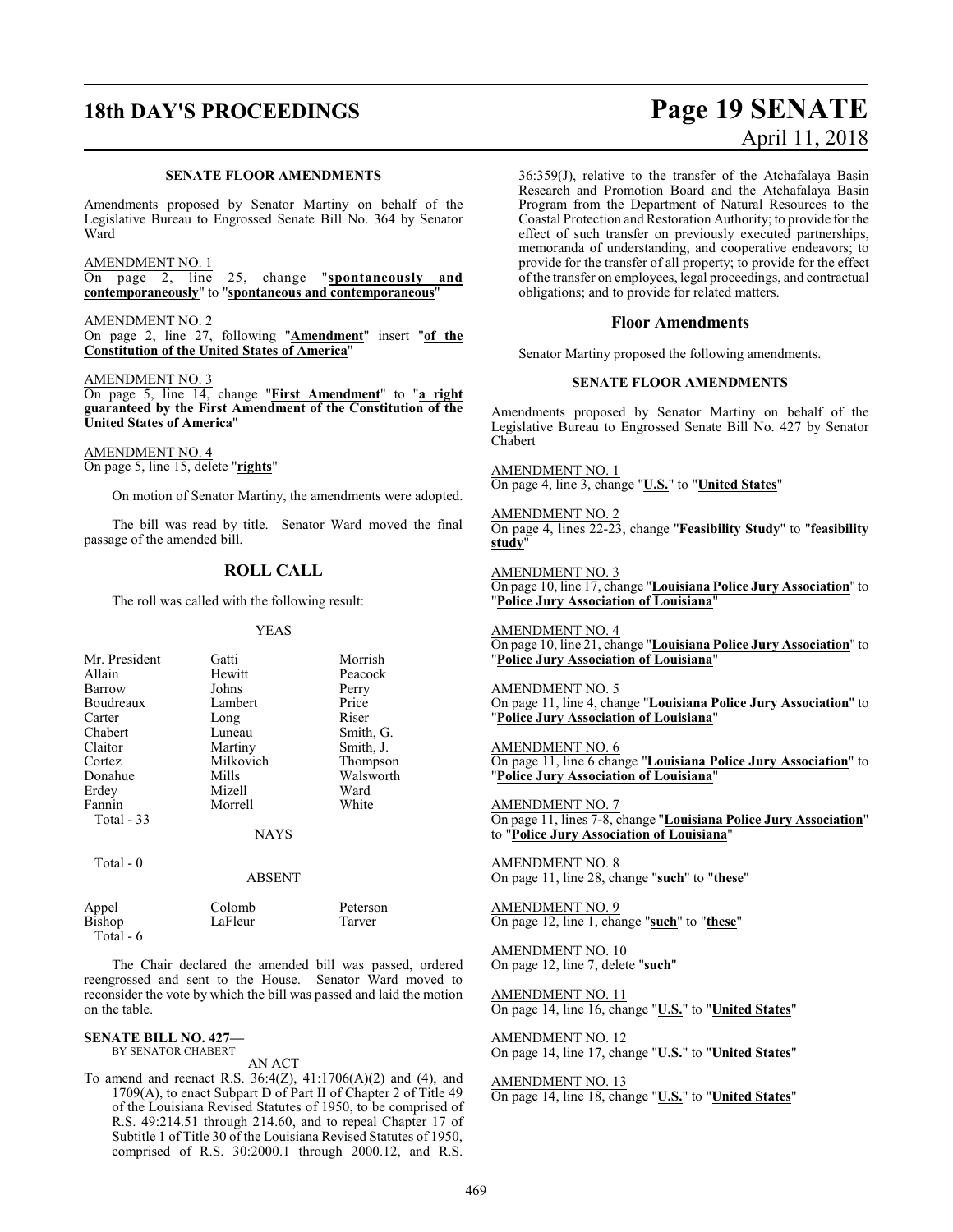## **Page 20 SENATE 18th DAY'S PROCEEDINGS**

AMENDMENT NO. 14

On page 14, line 19, change "**LSU**" to "**Louisiana State University**"

On motion of Senator Martiny, the amendments were adopted.

#### **Floor Amendments**

Senator Chabert proposed the following amendments.

#### **SENATE FLOOR AMENDMENTS**

Amendments proposed by Senator Chabert to Engrossed Senate Bill No. 427 by Senator Chabert

AMENDMENT NO. 1 On page 10, line 15, change "**Board**" to "**District Board of Commissioners**"

AMENDMENT NO. 2 On page 10, line 16, delete "**levee**"

AMENDMENT NO. 3 On page 16, line 26, change "**Atchafalaya Basin Master Plan**" to "**basin master plan**"

On motion of Senator Chabert, the amendments were adopted.

#### **Floor Amendments**

Senator Chabert proposed the following amendments.

#### **SENATE FLOOR AMENDMENTS**

Amendments proposed by Senator Chabert to Engrossed Senate Bill No. 427 by Senator Chabert

AMENDMENT NO. 1 On page 1, line 4, change "214.60" to "214.57"

AMENDMENT NO. 2 On page 1, line 6, after "transfer ofthe" insert "responsibilities ofthe"

AMENDMENT NO. 3 On page 2, line 5, after "**The**" insert "**responsibilities of the**"

AMENDMENT NO. 4 On page 2, line 16, after "repair of" delete "coastal or barrier island restoration" and insert "**integrated coastal protection**"

AMENDMENT NO. 5 On page 2, line 23, after "repair of" delete "coastal or barrier island", and at the beginning of line 24, delete "restoration" and insert "**integrated coastal protection**"

AMENDMENT NO. 6 On page 3, line 4, after "repair of" delete the remainder of the line and at the beginning of line 5, delete "barrier island restoration" and insert "**integrated coastal protection**"

AMENDMENT NO. 7 On page 3, line 26, change "214.60" to "214.57"

AMENDMENT NO. 8 On page 4, line 15, after "**year**" insert "**, as included in the annual plan as defined in R.S. 49:214.2**"

AMENDMENT NO. 9 On page 5, line 8, after "**means the**" delete the remainder of the line and insert "**Coastal Protection and Restoration Authority**"

AMENDMENT NO. 10 On page 5, line 18, change "**an agency**" to "**a program**"

#### AMENDMENT NO. 11

On page 5, line 20, after "**director, the**" delete the remainder of the line, delete line 21 and 22, and insert "**Coastal Protection and Restoration Authority Board, the technical advisory committee, and the staff for the**"

AMENDMENT NO. 12 On page 5, line 22, change "**program.**" to "**authority.**"

AMENDMENT NO. 13 On page 5, line 27, change "**legislature**" to "**board**"

AMENDMENT NO. 14 On page 6, line 28, after "**recommendations to the**" insert "**board,**" and after "**legislature**" insert a comma "**,**"

AMENDMENT NO. 15 On page 6, line 29, after "**funding of the**" change "**state**" to "**basin**"

AMENDMENT NO. 16 On page 7, line 21, after "**program**" delete the remainder of the line, delete line 22, and insert a period ".

AMENDMENT NO. 17

On page 7, between lines 27 and 28, insert the following:

"**(19) Develop an annual basin plan as provided in R.S. 49:214.56 and present the annual basin plan to the board.**

**(20) Develop and adopt criteria which must be met prior to a project being included in an annual basin plan.**

**(21) Hold public hearings on the annual basin plan prior to adoption. The director shall hold a minimum of two public hearings on the annual basin plan each year with at least one hearing to be held at a location on the west side of the Atchafalaya Basin and at least one hearing to be held at a location on the east side of the Atchafalaya Basin. The director shall advertise in the official journal of the state the date, time, and location of the public hearings at least seven days prior to the hearings.**"

AMENDMENT NO. 18 On page 9, delete lines 2 through 20

AMENDMENT NO. 19 On page 9, at the beginning of line 21, delete "**C. The board may promulgate**" and insert "**(11) Promulgate**"

AMENDMENT NO. 20 On page 9, delete lines 24 through 29, delete page 10, and on page 11, delete lines 1 through 24

AMENDMENT NO. 21 On page 11, line 25, change "**§214.58.**" to "**§214.55.**"

AMENDMENT NO. 22 On page 11, delete lines 26 through 29, delete page 12, and on page 13, delete lines 1 through 10

AMENDMENT NO. 23 On page 13, at the beginning of line 11, delete "**C.**"

AMENDMENT NO. 24 On page 13, line 14, after "**board.**" delete the remainder of the line and on line 15, delete "**reviewed as required by R.S. 30:2000.11.**"

AMENDMENT NO. 25 On page 13, line 17, change "**legislature**" to "**board**"

AMENDMENT NO. 26 On page 13, line 18, change "**§214.59.**" to "**§214.56.**"

AMENDMENT NO. 27 On page 13, line 19, after "**A. The**" change "**board**" to "**director**"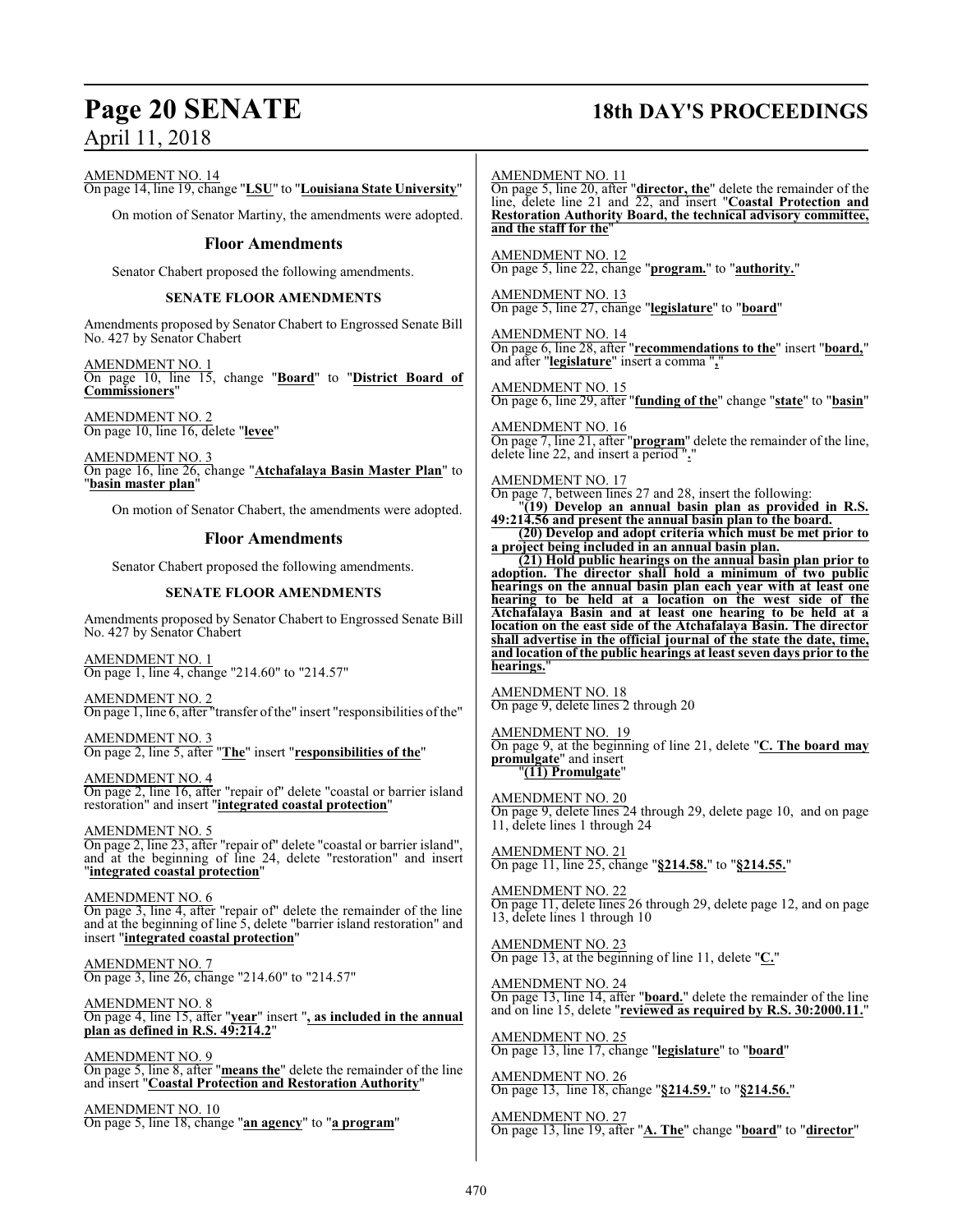## **18th DAY'S PROCEEDINGS Page 21 SENATE**

# April 11, 2018

AMENDMENT NO. 28 On page 14, between lines 3 and 4, insert the following: "**(6) A project consistent with the master plan as defined in R.S. 49:214.2.**" AMENDMENT NO. 29 On page 14, line 4, change "**B. (1)**" to "**B.**" and after "**by the**" change "**board**" to "**director**" AMENDMENT NO. 30 On page 14, line 5, after "**plan, the**" delete the remainder of the line and insert "**chair of the board shall**" AMENDMENT NO. 31 On page 14, line 6, after "**group**" delete "**that shall**" and insert "**to**" AMENDMENT NO. 32 On page 14, line 8, after "**plan.**" delete the remainder of the line and delete line 9 AMENDMENT NO. 33 On page 14, delete line 11 and on line 12, delete "**whom**" and insert the following: "**(1) The director or his designee who**" AMENDMENT NO. 34 On page 14, line 13, change "**(b)**" to "**(2)**" AMENDMENT NO. 35 On page 14, line 14, change "**(c)**" to "**(3)**" AMENDMENT NO. 36 On page 14, line 15, change "**(d)**" to "**(4)**" AMENDMENT NO. 37 On page 14, line 16, change "**(e)**" to "**(5)**" AMENDMENT NO. 38 On page 14, line 17, change "**(f)**" to "**(6)**" AMENDMENT NO. 39 On page 14, line 18, change "**(g)**" to "**(7)**" AMENDMENT NO. 40 On page 14, line 19, change "**(h)**" to "**(8)**" AMENDMENT NO. 41 On page 14, between lines 19 and 20, insert the following: "**(9) One member from the Department of Wildlife and Fisheries. (10) One member from the Department of Culture, Recreation and Tourism. (11) One member from the Louisiana Department of Health. (12) One member from the state land office. (13) One member from the Atchafalaya Basin Levee Board, selected by the levee board. (14) Two members chosen by the Police Jury Association of Louisiana from a list of names submitted by the parish governing authorities of parishes which lie, all or part thereof, within the boundaries of the Atchafalaya Basin west of the Atchafalaya River. (15) Two members chosen by the Police Jury Association of Louisiana from a list of names submitted by the parish governing authorities of parishes which lie, all or part thereof, within the boundaries of the Atchafalaya Basin east of the Atchafalaya River.**" AMENDMENT NO. 42

On page 14, delete lines 20 through 25

AMENDMENT NO. 43 On page 15, delete lines 7 through 28

#### AMENDMENT NO. 44

On page 15, line 29, change "**§214.60**" to "**§214.57**"

AMENDMENT NO. 45

On page 16, line 14, after "**Project.**" delete the remainder of the line, delete lines 15 through 17, and at the beginning of line 18, delete "**statement of the master plan.**"

On motion of Senator Chabert, the amendments were adopted.

The bill was read by title. Senator Chabert moved the final passage of the amended bill.

#### **ROLL CALL**

The roll was called with the following result:

YEAS

| Mr. President | Gatti         | Peacock   |
|---------------|---------------|-----------|
| Allain        | Hewitt        | Perry     |
| Barrow        | Johns         | Peterson  |
| Boudreaux     | Lambert       | Price     |
| Carter        | Long          | Riser     |
| Chabert       | Luneau        | Smith, G. |
| Claitor       | Milkovich     | Smith, J. |
| Cortez        | Mills         | Tarver    |
| Donahue       | Mizell        | Walsworth |
| Erdey         | Morrell       | Ward      |
| Fannin        | Morrish       | White     |
| Total - 33    |               |           |
|               | <b>NAYS</b>   |           |
| Total - 0     |               |           |
|               | <b>ABSENT</b> |           |
| Appel         | Colomb        | Martiny   |
| <b>Bishop</b> | LaFleur       | Thompson  |
| $Total - 6$   |               |           |

The Chair declared the amended bill was passed, ordered reengrossed and sent to the House. Senator Chabert moved to reconsider the vote by which the bill was passed and laid the motion on the table.

**SENATE BILL NO. 432—**

BY SENATOR CHABERT AN ACT

To amend and reenact R.S. 49:214.5.3(A), relative to the coastal protection master plan; to require the Coastal Protection and Restoration Authority Board to develop a master plan, at a minimum, every six years; to require the Coastal Protection and Restoration Authority Board to include at least a four-year projection of funding of projects and programs in the annual plan; and to provide for related matters.

#### **Floor Amendments**

Senator Chabert proposed the following amendments.

#### **SENATE FLOOR AMENDMENTS**

Amendments proposed by Senator Chabert to Engrossed Senate Bill No. 432 by Senator Chabert

AMENDMENT NO. 1

 $\overline{2}$ , change "R.S. 49:214.5.3(A)" to "R.S. On page 1, line  $49:214.5.3(A)(1)$ "

#### AMENDMENT NO. 2

On page 1, line 4, after "years;" delete the remainder of the line, delete line 5, and at the beginning of line 6, delete "projects and programs in the annual plan;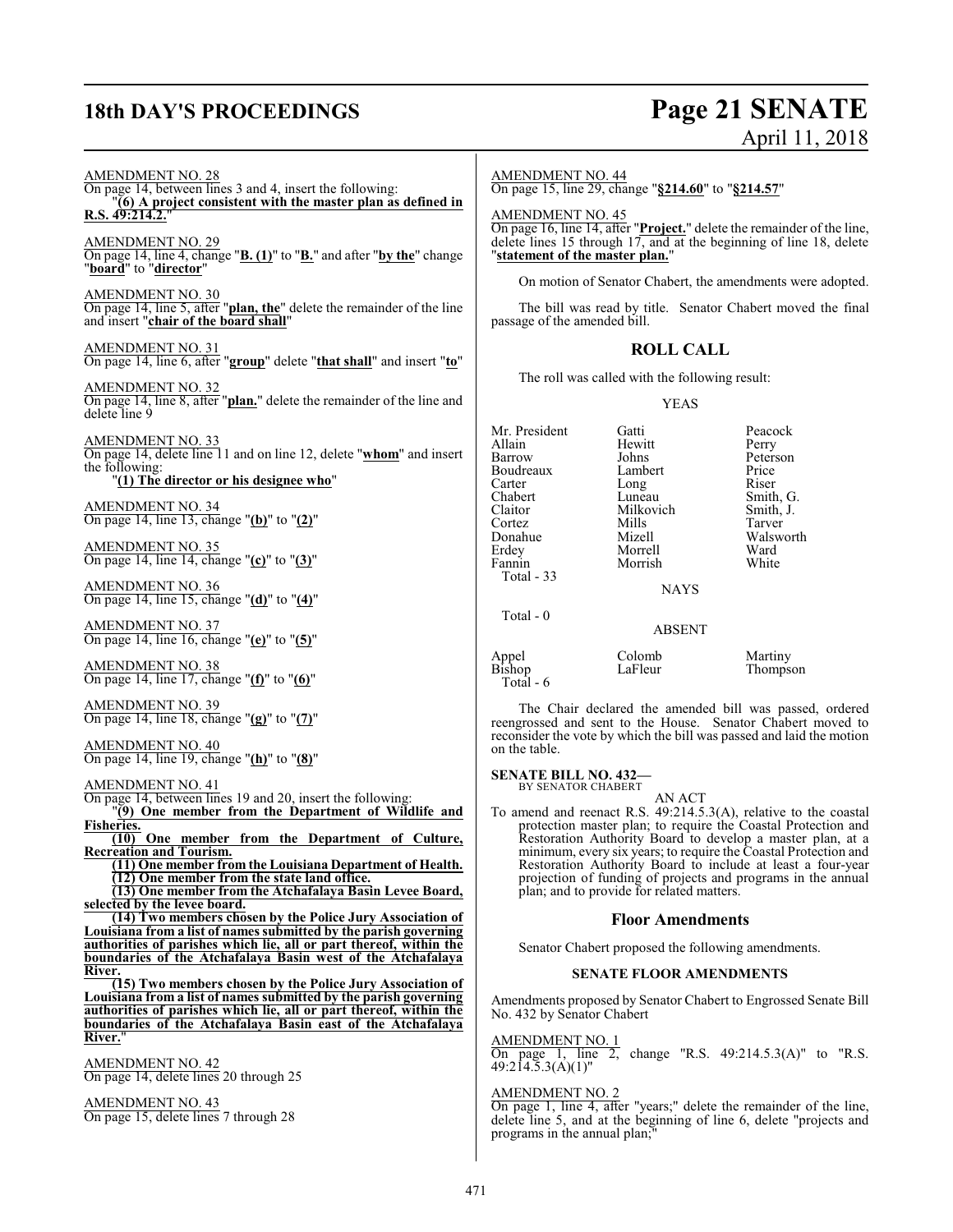#### AMENDMENT NO. 3

On page 1, line 8, change "R.S. 49:214.5.3(A)" to "R.S.  $49:214.5.3(A)(1)$ "

#### AMENDMENT NO. 4

On page 2, delete lines 6 through 10

On motion of Senator Chabert, the amendments were adopted.

The bill was read by title. Senator Chabert moved the final passage of the amended bill.

#### **ROLL CALL**

The roll was called with the following result:

#### YEAS

| Mr. President | Gatti       | Peacock   |
|---------------|-------------|-----------|
| Allain        | Hewitt      | Perry     |
| Barrow        | Johns       | Peterson  |
| Boudreaux     | Lambert     | Price     |
| Carter        | Long        | Riser     |
| Chabert       | Luneau      | Smith, G. |
| Claitor       | Milkovich   | Smith, J. |
| Cortez        | Mills       | Thompson  |
| Donahue       | Mizell      | Walsworth |
| Erdey         | Morrell     | White     |
| Fannin        | Morrish     |           |
| Total - 32    |             |           |
|               | <b>NAYS</b> |           |
| Total $-0$    |             |           |
|               | ABSENT      |           |
| Appel         | LaFleur     | Ward      |
| Bishop        | Martiny     |           |
| Colomb        | Tarver      |           |
|               |             |           |

The Chair declared the amended bill was passed, ordered reengrossed and sent to the House. Senator Chabert moved to reconsider the vote by which the bill was passed and laid the motion on the table.

#### **SENATE BILL NO. 433—** BY SENATOR CHABERT

Colomb Total - 7

AN ACT

To amend and reenact R.S. 49:214.5.1, relative to the Coastal Protection and Restoration Authority Board; to provide for its membership; and to provide for related matters.

On motion of Senator Chabert, the bill was read by title and returned to the Calendar, subject to call.

#### **SENATE BILL NO. 479—** BY SENATOR LUNEAU

AN ACT

To amend and reenact R.S. 32:318(H), relative to audible and visual signals on certain vehicles; to authorize the use of blue lights on licensed ambulances; to provide with respect to the definition of "ambulance"; and to provide for related matters.

The bill was read by title. Senator Luneau moved the final passage of the bill.

## **Page 22 SENATE 18th DAY'S PROCEEDINGS**

## **ROLL CALL**

The roll was called with the following result:

#### YEAS

| Mr. President     | Gatti         | Peacock   |
|-------------------|---------------|-----------|
| Allain            | Hewitt        | Perry     |
| Barrow            | Johns         | Peterson  |
| Boudreaux         | Lambert       | Price     |
| Carter            | Long          | Riser     |
| Chabert           | Luneau        | Smith, G. |
| Claitor           | Milkovich     | Smith, J. |
| Cortez            | Mills         | Thompson  |
| Donahue           | Mizell        | Walsworth |
| Erdey             | Morrell       | Ward      |
| Fannin            | Morrish       | White     |
| <b>Total - 33</b> |               |           |
|                   | <b>NAYS</b>   |           |
| Total $-0$        |               |           |
|                   | <b>ABSENT</b> |           |
| Appel             | Colomb        | Martiny   |
| Bishop            | LaFleur       | Tarver    |

The Chair declared the bill was passed and ordered it sent to the House. Senator Luneau moved to reconsider the vote by which the bill was passed and laid the motion on the table.

#### **SENATE BILL NO. 486—**

Total - 6

BY SENATOR BARROW

AN ACT To enact R.S. 47:463.196, relative to motor vehicles; to provide for the "Scotlandville Magnet High School Hornets" special prestige license plate; to provide for the creation, issuance, and design of such plate; to authorize adoption of rules and regulations; and to provide for related matters.

#### **Floor Amendments**

Senator Barrow proposed the following amendments.

#### **SENATE FLOOR AMENDMENTS**

Amendments proposed by Senator Barrow to Engrossed Senate Bill No. 486 by Senator Barrow

AMENDMENT NO. 1 On page 1, line 3, delete "Hornets"

AMENDMENT NO. 2 On page 1, line 9, delete "**Hornets**"

AMENDMENT NO. 3 On page 1, line 13, delete "**Hornets**"

AMENDMENT NO. 4 On page 2, line 2, delete "**Hornets**"

On motion of Senator Barrow, the amendments were adopted.

The bill was read by title. Senator Barrow moved the final passage of the amended bill.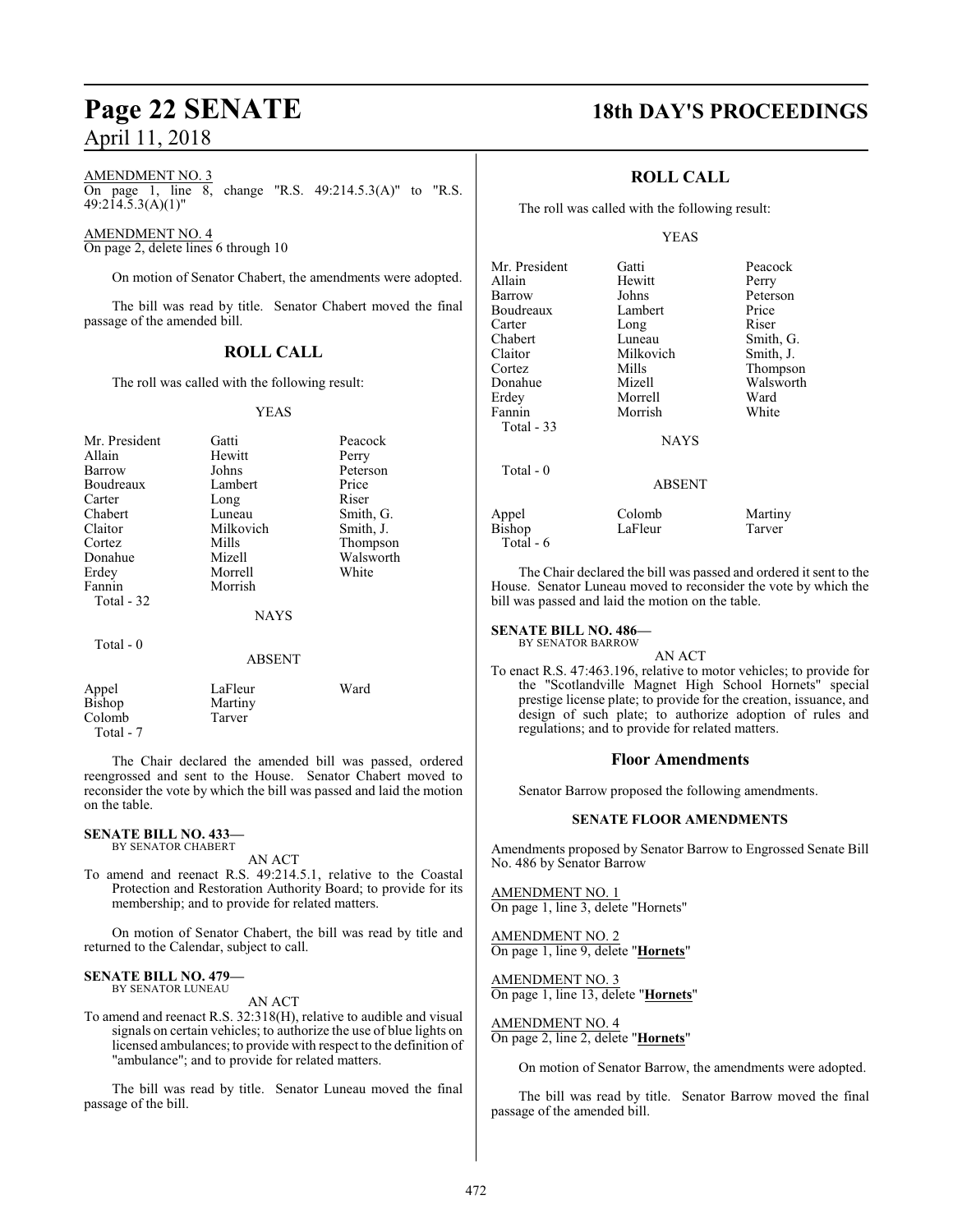## **18th DAY'S PROCEEDINGS Page 23 SENATE**

## **ROLL CALL**

The roll was called with the following result:

#### YEAS

| Mr. President<br>Allain<br>Barrow<br>Boudreaux<br>Carter<br>Chabert<br>Claitor<br>Cortez<br>Donahue<br>Erdey<br>Total $-30$ | Fannin<br>Gatti<br>Hewitt<br>Johns<br>Lambert<br>Long<br>Luneau<br>Milkovich<br>Mills<br>Mizell<br><b>NAYS</b> | Morrish<br>Peacock<br>Perry<br>Price<br>Riser<br>Smith, G.<br>Smith, J.<br>Thompson<br>Walsworth<br>White |
|-----------------------------------------------------------------------------------------------------------------------------|----------------------------------------------------------------------------------------------------------------|-----------------------------------------------------------------------------------------------------------|
| Total - 0                                                                                                                   | ABSEI                                                                                                          |                                                                                                           |

| Appel<br>Bishop<br>Colomb | LaFleur<br>Martiny<br>Morrell | Peterson<br>Tarver<br>Ward |
|---------------------------|-------------------------------|----------------------------|
| Total - 9                 |                               |                            |

The Chair declared the amended bill was passed, ordered reengrossed and sent to the House. Senator Barrow moved to reconsider the vote by which the bill was passed and laid the motion on the table.

#### **SENATE BILL NO. 493—** BY SENATOR LUNEAU

AN ACT

To amend and reenact R.S.  $51:1787(A)(1)(a)(iv)$ ,  $2455(A)$  and (D)(3), 2457(B)(3)(b) and (B)(3)(c), and 3121(C)(3)(b)(i) and(C)(4)(c), to enact R.S. 51: 2456(B)(1)(a)(iv) and  $(B)(1)(b)(iv)$ , and to repeal Section 3 of Act No. 126 of the 2015 Regular Session of the Legislature and Section 2 of Act 28 of the 2016 First Extraordinary Session of the Legislature, relative to limitations on tax incentive rebate programs; to provide for issuance of rebate payments for certain tax incentive programs; to provide for an effective date; and to provide for related matters.

#### **Floor Amendments**

Senator Martiny proposed the following amendments.

#### **SENATE FLOOR AMENDMENTS**

Amendments proposed by Senator Martiny on behalf of the Legislative Bureau to Engrossed Senate Bill No. 493 by Senator Luneau

AMENDMENT NO. 1 On page 1, line 5, following "Act" and before "28" insert "No."

AMENDMENT NO. 2 On page 2, line 1, following "(a)" delete the remainder of the line and delete lines 2 through 5 in their entirety

AMENDMENT NO. 3 On page 3, line 8, change "herein" to "**in this Item**"

AMENDMENT NO. 4 On page 4, line 19, delete "\*

AMENDMENT NO. 5 On page 4, line 23, change "(1)" to "(i)"

# April 11, 2018

#### AMENDMENT NO. 6

On page 4, line 24, delete "\* \* \* "

AMENDMENT NO. 7 On page 6, line 5, delete " $*$ 

AMENDMENT NO. 8 On page 6, line 7, delete "\*  $*$  \* "

AMENDMENT NO. 9 On page 6, line 18, delete "\* \* \* "

On motion of Senator Martiny, the amendments were adopted.

The bill was read by title. Senator Luneau moved the final passage of the amended bill.

### **ROLL CALL**

The roll was called with the following result:

#### YEAS

| Mr. President<br>Barrow<br>Boudreaux<br>Carter<br>Chabert<br>Claitor<br>Cortez<br>Donahue<br>Total - 22 | Fannin<br>Gatti<br>Johns<br>Luneau<br>Milkovich<br>Mills<br>Morrell<br>Morrish<br><b>NAYS</b> | Perry<br>Peterson<br>Price<br>Smith, G.<br>Thompson<br>Ward |
|---------------------------------------------------------------------------------------------------------|-----------------------------------------------------------------------------------------------|-------------------------------------------------------------|
| Allain<br>Erdey<br>Hewitt<br>Lambert<br>Total - 11                                                      | Long<br>Martiny<br>Mizell<br>Peacock<br><b>ABSENT</b>                                         | Riser<br>Walsworth<br>White                                 |
| Appel<br>Bishop                                                                                         | Colomb<br>LaFleur                                                                             | Smith, J.<br>Tarver                                         |

The Chair declared the amended bill was passed, ordered reengrossed and sent to the House. Senator Luneau moved to reconsider the vote by which the bill was passed and laid the motion on the table.

#### **SENATE BILL NO. 511—** BY SENATOR BARROW

Total - 6

AN ACT

To enact R.S. 47:2156(D), relative to tax sales; to provide relative to tax sale and post-sale notice; to provide for the sufficiency of notice to certain persons; and to provide for related matters.

On motion of Senator Barrow, the bill was read by title and returned to the Calendar, subject to call.

## **SENATE BILL NO. 515—** BY SENATOR MORRISH

AN ACT

To provide relative to state highways; to designate a portion of Louisiana Highway 377 in the unincorporated community of Grant, Louisiana, in Allen Parish, as the "Sgt. S. E. Howell, Jr. Memorial Highway"; and to provide for related matters.

The bill was read by title. Senator Morrish moved the final passage of the bill.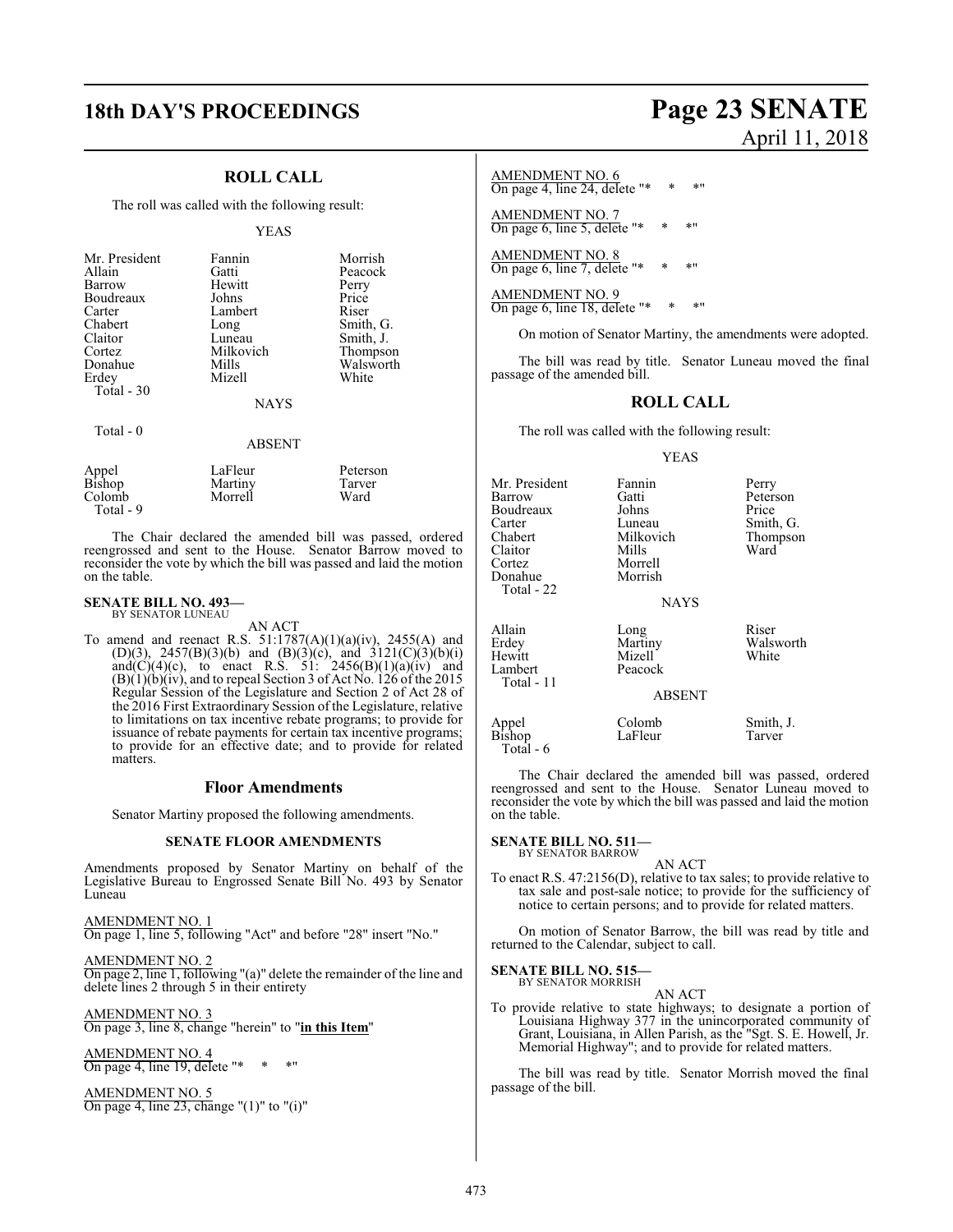## **Page 24 SENATE 18th DAY'S PROCEEDINGS** April 11, 2018

## **ROLL CALL**

The roll was called with the following result:

#### YEAS

| Mr. President<br>Allain<br>Barrow<br>Boudreaux<br>Carter<br>Chabert<br>Claitor<br>Cortez | Hewitt<br>Johns<br>Lambert<br>Long<br>Luneau<br>Martiny<br>Milkovich<br>Mills | Perry<br>Peterson<br>Price<br>Riser<br>Smith, G.<br>Smith, J.<br>Thompson<br>Walsworth |
|------------------------------------------------------------------------------------------|-------------------------------------------------------------------------------|----------------------------------------------------------------------------------------|
| Donahue                                                                                  | Mizell                                                                        | Ward                                                                                   |
| Erdey                                                                                    | Morrell                                                                       | White                                                                                  |
| Fannin                                                                                   | Morrish                                                                       |                                                                                        |
| Gatti                                                                                    | Peacock                                                                       |                                                                                        |
| Total - 34                                                                               |                                                                               |                                                                                        |
|                                                                                          | <b>NAYS</b>                                                                   |                                                                                        |
| Total - 0                                                                                |                                                                               |                                                                                        |
|                                                                                          | <b>ABSENT</b>                                                                 |                                                                                        |
| Appel<br><b>Bishop</b>                                                                   | Colomb<br>LaFleur                                                             | Tarver                                                                                 |

 Total - 5 The Chair declared the bill was passed and ordered it sent to the House. Senator Morrish moved to reconsider the vote by which the

bill was passed and laid the motion on the table.

#### **SENATE BILL NO. 526—** BY SENATOR LAFLEUR

AN ACT

To enact R.S. 47:114.1, relative to reporting requirements to the Department of Revenue; to require businesses and governmental entities that pay certain service providers to file reports; to provide for the format of the reports; to provide for hardship exceptions; to provide for penalties; and to provide for related matters.

On motion of Senator Long, the bill was read by title and returned to the Calendar, subject to call.

#### **SENATE BILL NO. 529—** BY SENATOR APPEL

AN ACT

To amend and reenact R.S. 47:303.1(B)(2), (C), (D), and (F), relative to direct payment numbers; to authorize certain nonprofit subsidiaries to obtain direct payment numbers for state and local sales and use tax; to provide for an effective date; and to provide for related matters.

The bill was read by title. Senator Morrell moved the final passage of the bill.

#### **ROLL CALL**

The roll was called with the following result:

#### YEAS

| Mr. President | Hewitt    | Peacock   |
|---------------|-----------|-----------|
| Allain        | Johns     | Perry     |
| Barrow        | Lambert   | Peterson  |
| Boudreaux     | Long      | Price     |
| Carter        | Luneau    | Riser     |
| Chabert       | Martiny   | Smith, G. |
| Cortez        | Milkovich | Smith, J. |
| Donahue       | Mills     | Thompson  |
| Erdey         | Mizell    | Walsworth |
|               |           |           |

| Fannin<br>Gatti<br>Total - 33 | Morrell<br>Morrish | Ward<br>White     |
|-------------------------------|--------------------|-------------------|
|                               | <b>NAYS</b>        |                   |
| Total $-0$                    | <b>ABSENT</b>      |                   |
| Appel<br>Bishop<br>Total      | Claitor<br>Colomb  | LaFleur<br>Tarver |

The Chair declared the bill was passed and ordered it sent to the House. Senator Morrell moved to reconsider the vote by which the bill was passed and laid the motion on the table.

#### **SENATE BILL NO. 555—**

BY SENATORS LAFLEUR AND WHITE AN ACT

To amend and reenact R.S. 39:91(B) and (E) and to enact Subpart F-2 of Part II-A of Chapter 1 of Subtitle I of Title 39 of the Louisiana Revised Statutes of 1950, to be comprised of R.S. 39:99.51 through 99.69, relative to the issuance of bonds to securitize the state's allocation of the economic damage settlement of the Deepwater Horizon oil spill economic damage litigation; to create the Louisiana Economic Financing Corporation; to provide for the qualifications of the members of the corporation; to provide for the authority of the corporation to issue bonds; to provide for the sale of certain assets of the state to the corporation; to provide for the deposit of the proceeds of the sale into the Deepwater Horizon Economic Damages Collection Fund; to provide for the use of the monies in the Deepwater Horizon Economic Damages Collection Fund; to authorize the financing, purchase, ownership, and management of payments from the Deepwater Horizon economic damage settlement; to provide for the security for the payment of the bonds; to provide for bond validation actions; to provide for tax exemptions; to provide for ancillary contracts and derivative instruments; to provide for an effective date; and to provide for related matters.

On motion of Senator Long, the bill was read by title and returned to the Calendar, subject to call.

#### **Senate Bills and Joint Resolutions on Third Reading and Final Passage, Subject to Call**

#### **Called from the Calendar**

Senator Claitor asked that Senate Bill No. 310 be called fromthe Calendar.

#### **SENATE BILL NO. 310—**

BY SENATOR CLAITOR AN ACT

To enact R.S. 17:3911(B)(4)(f), relative to the collection and reporting of certain data relative to students with an exceptionality; to provide relative to the failure of the Department of Education to comply with certain data collection and reporting requirements; and to provide for related matters.

The bill was read by title. Senator Claitor moved the final passage of the bill.

### **ROLL CALL**

The roll was called with the following result:

#### YEAS

| Mr. President | Gatti   | Mills   |
|---------------|---------|---------|
| Allain        | Hewitt  | Mizell  |
| Barrow        | Johns   | Morrell |
| Boudreaux     | Lambert | Morrish |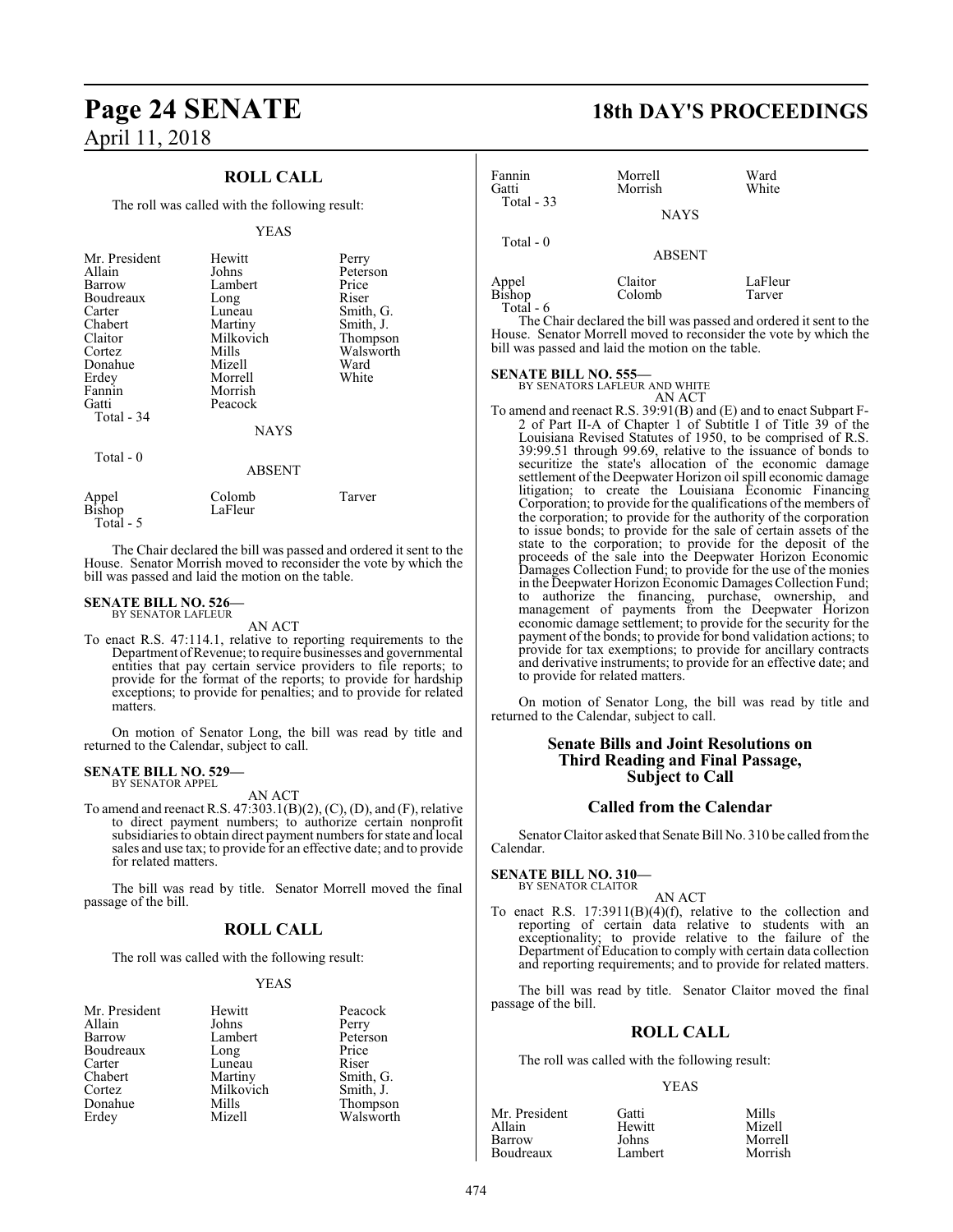| Claitor<br>Cortez<br>Donahue<br>Fannin<br>Total - 23 | Long<br>Luneau<br>Martiny<br>Milkovich  | Perry<br>Smith, G.<br>Smith, J. |
|------------------------------------------------------|-----------------------------------------|---------------------------------|
|                                                      | <b>NAYS</b>                             |                                 |
| Carter<br>Chabert<br>Erdey<br>Peacock<br>Total - 10  | Price<br>Riser<br>Thompson<br>Walsworth | Ward<br>White                   |
|                                                      | ABSENT                                  |                                 |

|                 | Colomb  | Peterson |
|-----------------|---------|----------|
| Appel<br>Bishop | LaFleur | Tarver   |
| Total $-6$      |         |          |

The Chair declared the amended bill was passed, ordered reengrossed and sent to the House. Senator Claitor moved to reconsider the vote by which the bill was passed and laid the motion on the table.

#### **Called from the Calendar**

Senator Barrow asked that Senate Bill No. 511 be called from the Calendar.

#### **SENATE BILL NO. 511—** BY SENATOR BARROW

AN ACT

To enact R.S. 47:2156(D), relative to tax sales; to provide relative to tax sale and post-sale notice; to provide for the sufficiency of notice to certain persons; and to provide for related matters.

Senator Claitor moved that the bill be recommitted to the Committee on Judiciary A.

Senator Barrow objected.

Senator Cortez moved as a substitute motion that the bill be returned to the calendar subject to call.

Senator Barrow objected.

### **ROLL CALL**

The roll was called on the substitute motion with the following result:

YEAS

| Chabert<br>Claitor<br>Cortez<br>Donahue<br>Total - 11 | Erdey<br>Fannin<br>Hewitt<br>Johns<br><b>NAYS</b> | Lambert<br>Perry<br>Walsworth |
|-------------------------------------------------------|---------------------------------------------------|-------------------------------|
|                                                       |                                                   |                               |
| Mr. President                                         | Martiny                                           | Price                         |
| Barrow                                                | Milkovich                                         | Riser                         |
| Boudreaux                                             | Mills                                             | Smith, G.                     |
| Carter                                                | Mizell                                            | Thompson                      |
| Gatti                                                 | Morrell                                           | Ward                          |
| Long                                                  | Peacock                                           |                               |
| Luneau                                                | Peterson                                          |                               |
| Total - 19                                            |                                                   |                               |
|                                                       | ABSENT                                            |                               |
| Allain                                                | Colomb                                            | Smith, J.                     |
| Appel                                                 | LaFleur                                           | Tarver                        |
| Bishop                                                | Morrish                                           | White                         |
| Total - 9                                             |                                                   |                               |

The Chair declared the substitute motion failed to pass.

## **18th DAY'S PROCEEDINGS Page 25 SENATE** April 11, 2018

### **ROLL CALL**

The roll was called on the original motion to recommit the bill to the Committee on Judiciary A with the following result:

#### YEAS

| Claitor<br>Cortez<br>Hewitt<br>Total - 9                                              | Martiny<br>Mizell<br>Morrell                                       | Riser<br>Smith, G.<br>Ward                                            |
|---------------------------------------------------------------------------------------|--------------------------------------------------------------------|-----------------------------------------------------------------------|
|                                                                                       | <b>NAYS</b>                                                        |                                                                       |
| Allain<br>Barrow<br>Boudreaux<br>Carter<br>Chabert<br>Donahue<br>Erdey<br>Total $-21$ | Fannin<br>Gatti<br>Johns<br>Lambert<br>Long<br>Luneau<br>Milkovich | Mills<br>Peacock<br>Perry<br>Price<br>Smith, J.<br>Walsworth<br>White |

ABSENT

Mr. President Colomb Peterson<br>
Appel LaFleur Tarver Appel LaFleur<br>Bishop Morrish

Total - 9

Thompson

The Chair declared the motion failed to pass.

The bill was read by title. Senator Barrow moved the final passage of the bill.

#### **ROLL CALL**

The roll was called with the following result:

#### YEAS

| Mr. President        | Johns         | Perry     |
|----------------------|---------------|-----------|
| Allain               | Lambert       | Peterson  |
| Barrow               | Long          | Price     |
| Boudreaux            | Luneau        | Riser     |
| Carter               | Martiny       | Smith, G. |
| Cortez               | Milkovich     | Smith, J. |
| Donahue              | Mills         | Thompson  |
| Erdey                | Mizell        | Walsworth |
| Fannin               | Morrell       | Ward      |
| Gatti                | Peacock       | White     |
| Total - 30           |               |           |
|                      | <b>NAYS</b>   |           |
| Chabert<br>Total - 3 | Claitor       | Hewitt    |
|                      | <b>ABSENT</b> |           |
|                      | Colomb        | Morrish   |
| Appel<br>Bishop      | LaFleur       | Tarver    |
| Total - 6            |               |           |

The Chair declared the bill was passed and ordered it sent to the House. Senator Barrow moved to reconsider the vote by which the bill was passed and laid the motion on the table.

#### **Rules Suspended**

Senator Hewitt asked for and obtained a suspension of the rules to revert to the Morning Hour.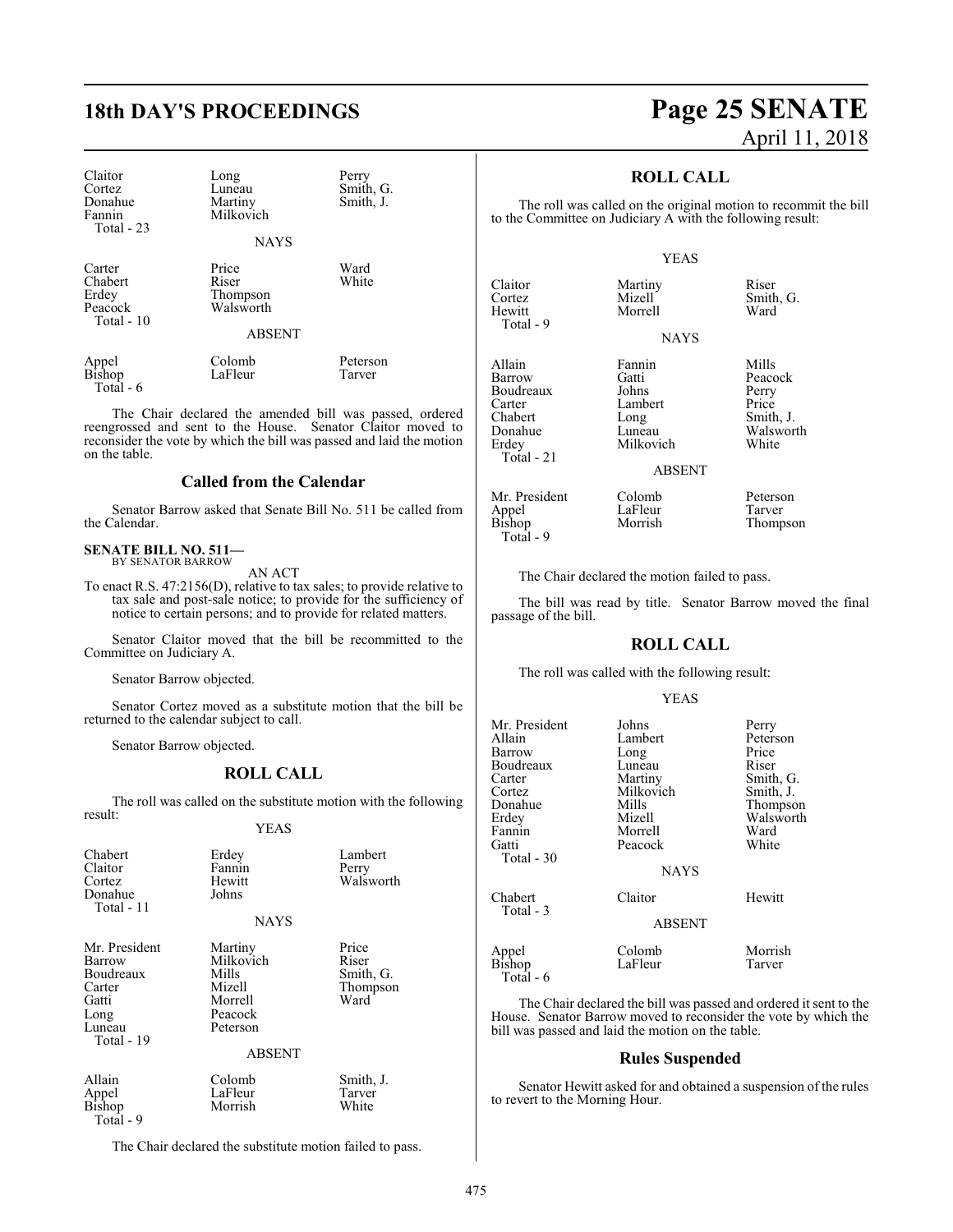## **Page 26 SENATE 18th DAY'S PROCEEDINGS** April 11, 2018

#### **Message from the House**

#### **CONCURRING IN SENATE CONCURRENT RESOLUTIONS**

#### April 11, 2018

To the Honorable President and Members of the Senate:

I am directed to inform your honorable body that the House of Representatives has finally concurred in the following Senate Concurrent Resolutions:

## **SENATE CONCURRENT RESOLUTION NO. 64—** BY SENATOR MARTINY AND REPRESENTATIVE TALBOT

A CONCURRENT RESOLUTION

To recognize Wednesday, April 11, 2018, as Ports Day at the Louisiana State Capitol and to express appreciation for all of the ports that move Louisiana forward economically every day.

Reported without amendments.

Respectfully submitted, ALFRED W. SPEER Clerk of the House of Representatives

### **Introduction of Senate Resolutions**

Senator Barrow asked for and obtained a suspension of the rules to read Senate Resolutions a first and second time.

#### **SENATE RESOLUTION NO. 94—**

BY SENATOR MORRISH A RESOLUTION

To express the sincere condolences of the Senate of the Legislature of Louisiana upon the death of John Daniel Gielen III, of Crowley.

The resolution was read by title and placed on the Calendar for a second reading.

## **SENATE RESOLUTION NO. 95—**

BY SENATOR BARROW A RESOLUTION

To recognize April 12,2018, as Louisiana Children's Trust Fund Day at the Capitol.

On motion of Senator Barrow the resolution was read by title and adopted.

### **Reports of Committees**

The following reports of committees were received and read:

#### **REPORT OF COMMITTEE ON**

### **SENATE AND GOVERNMENTAL AFFAIRS**

Senator Karen Carter Peterson, Chairman on behalf of the Committee on Senate and Governmental Affairs, submitted the following report:

#### April 11, 2018

To the President and Members of the Senate:

I am directed by your Committee on Senate and Governmental Affairs to submit the following report:

## **SENATE BILL NO. 25—** BY SENATOR MILLS

AN ACT

To amend and reenact R.S. 24:56(F), relative to prohibited conduct by state employees and agencies; to prohibit state employees

and agencies from contracting for lobbying services; to provide for termination of authority for lobbying services contracts; to provide for the termination of existing lobbying services contracts; and to provide for related matters.

Reported favorably.

#### **SENATE BILL NO. 133—** BY SENATOR HEWITT

AN ACT

To enact R.S. 44:3.2(G), relative to public records; to provide an exception for access to proprietary and trade secrets; to provide access to State Fire Marshal documents by certain entities; and to provide for related matters.

Reported with amendments.

#### **SENATE BILL NO. 391—**

BY SENATOR MIZELL AN ACT

To enact R.S. 42:1267, relative to sexual harassment prevention; to require the Department ofCivil Service to adopt certain policies regarding access by state employees to certain internet and online sites; to identity and require certain filters; to block certain internet content; to provide certain exceptions; to provide clarifications; and to provide for related matters.

Reported with amendments.

#### **SENATE BILL NO. 455—**

BY SENATOR BARROW AN ACT

To enact Chapter 5 of Title 51 of the Louisiana Revised Statutes of 1950, to be comprised of R.S. 51:1055 through 1059, relative to empowerment of families in poverty; to provide for a state strategic plan; the provide duties and functions of the secretary of each state department; to provide criteria to be considered; to provide for reports; and to provide for related matters.

Reported by substitute.

#### **SENATE BILL NO. 457-**

BY SENATOR WALSWORTH

AN ACT To amend and reenact R.S. 18:1300.2(C)(1) and 1300.5(A), relative to elections; to provide for information relative to recall petitions; to require further identification of the chairman and vice chairman of the recall; to provide for related matters.

Reported favorably.

## **SENATE BILL NO. 484—** BY SENATOR PERRY

AN ACT

To amend and reenact R.S. 42:1135, relative to the Board of Ethics; to provide relative to the enforcement of a regulation, decision, or order of the board; to authorize any court of competent jurisdiction to convert a final order of the board into a court order; and to provide for related matters.

Reported favorably.

#### **SENATE BILL NO. 539—**

BY SENATOR LAMBERT AN ACT

To amend and reenact R.S. 38:3304(A) and to enact R.S. 38:3304©, relative to the Amite River Basin Drainage and Water Conservation District; to provide for meetings of the board; to require compliance with the Open Meetings Law; to provide for the location of the meetings; and to provide for related matters.

Reported favorably.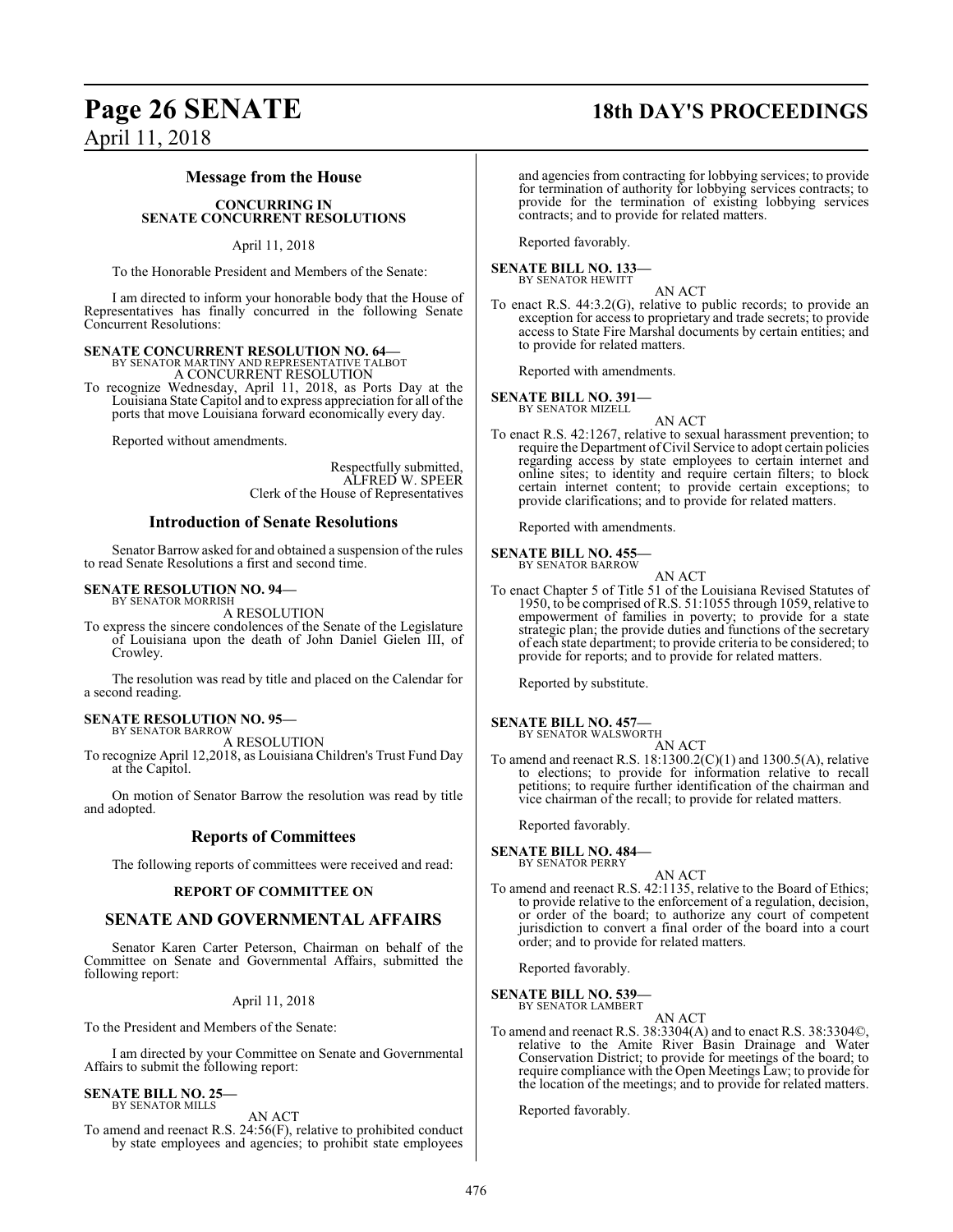## **SENATE BILL NO. 554-**<br>BY SENATOR CLAITOR

AN ACT

To amend and reenact R.S. 42:805(D), 807, 808(E), 809, 857, and 883(A), to enact R.S. 42:808(F), and 882(D)(3), and to repeal R.S. 42:804, 854(A) and (B), and 885, and R.S. 22:1002, relative to the Office of Group Benefit or discontinue coverage; to clarify the extent of payroll deduction authority; to authorize the office to impose surcharges on enrollees; to provide for board membership in certain circumstances; and to provide for related

Reported with amendments.

Respectfully submitted, KAREN CARTER PETERSON Chairwoman

#### **Privileged Report of the Committee on Senate and Governmental Affairs**

#### **ENROLLMENTS**

Senator Peterson, Chairman on behalf of the Committee on Senate and Governmental Affairs, submitted the following report:

#### April 11, 2018

To the President and Members of the Senate:

I am directed by your Committee on Senate and Governmental Affairs to submit the following report:

The following Senate Concurrent Resolutions have been properly enrolled:

**SENATE CONCURRENT RESOLUTION NO. 59**<br>BY SENATORS LONG, ALARIO, ALLAIN, APPEL, BARROW, BISHOP, BOUDREAUX, CARTER, CHABERT, CLAITOR, COLOMB, CORTEZ,<br>DONAHUE, ERDEY, FANNIN, GATTI, HEWITT, JOHNS, LAFLEUR,<br>LAMBERT, LUNEAU, MA

A CONCURRENT RESOLUTION To commend John Leigh "Jay" Dardenne Jr. upon his induction into the Louisiana Political Museum and Hall of Fame.

**SENATE CONCURRENT RESOLUTION NO. 60—**<br>BY SENATORS WARD AND PRICE AND REPRESENTATIVE JORDAN<br>A CONCURRENT RESOLUTION

To express the sincere condolences of the Legislature of Louisiana upon the death of Charles Rodney "Rod" Prejean Sr.

# **SENATE CONCURRENT RESOLUTION NO. 61–**<br>BY SENATOR LONG *CONGURER*

A CONCURRENT RESOLUTION To commend incoming Northwestern State University Student Government Association President Otha "Tre" Nelson III, on his achievements and leadership.

# **SENATE CONCURRENT RESOLUTION NO. 62—** BY SENATOR LONG

A CONCURRENT RESOLUTION To commend Mallory McConathy on being named as a student member at large on Alpha Lambda Delta's National Council.

**SENATE CONCURRENT RESOLUTION NO. 63–**<br>BY SENATOR ERDEY AND REPRESENTATIVE POPE

A CONCURRENT RESOLUTION<br>To commend the 2017-2018 Walker High School Wildcats boys<br>basketball team on winning the Louisiana High School Athletic<br>Association Class 5A state championship, an historic<br>accomplishment for this t

## Respectfully submitted, KAREN CARTER PETERSON Chairman

The foregoing Senate Concurrent Resolutions were signed by the President of the Senate.

## **18th DAY'S PROCEEDINGS Page 27 SENATE** April 11, 2018

#### **Message to the Governor**

#### **SIGNED SENATE BILLS**

April 11, 2018

To the Honorable Governor of the State of Louisiana:

The President of the Senate and the Speaker of the House of Representatives have signed the following Senate Bills:

# **SENATE BILL NO. 167—** BY SENATOR THOMPSON

AN ACT

To enact R.S. 49:191(10)(c) and to repeal R.S. 49:191(8)(d), relative<br>to the Department of Agriculture and Forestry, including<br>provisions to provide for the re-creation of the Department of<br>Agriculture and Forestry and th

## **SENATE BILL NO. 174—** BY SENATOR PERRY

AN ACT<br>To repeal Chapter 9 of Title 25 of the Louisiana Revised Statutes of<br>1950, comprised of R.S. 25:551 through 553, R.S. 25:802(A)(7) and  $(B)(11)$ , and R.S. 36:209 $(H)(11)$ , relative to the Old Arsenal Museum; to provide for its management, operation, maintenance, and control; and to provide for related matters.

**SENATE BILL NO. 175—**<br>
BY SENATORS PERRY, ALARIO, ALLAIN, APPEL, BARROW, BISHOP, BOUDREAUX, CARTER, CHABERT, CLAITOR, COLOMB, CORTEZ,<br>
DOMAHUE, ERDEY, FANNIN, GATTI, HEWITT, JOHNS, LAFLEUR,<br>
LAMBERT, LONG LUNEAU, MILKOVIC

To enact R.S. 49:150.1(H), relative to the state capitol complex; to provide for the establishment and maintenance of a monument honoring Louisiana Gold Star Families; to provide for the duties of the superintendent of state buildings relative thereto; and to provide for related matters.

and they are hereby presented for executive approval.

Respectfully submitted, GLENN A. KOEPP Secretary of the Senate

#### **ATTENDANCE ROLL CALL**

#### PRESENT

Mr. President Hewitt Perry<br>Allain Johns Peter: Allain Johns Peterson<br>Barrow Lambert Price Boudreaux Long<br>Carter Luneau Carter Luneau Smith, G.<br>
Chabert Martiny Tarver Chabert Martiny Tarver<br>Claitor Milkovich Thompson Claitor Milkovich Thompson Cortez Mills Walsworth Cortez<br>Donahue Mizell Walsworth<br>Donahue Mizell Ward<br>Erdey Morrell White Erdey Morrell<br>Fannin Morrish Fannin Morrish<br>Gatti Peacock Total - 34

Lambert Price<br>
Long Riser Peacock

ABSENT

Appel Colomb Smith, J. Bishop LaFleur Total - 5